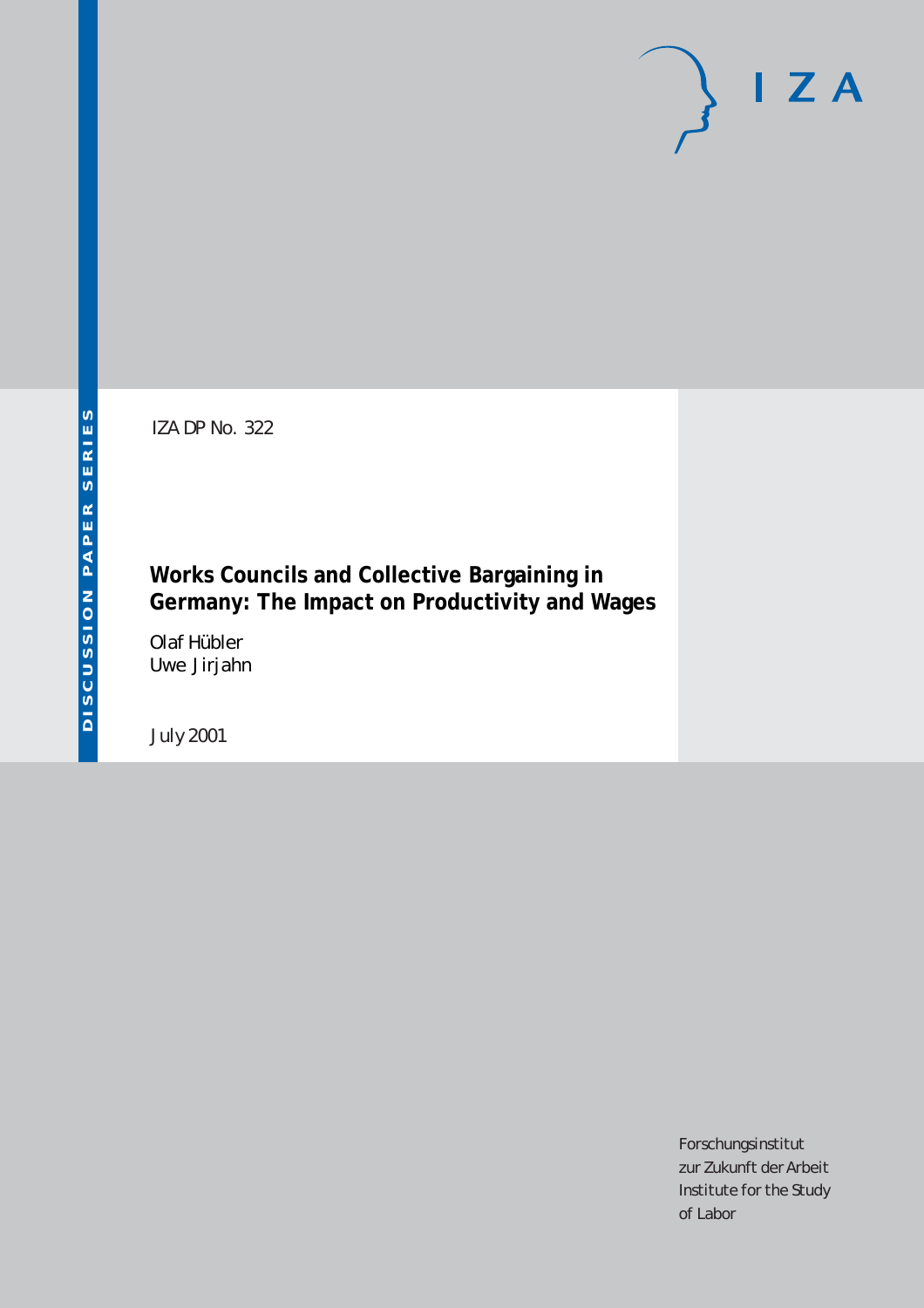# **Works Councils and Collective Bargaining in Germany:** The Impact on Productivity and Wages

# Olaf Hübler

University of Hannover and IZA, Bonn

# Uwe Jirjahn

University of Hannover

# Discussion Paper No. 322 July 2001

IZA

P.O. Box 7240 D-53072 Bonn Germany

Tel.: +49-228-3894-0 Fax: +49-228-3894-210 Email: iza@iza.org

This Discussion Paper is issued within the framework of IZA's research area Mobility and Flexibility of Labor Markets. Any opinions expressed here are those of the author(s) and not those of the institute. Research disseminated by IZA may include views on policy, but the institute itself takes no institutional policy positions.

The Institute for the Study of Labor (IZA) in Bonn is a local and virtual international research center and a place of communication between science, politics and business. IZA is an independent, nonprofit limited liability company (Gesellschaft mit beschränkter Haftung) supported by the Deutsche Post AG. The center is associated with the University of Bonn and offers a stimulating research environment through its research networks, research support, and visitors and doctoral programs. IZA engages in (i) original and internationally competitive research in all fields of labor economics, (ii) development of policy concepts, and (iii) dissemination of research results and concepts to the interested public. The current research program deals with (1) mobility and flexibility of labor markets, (2) internationalization of labor markets and European integration, (3) the welfare state and labor markets, (4) labor markets in transition, (5) the future of work, (6) project evaluation and (7) general labor economics.

IZA Discussion Papers often represent preliminary work and are circulated to encourage discussion. Citation of such a paper should account for its provisional character.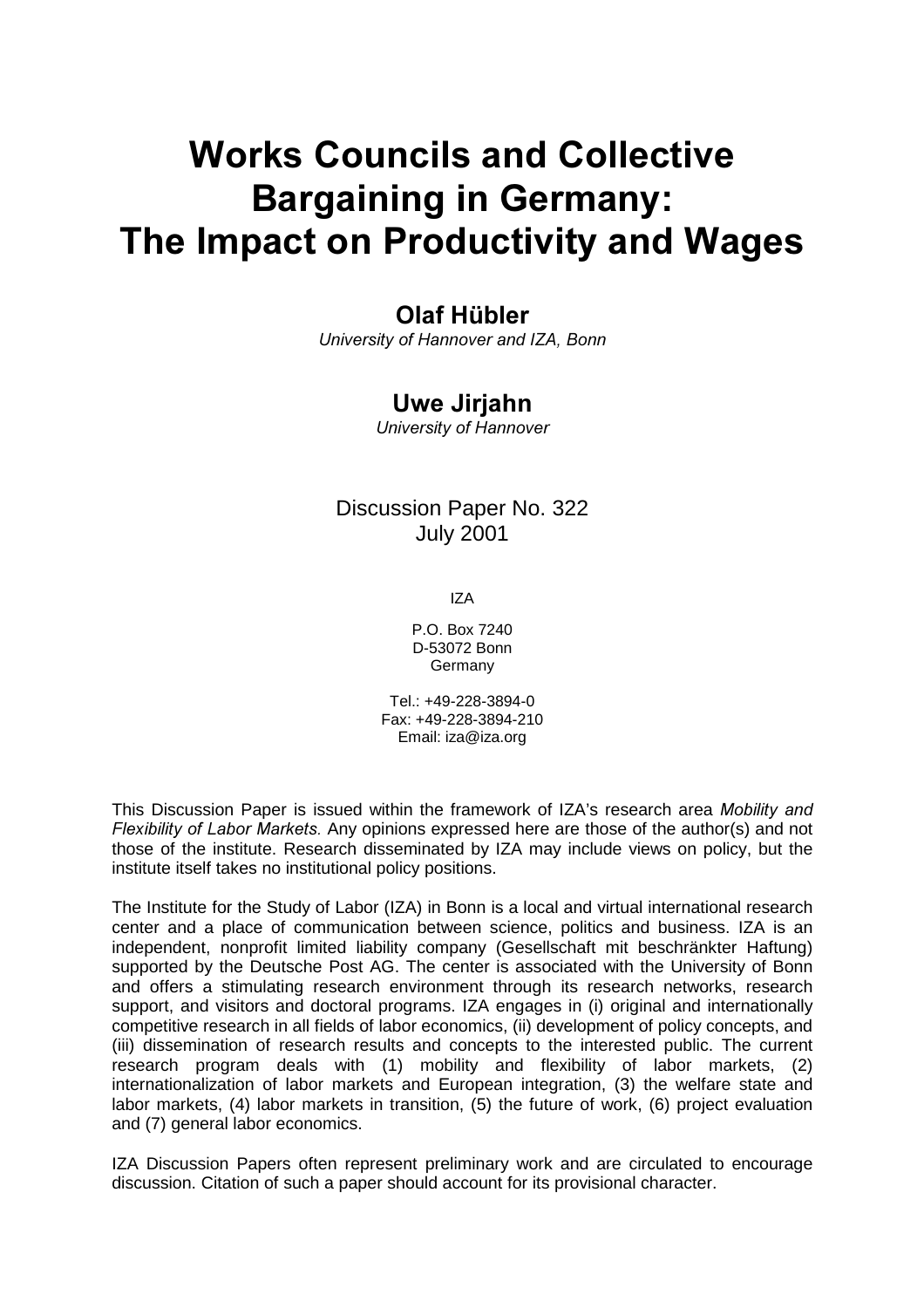IZA Discussion Paper No. 322 July 2001

# **ABSTRACT**

# **Works Councils and Collective Bargaining in Germany:** The Impact on Productivity and Wages  $^\ast$

This paper investigates the interaction between establishment-level codetermination and industry-level collective bargaining in Germany. Based on a simple bargaining model we derive our main hypothesis: In establishments covered by collective bargaining agreements works councils are more likely to be engaged in productivity enhancing activities and less engaged in rent seeking activities than their counterparts in uncovered firms. Using data from German manufacturing establishments, our empirical analysis confirms this hypothesis. The presence of works councils exerts a positive impact on productivity within the covered industrial relations regime but not within the uncovered industrial relations regime. In contrast, the presence of works councils has a positive effect on wages within the uncovered industrial relations regime but not to the same degree within the covered industrial relations regime.

JEL Codes: D23; J24; J31; J51; J53

Keywords: Dual industrial relations; bargaining; efficiency; rent seeking; correlated double selection

Olaf Hübler Institute of Quantitative Economic Research University of Hannover Königsworther Platz 1 30167 Hannover Germany Tel.: +49 511 762 4794 Fax: +49 511 762 3923 Email: huebler@mbox.iqw.uni-hannover.de

 $\overline{a}$ 

.

<sup>∗</sup> We are grateful to Kornelius Kraft, Friedhelm Pfeiffer, Claus Schnabel, Stephen C. Smith, Joachim Wagner and the participants of the  $9<sup>th</sup>$  colloquium of the DFG long-term research program "Industrial Economics and Input Markets" for helpful comments.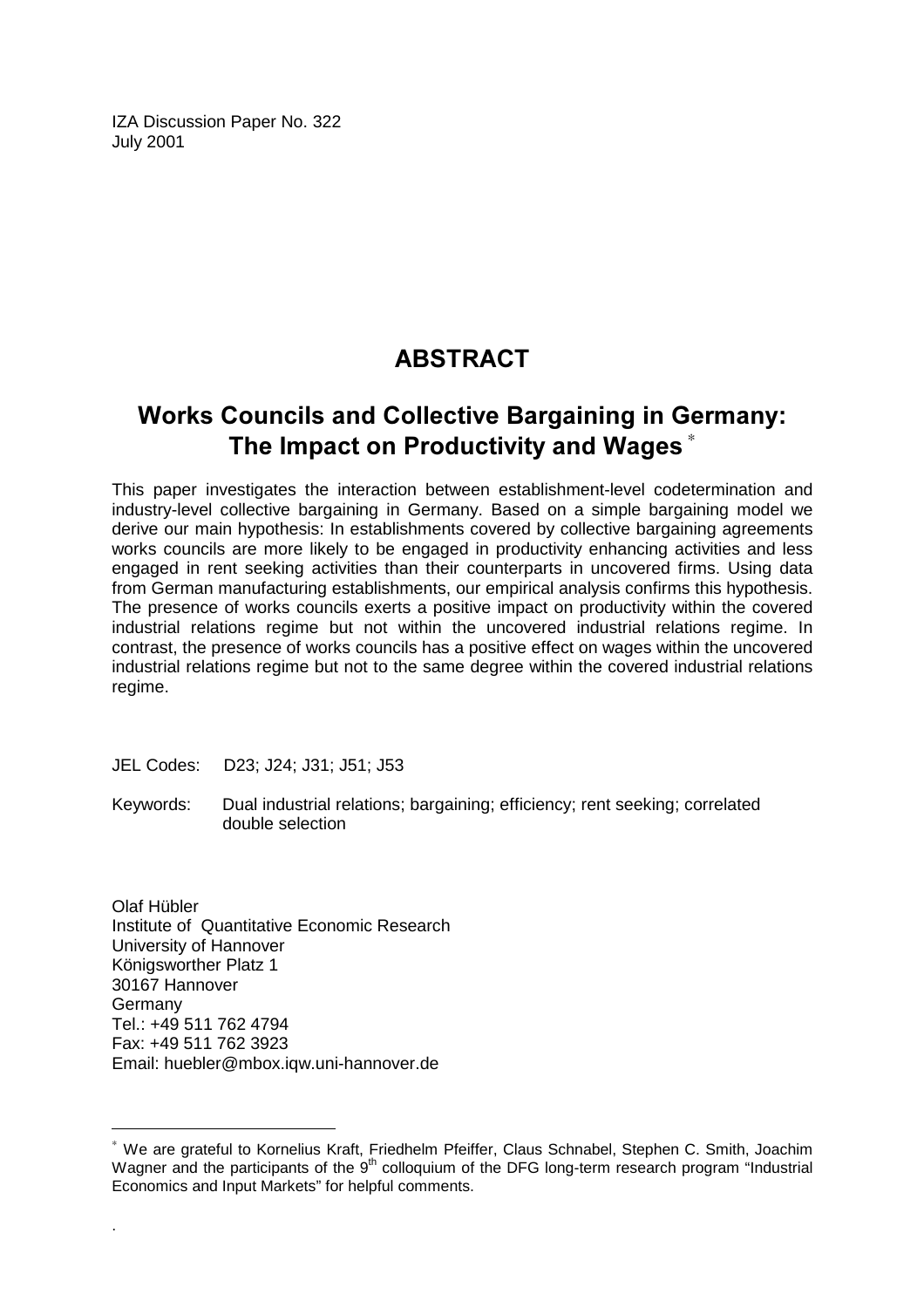## I. Introduction

The German system of industrial relations is characterized by a dual structure of employee representation through works councils and unions. Works councils provide a highly developed mechanism for establishment-level participation while collective bargaining agreements are negotiated between unions and employers' associations on an industrial level. The basic question addressed in this paper is: Does the impact of works councils on productivity and wages differ between establishments covered by collective bargaining agreements and establishments not covered by collective bargaining agreements?

Empirical evidence and a theoretical analysis how codetermination and collective bargaining interact in the process of the creation and distribution of economic rents, are extremely scarce. Almost all of the somewhat sparse econometric studies examine the isolated impact of works councils on firm performance. This little knowledge is unsatisfying for at least two reasons: First, German councils have attracted considerable attention in the United States as an alternative form of worker participation to promote industrial democracy and economic performance. Also in Germany there is a recent discussion on the role of works councils because the German government plans to strengthen their participatory rights. However, the economic effects of works councils depend on other parameters of the industrial relations system such as collective bargaining. Policies to encourage councils should take into account these factors. Second, there is an ongoing discussion on the economic effects of centralised bargaining. One claim is that centralised bargaining is not sufficiently responsive to local conditions (Freeman and Gibbons 1995, Lindbeck and Snower 1997). However, the interaction between codetermination and collective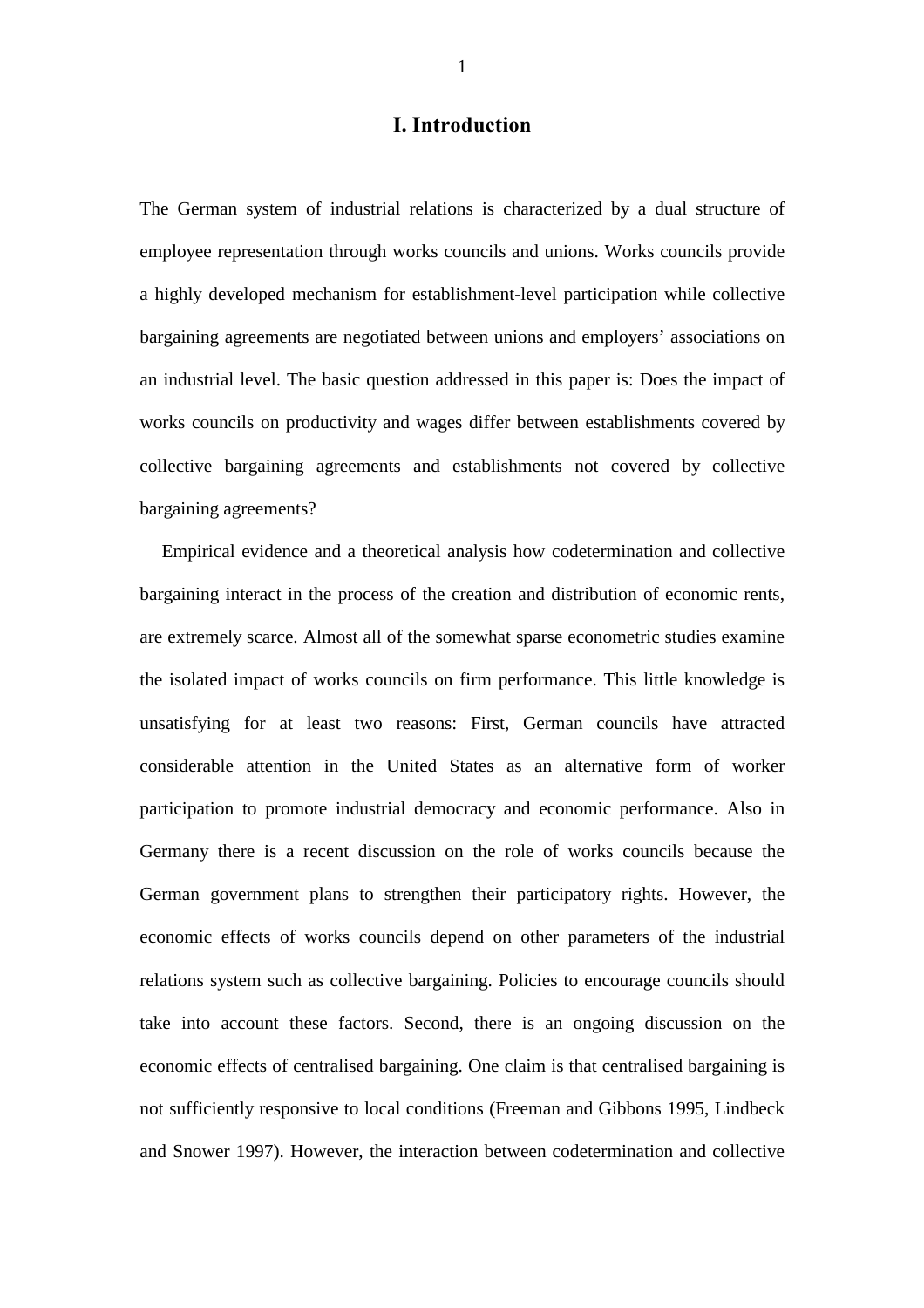bargaining, considered in this paper, sheds light on an indirect effect of centralised bargaining that may contribute to increased firm performance. Even if productivityenhancing work practices must be negotiated on the establishment level between management and works councils, these changes are more easily negotiated, when substantial distributional conflicts are moderated on a central level by unions and employers' associations. The literature to date has not well recognised this aspect.

In a model by Freeman and Lazear (1995) the works council is a mechanism for building trustful industrial relations and for improving the information flow between workers and management. Without explicitly analysing the effects within a bargaining framework, Freeman and Lazear also recognise that codetermination may strengthen workers' bargaining power. FitzRoy and Kraft (2000) extend this model to the system of board-level co-determination.

In our paper the two faces of works councils are incorporated in a bargaining model. On the one hand, works councils foster trust and cooperation. They provide a mechanism for negotiating productivity-enhancing work practices. On the other hand, councils can use their codetermination rights to hinder decisions if management and the workforce fail to reach an agreement. Codetermination weakens the management's disagreement position. The presence of councils may result in both the creation and the redistribution of economic rents. We argue that the management's disagreement position is less weakened in establishments covered by collective bargaining agreements. Comparing covered and uncovered firms, the presence of councils should have a more substantial impact on productivity and a less intense impact on wages in the covered industrial relations regime.

Our empirical analysis is based on German establishment data from the 'Hannover Panel'. Applying a double-selection approach, we take into account the endogeneity

2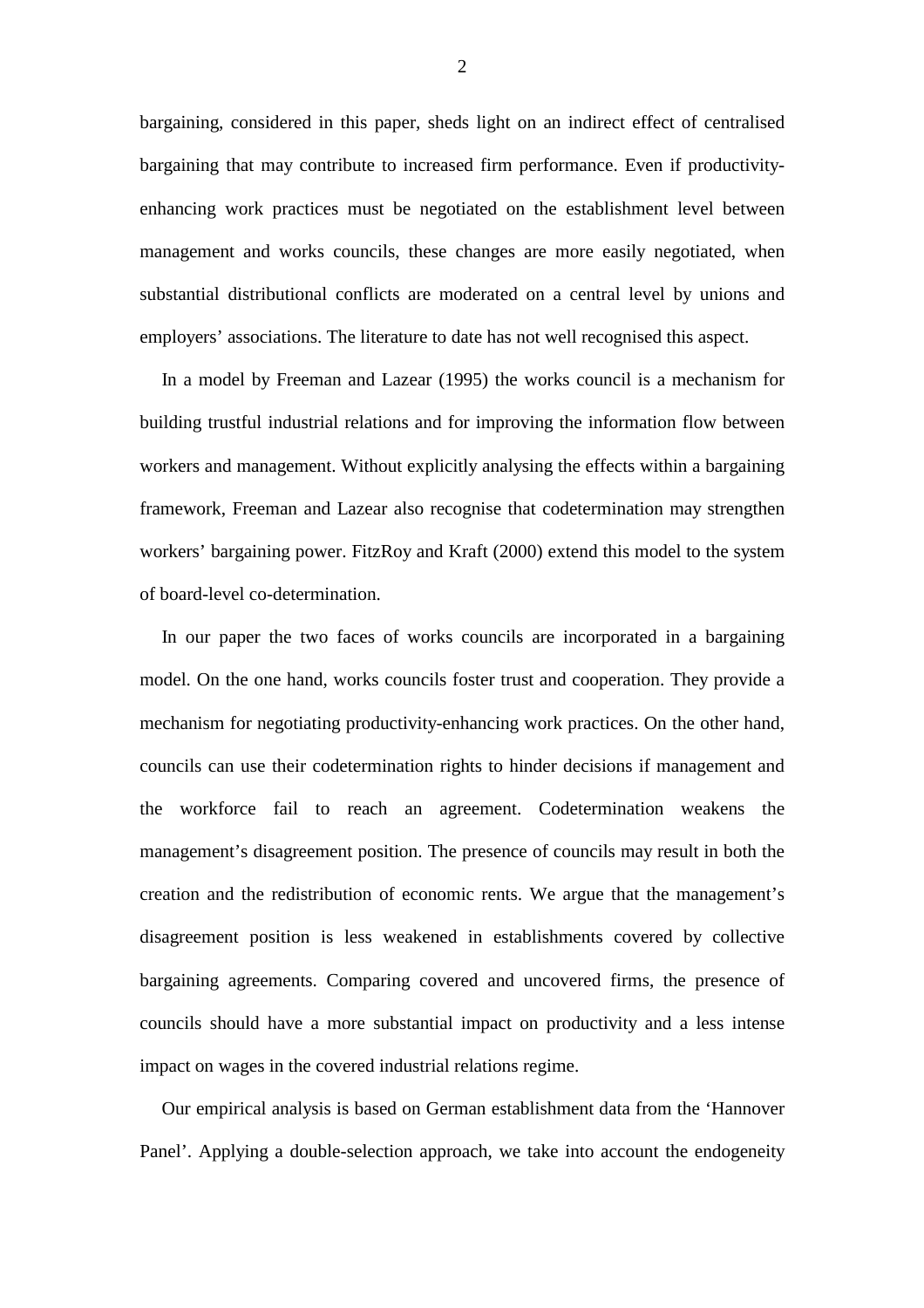of the two central variables: The presence of a works council and the coverage by a collective bargaining agreement. The results confirm our hypothesis. The presence of works councils exerts a positive impact on productivity within the industrial relations regime covered by collective bargaining agreements but not within the uncovered industrial relations regime. In contrast, the presence of works councils exerts a positive impact on wages within the uncovered industrial relations regime but less within the covered industrial relations regime. These results complement our studies about the determinants of pay-for-performance schemes, which obtain a positive impact of councils on the use of performance pay and profit sharing in the covered regime but not in the uncovered regime (Heywood, Hübler and Jirjahn 1998; Heywood and Jirjahn 1999).

A related question has been investigated by FitzRoy and Kraft (1990). In their study the interaction of works councils with union density exerts a negative impact on the firm's innovative activities. However, the focus of our approach is not on the interaction of works councils with the proportion of the firm's employees who are union members. Rather, the basic hypothesis of this paper is that the impact of works councils on firm performance depends on the moderation of substantial distributional conflicts by unions and employers' associations. Therefore, we investigate the interaction of works councils with the coverage by collective bargaining agreements.

Our results also provide a counterpoint to empirical studies with Anglo-Saxon data, which examine the interaction effects between decentralised collective bargaining and methods of employee involvement such as consultative committees or teams. For the United States Cooke (1994) finds that teams contribute substantially more to value added in unionised firms than in non-union firms. Although comparing the effects of worker participation in Britain and Germany, Addison, Siebert, Wagner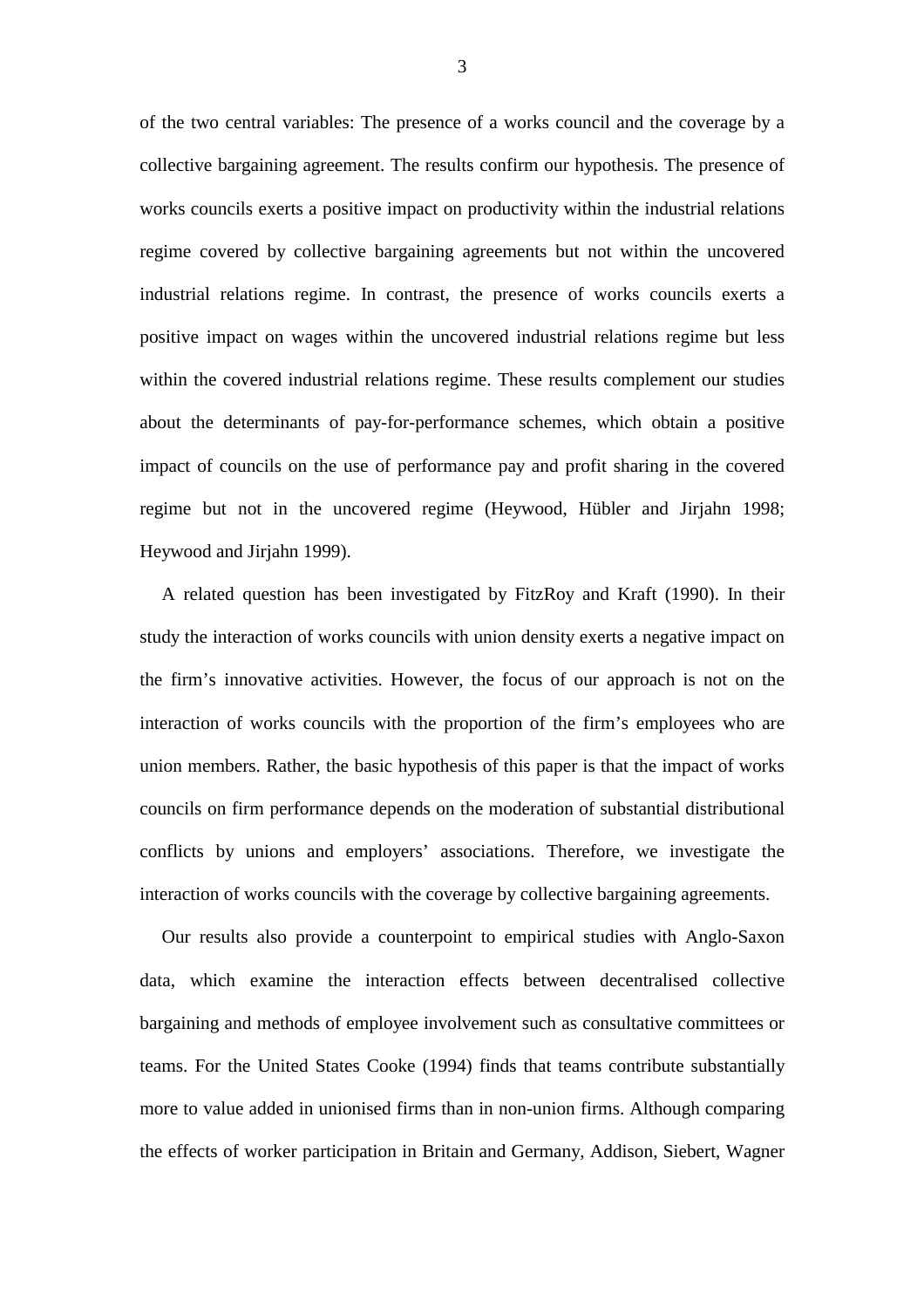and Wei (2000) investigate interaction effects only with the British data. They obtain positive effects of employee involvement on productivity only in non-union plants.

The plan of the article is as follows. In section II we present a non-technical discussion of the dual industrial relations system. Section III develops a formal model. Section IV describes the data source and the econometric methods. Section V presents the results. Section VI concludes.

## II. Economic Effects of the Dual Industrial Relations System

The rights of the works councils are laid down in the Works Constitution Act (WCA). The WCA was introduced in 1952 and reformed in 1972 and 1989. Councils shall be elected by the whole work force of establishments with five or more permanent employees. However, their creation depends on the initiative of the establishment's employees. Hence, councils are not present in all eligible firms. Council presence depends on factors such as firm size, firm age and the gender composition of the work force (Addison, Schnabel and Wagner 1997). The powers of the works councils can be quite broad. They have full codetermination rights on a set of issues, including the introduction of new payment methods, the fixing of job and bonus rates, the allocation of working hours, the introduction and use of technical devices designed to monitor employee performance, and up- and down grading. In these areas management cannot take action without the agreement of the works council. The councils have less strong consultation rights in matters such as changes in equipment and working methods that affect job requirements. Their participation rights in financial and economic matters cover information provision.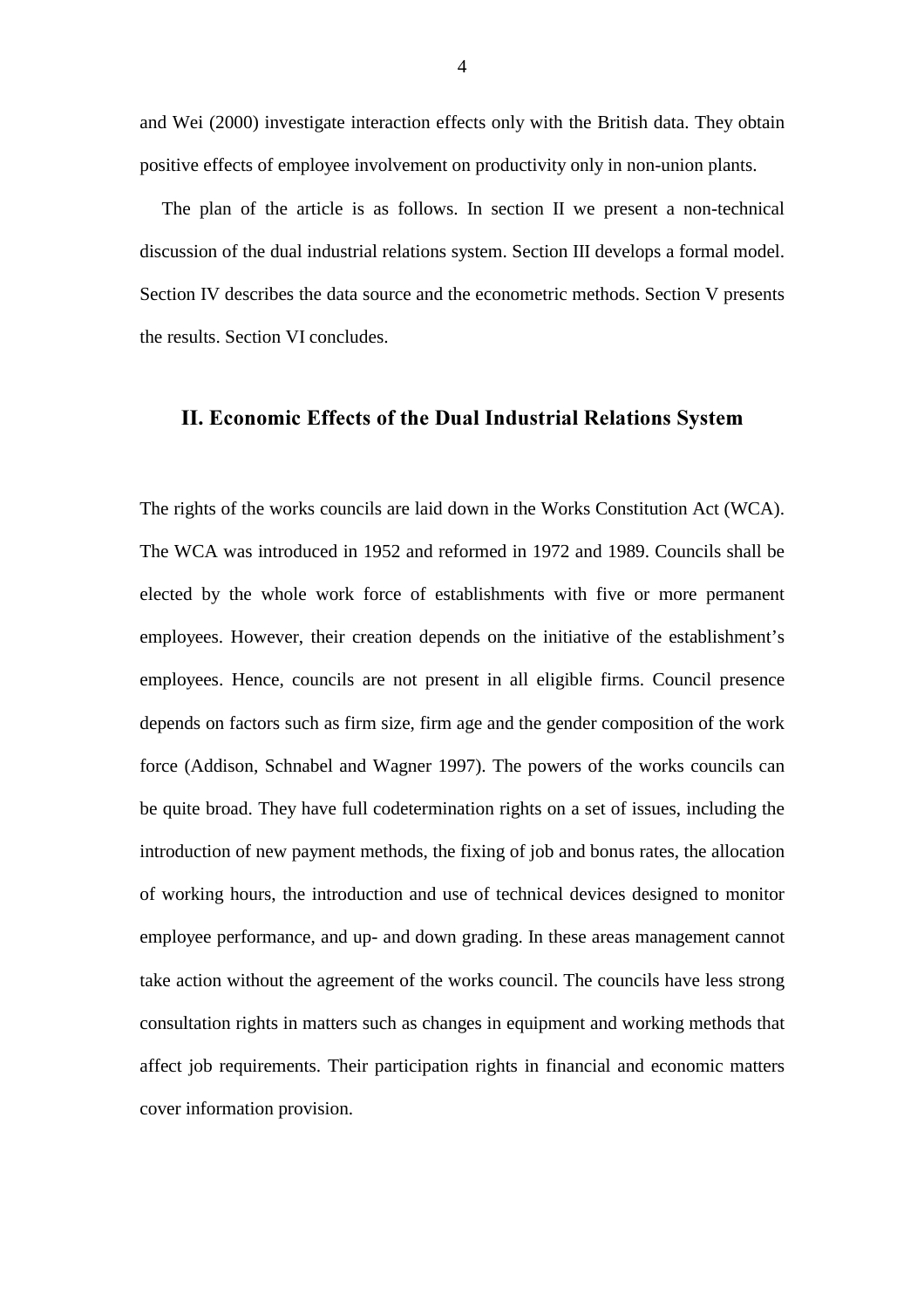The WCA ties work councils to the general obligation to co-operate with management 'in a spirit of mutual trust . . . for the good of the employees and of the establishment'. This calls for an economic explanation: How can codetermination enhance joint firm surplus? First, in Germany works councils may exert a collective voice role (FitzRoy and Kraft 1987; Frick and Sadowski 1995). Many working conditions are workplace public goods (Freeman and Medoff 1984). Works councils communicate worker preferences to management helping to optimise the provision of those public goods. Second, workers will withhold effort and cooperation when an employer cannot credible commit to take into account the workers' interests. For example, workers fearing job loss due to technological change do not reveal information about potential productivity-enhancing innovations. Another well known example is the ratchet effect. Workers, receiving pay for performance, will withhold effort when they anticipate that the employer will alter the future terms of the payment scheme in light of the workers' past performance. Providing works councils with codetermination rights is one mechanism for protecting the interests of the work force (Smith 1991; Freeman and Lazear 1995). Hence, codetermination may foster the workers' cooperation with the introduction of efficiency-enhancing work practices, including pay for performance and training for employees.

There may be other solutions to the commitment problem. Under some circumstances reputation concerns induce an employer to act honestly (Bull 1987). However, the reputation mechanism fails if an employer overly discounts the future loss of trust and co-operation.<sup>1</sup> In this situation a councils with veto rights can protect the workers' interests. Moreover, the reputation mechanism fails if workers have not enough information to verify whether an employer behaves honestly or not (Kreps 1990). This suggests that the comprehensive information rights of the works council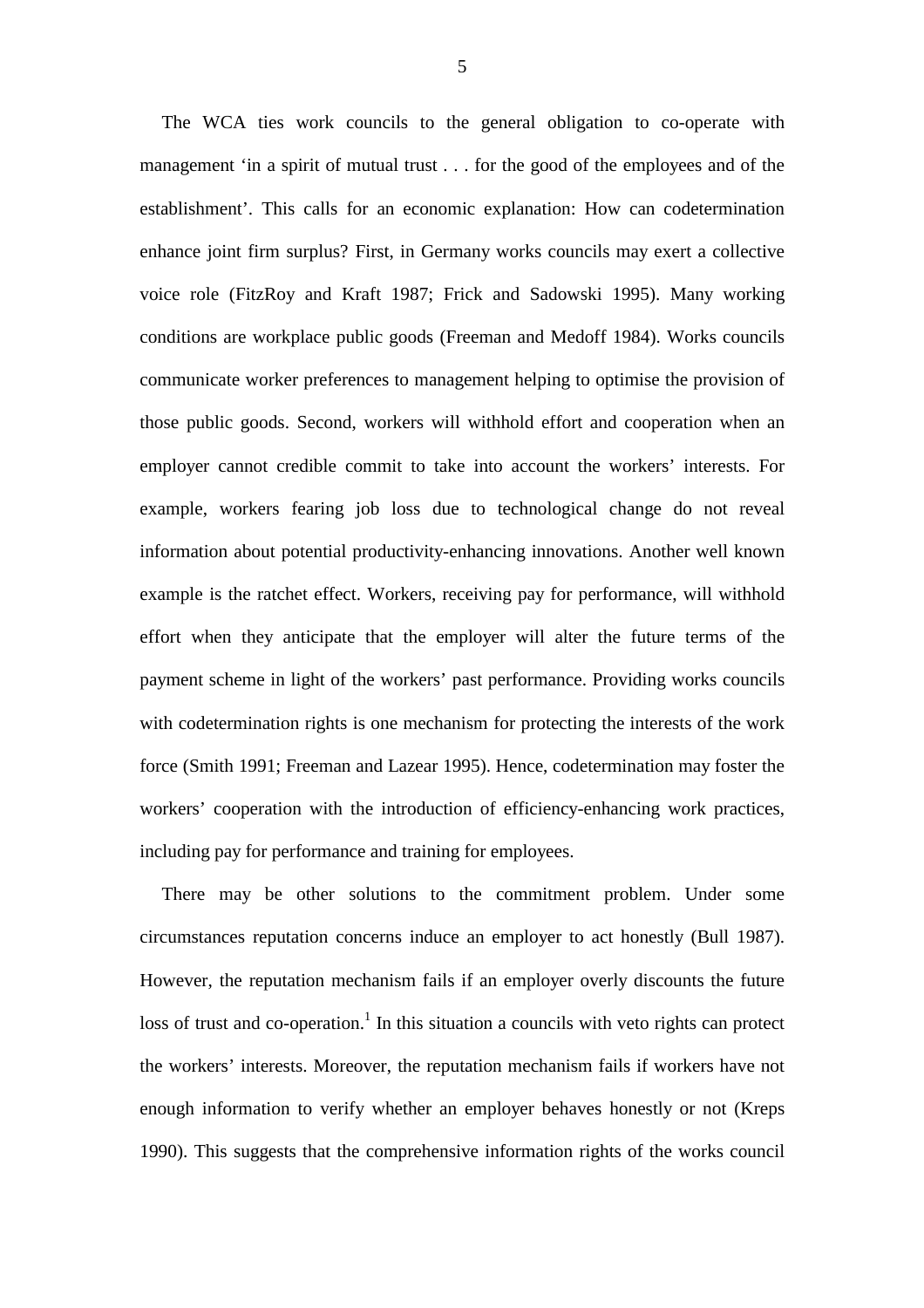and the reputation mechanism may be complementary. Finally, even if the owners of the firm care about their reputation, the objectives of the managers and superiors do not necessarily coincide with the owners' interest in building trustful and cooperative relationships with the employees. Recent literature has stressed the role of rentseeking activities of supervisors (Prendergast 1999). Councils may be an alternative mechanism for restricting superiors' favouritism and influence activities. They foster the introduction of general rules for performance evaluation and promotion.

In sum, there are reasonable arguments that the presence of councils can enhance joint firm surplus. This raises the question why not all firms take the initiative to establish works councils. There are serveal answers to this question.<sup>2</sup> First, establishing work councils involves costs. The employees have to spend time and effort to introduce a council. The employer has to bear expenses such as the release time of works councillors. Second, councils may not only have an impact on the size but also on the distribution of firm surplus. Co-determination may strengthen the bargaining power of the workforce. The owners of a firm will informally resist to establish councils if the redistribution of surplus dominates. Moreover, there will be resistance by rent-seeking supervisors if they loose power due to co-determination.<sup>3</sup>

The aim of the WCA clearly is to restrict distributional conflicts on the establishment level. Works councils are subject to a general peace obligation. They do not have the right to strike. If council and management fail to reach an agreement, they may appeal to an internal arbitration board or to the labour court. Moreover, wage negotiations between councils and management are not authorised by law. However, formal or informal establishment-level negotiations play an important role.

First, the introduction of potential productivity-enhancing work practices must be negotiated when there are conflicting interests over how these practices are

6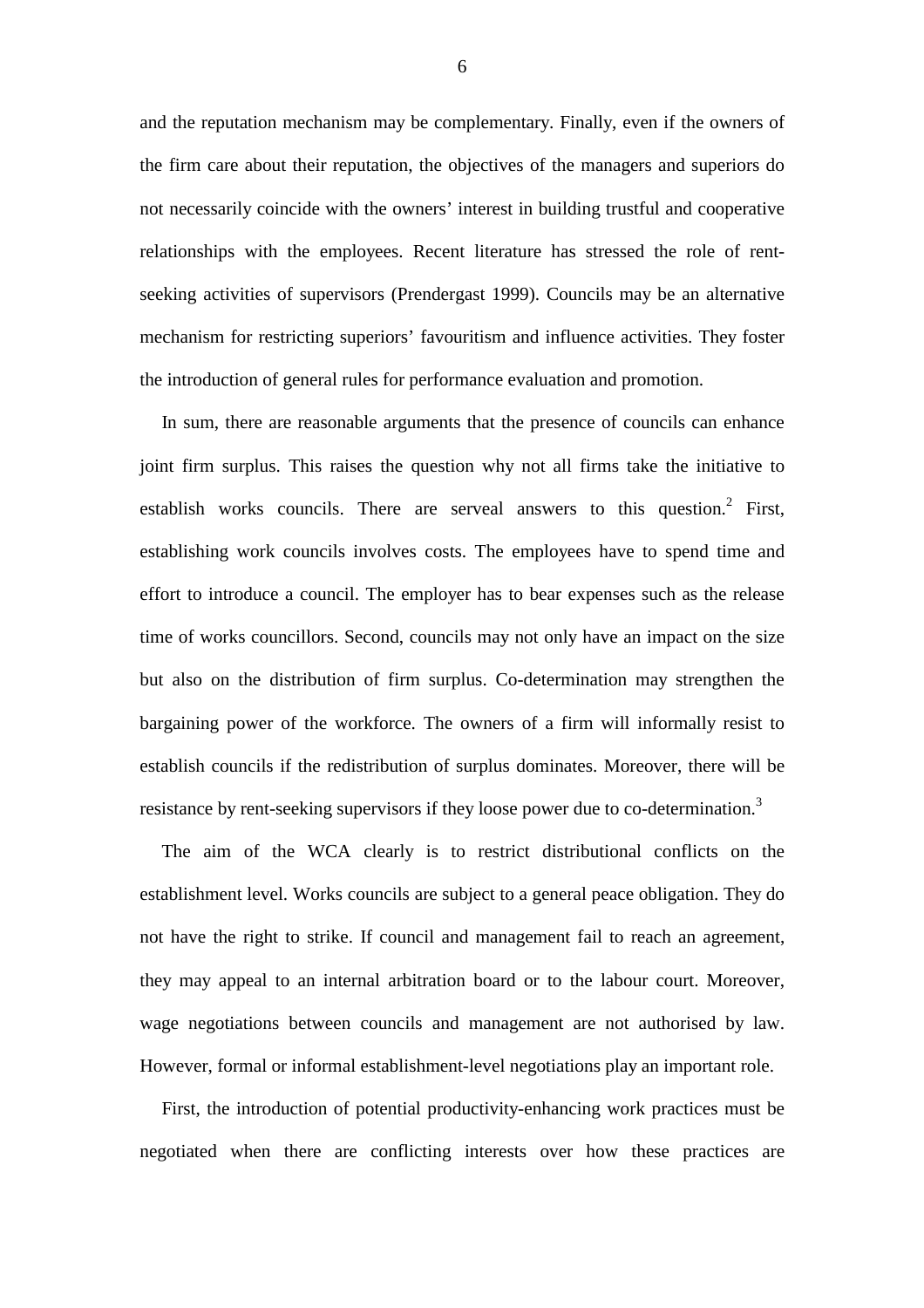established. For example, the reorganisation of work may require additional effort of the workforce to improve productivity. In this case workers want to be compensated for the increased disutility from working. Additionally, they want to share the increased rents of the firm. Even if codetermination rights would not increase the workers' bargaining power, a positive impact of works councils on wages or fringe benefits due to the increased surplus can be expected.

Second, codetermination may enhance the workers' share in a given surplus. Councils can use their codetermination rights on social or personnel matters to obtain employer concessions on issues where they have no legal powers. As Müller-Jentsch (1995, p. 60) puts it, 'For example, the council can hold up decisions on staff movements where it has veto rights, or it can withhold consent on overtime where it has co-determination rights, in order to obtain concessions on other issues'. Codetermination weakens the management's disagreement position. If management and works council fail to reach an agreement in the wage negotiations, the council can threaten to be uncooperative in areas where its consent is necessary. Even if these negotiations are informal, the outcome can be binding for the negotiating parties. The council may commit to co-operate with management by signing work agreements on issues where it has legal rights. Management may commit to pay higher wages by placing workers in higher wage groups.<sup>4</sup> Indeed, most of the somewhat sparse econometric studies find a positive impact of councils on the wage level (Jirjahn and Klodt 1999) and a negative effect on the wage differential between skilled and unskilled workers within establishments (Hübler and Meyer 2000). The last result suggests that unskilled workers gain disproportionately through their assignment to higher wage groups. In sum, there are reasonable arguments that codetermination results in a redistribution of firm surplus. Moreover, the workers' increased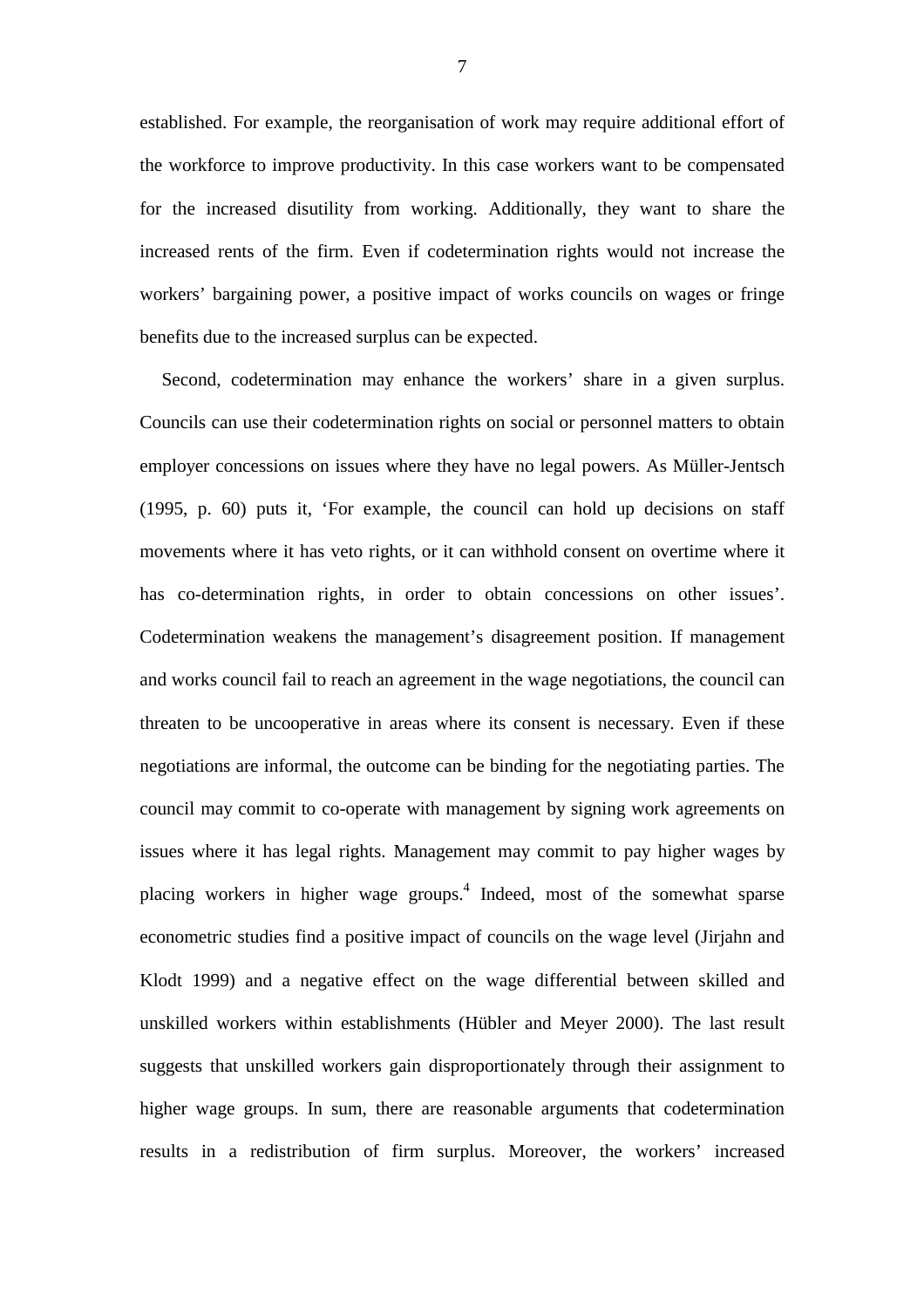bargaining power makes the impact of councils on work practices ambiguous. On the one hand, councils foster the trust that is necessary for establishing productivityenhancing work practices. On the other hand, they may use their bargaining power to negotiate less productive work practices that require less effort.

Codetermination will more likely result in higher productivity and in less intense wage increases when the councils are less engaged in rent-seeking behaviour. One crucial factor, that has an impact on the negotiations between works councils and management, is the coverage by a collective bargaining agreement. Collective agreements are usually negotiated between unions and employers' associations on an industrial level. Hence, firms are typically covered that are members of an employers' association. Freeman and Lazear (1995, pp. 31-32) argue that councils and management maximise joint surplus when there exists an exogenously fixed sharing scheme that divides the surplus. Codetermination fits better to an industrial relations system where distributional conflicts are moderated outside the firm. However, collective bargaining does not provide a surplus-sharing scheme for dividing firm surplus. It fixes a certain wage level and general working conditions.

In this paper we offer an alternative approach: The employers' associations support management with expertise in case that there are questions of law or lawsuits. Therefore, the opportunities for a council to obtain employer concessions on wages by withholding co-operation in areas where it has codetermination rights are more restricted in covered establishments. Moreover, not only employers' associations but also unions are interested in preventing councils from rent seeking activities. First, establishment-level bargaining undermines the unions' power and status and contributes to dispersed earnings across firms. Second, the unions' interests transcend those of the workforce in an individual firm. Because of the centralised system of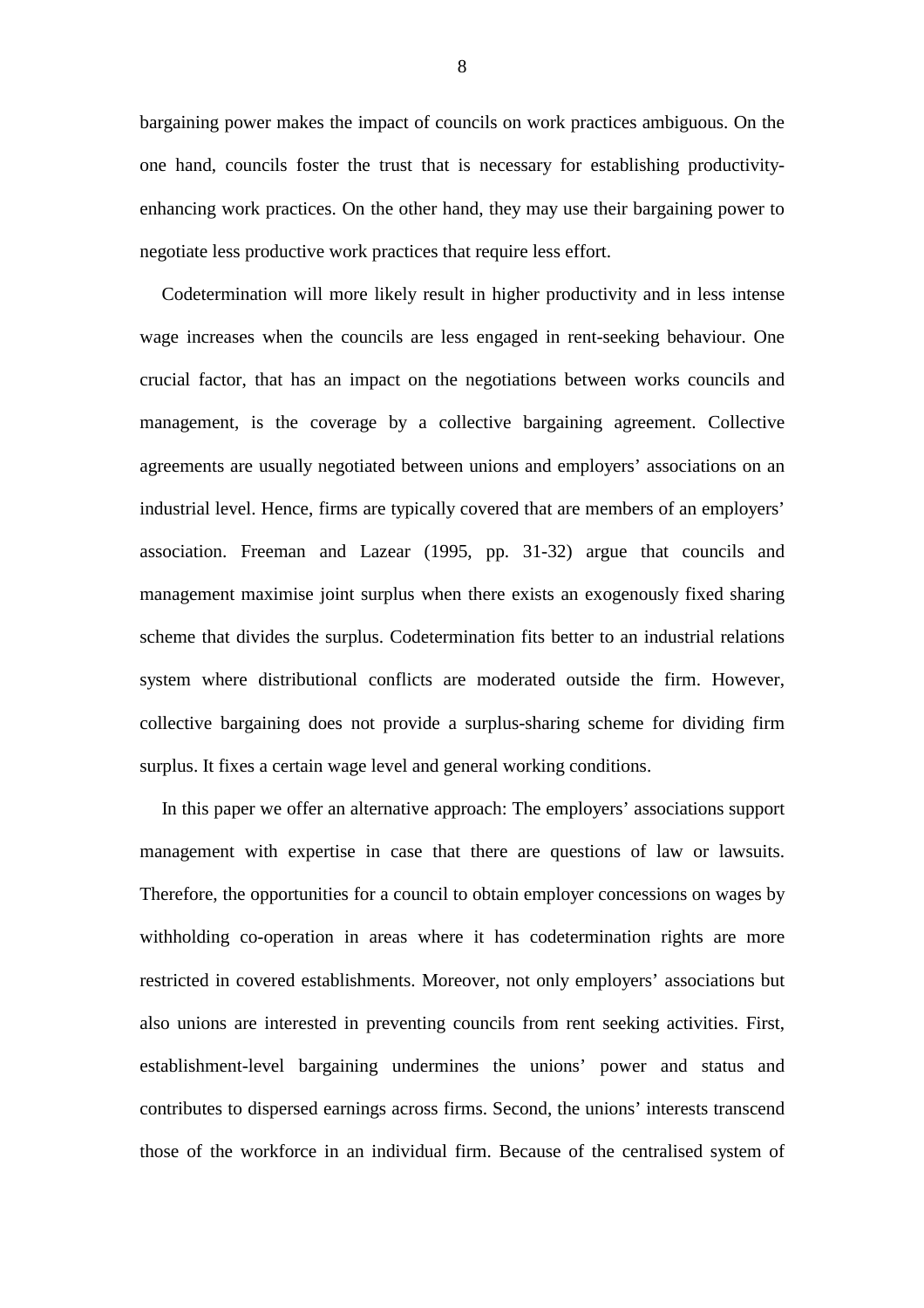collective bargaining unions are interested in the industry- or nation-wide employment level. Svejnar (1982) goes so far to assume that the unions' influence changes the objective function of the works councils. However, even if the councils only represent the interests of the insiders within the establishments, unions can impose restrictions on the councils' activities. A union may provide a council with expertise to strengthen the council's position against an opportunistic employer but it will prevent rent seeking activities. In sum, we expect that the management's disagreement position is less weakened due to codetermination when the establishment is covered by a collective bargaining agreement. Therefore, works councils are more likely to have a positive impact on productivity and a less strong effect on wages in establishments covered by collective agreements.

## III. A Model of the Dual Industrial Relations System

Our model illustrates three points: First, council presence and coverage by a collective agreement are endogenous. Second, councils have an impact on the creation and distribution of rents. Third, the outcome of the establishment-level negotiations depends on the coverage by a collective agreement.

#### 1. The Model

We consider a firm with N identical workers. Employer and workers play a threestage game. At the first stage the employer decides on the membership in an employers' association. Membership in an employers' association imposes costs  $C_B$ on the employer. The employer has to pay a membership fee. Moreover, the coverage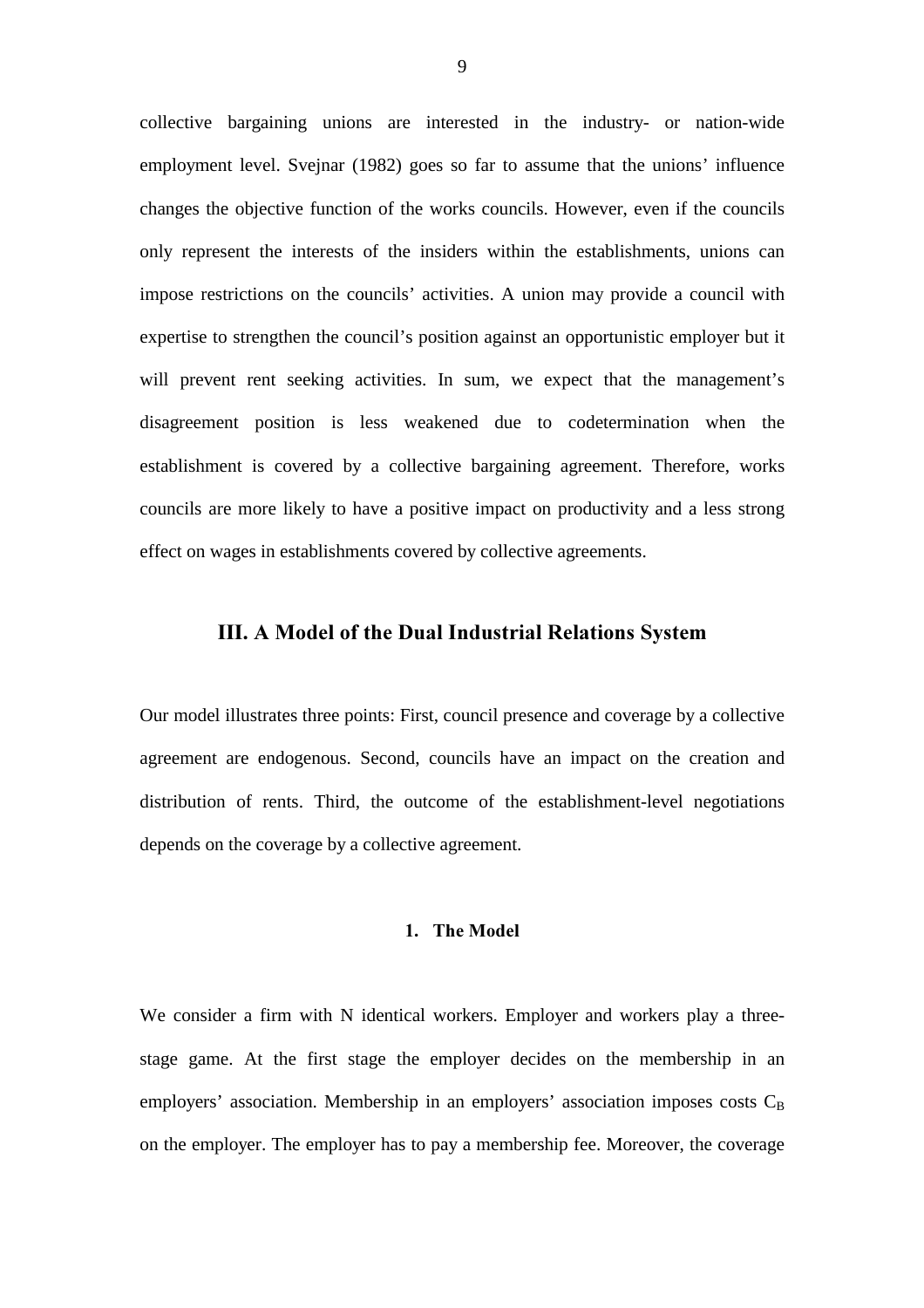by a collective bargaining agreement may impose inflexible restrictions. At the second stage workers decide on establishing a works council after observing the employer's decision. The creation of a council imposes costs  $C_W$  on the work force.<sup>5</sup> The election of a council requires co-ordination and communication among the workers. Additionally, workers have to overcome the informal resistance of rentseeking supervisors. Finally, at the third stage, bargaining may take place and output is produced. The general form of the production function is given by

(1) 
$$
Q(e, \alpha, N) = \begin{cases} (1 + e)F(N) & \text{if there is an agreement,} \\ \alpha F(N) & \text{if there is a conflict.} \end{cases}
$$

where F(.) denotes the basic technology, e is our term for work practices and  $\alpha$ ,  $0 \le \alpha \le 1$ , is related to the council's opportunities to hinder decisions. With this production function we capture the two faces of works councils and combine two strands of the literature.

Following McCain (1980), we assume that bargaining over both work practices and wages is only possible when a works council is present.<sup>6</sup> Without a council workers will not co-operate with the introduction of new work practices because they fear employer opportunism. Therefore, e is equal to zero. However, the presence of a works council fosters trust and co-operation. The introduction of new work practices can be negotiated. In this case e may be nonzero. If e is positive, this term represents productivity-enhancing work practices. We also allow for the case that e is negative. In this case the firm introduces work practices that result in lower productivity. Employees may prefer work practices that improve occupational health or reduce environmental pollution affecting their families (Askildsen, Jirjahn and Smith 2000).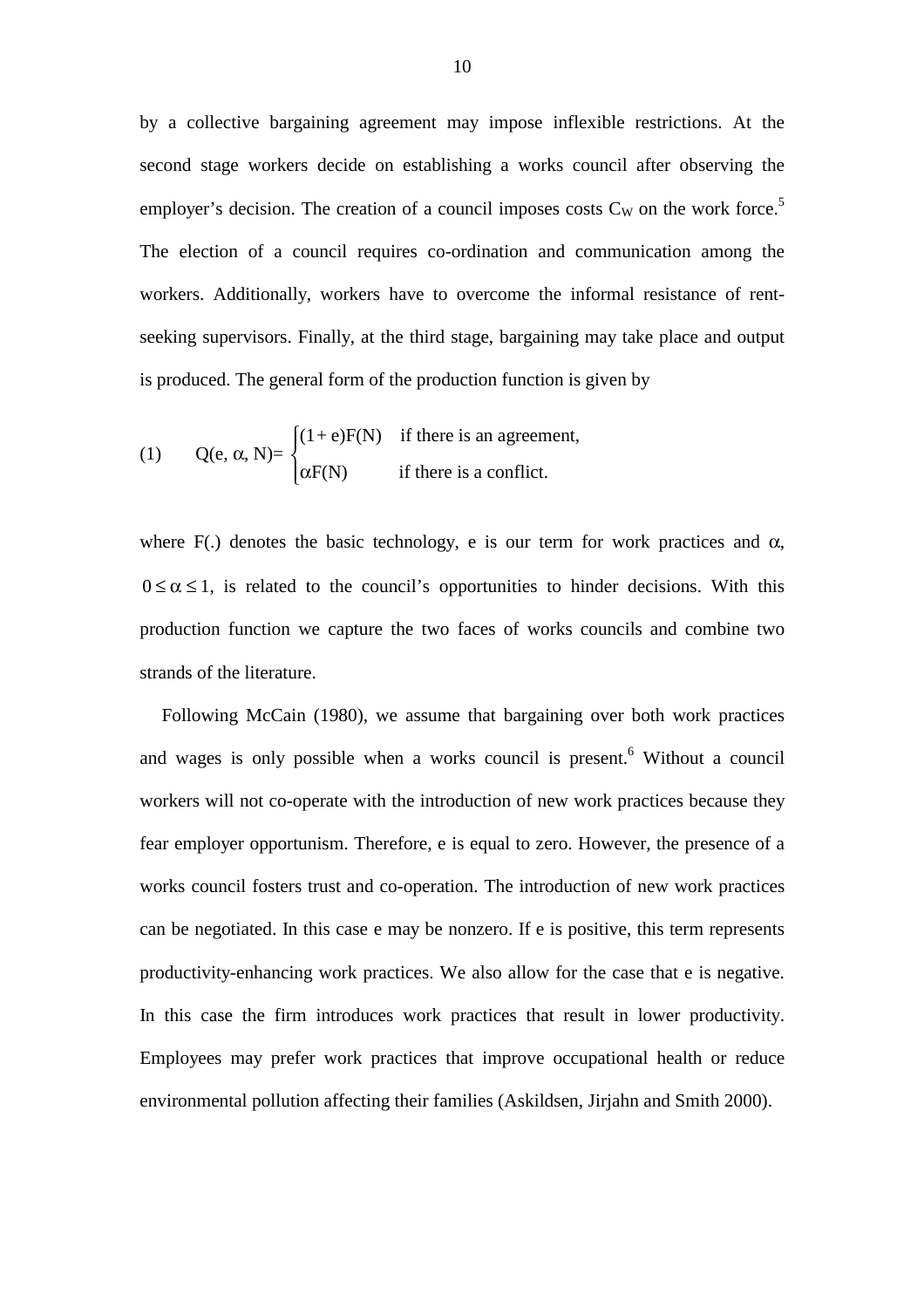In models of wage drift  $\alpha$  captures work-to-rule actions in case that employer and union fail to reach an agreement (Moene, Wallerstein and Hoel 1993, pp. 100-103). In our model this term is related to the council's opportunities to hinder decisions if management and works council cannot reach an agreement. A small  $\alpha$  represents a situation where a council has a strong power to disrupt production. In particular we assume

(2) 
$$
\alpha = \begin{cases} 1 & \text{if no council is present,} \\ 0 & \text{if a council is present in an uncovered establishment,} \\ \tilde{\alpha} & \text{with } 0 < \tilde{\alpha} < 1 \text{ if a council is present in an covered establishment.} \end{cases}
$$

Codetermination increases the workers' bargaining power by weakening the employer's position in case of a disagreement.<sup>7</sup> For convenience we normalise  $\alpha$  to be equal to zero if there is a council in an establishment not covered by a collective bargaining agreement. The arguments discussed in section II suggest that the opportunities to hinder decisions are more limited if the establishment is covered by a collective bargaining agreement. This is captured by  $0 < \tilde{\alpha} < 1$ .

At the third stage, each worker's utility function has the Stone-Geary form

$$
(3) \qquad U(e, w) = (\theta - e)w
$$

where w denotes the wage. Workers clearly like wages. A negative value of e increases utility due to the improvement in occupational health. A positive value of e decreases utility because productivity enhancing work practices require more effort. The parameter  $\theta$  is the reference level for productivity-enhancing work practices above which the worker does not wish to work. On the one hand, it depends on the worker's personal characteristics. On the other hand, also general firm characteristics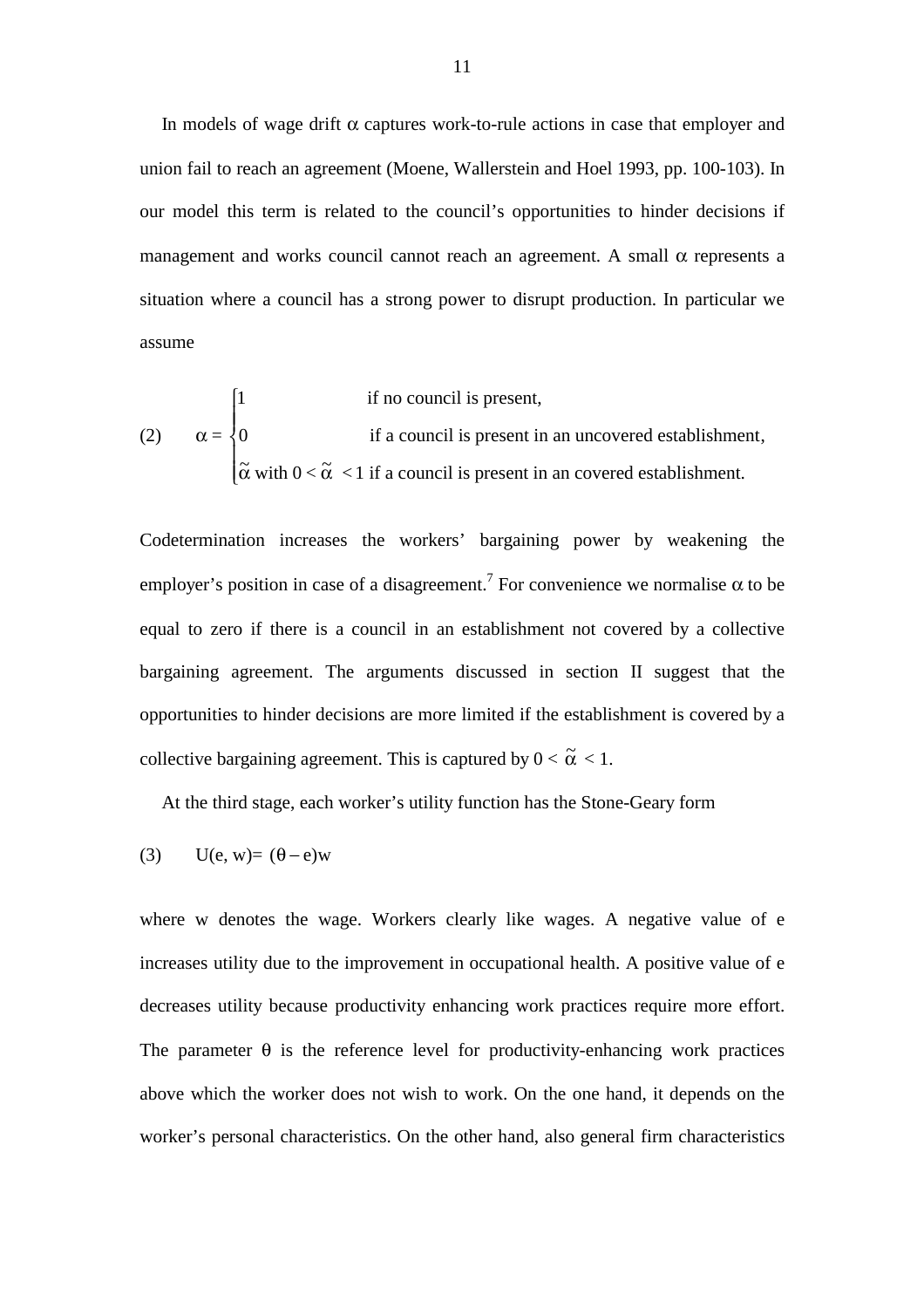are important.<sup>8</sup> In this respect we may say that favourable conditions for investing in work practices are represented by a large θ.

In case of a disagreement the firm employs the workers by paying them their reservation utility. Each worker's reservation utility is normalised to be equal to zero. Consequently, the firm's profit at the second stage is

(4) 
$$
\pi(e, \alpha, N, w) = \begin{cases} (1+e)F(N) - wN & \text{if there is an agreement} \\ \alpha F(N) & \text{if there is a conflict} \end{cases}
$$

#### 2. Bargaining at the Third Stage

In case that no council is present we have  $\alpha = 1$  and  $e = 0$ . If the firm does not invest in work practices it can employ the workers by paying them a wage equal to zero. Of course, workers are interested in higher wages. However, the employer does not benefit from paying higher wages. Workers neither can hinder decisions nor can achieve a higher utility by leaving the firm. Moreover, new work practices cannot be negotiated due to the lack of trust and co-operation. In sum, this situation is no bargaining situation. The outcome is the same for a covered firm and an uncovered firm. We have  $w^* = 0$  and  $e^* = 0$ .

In contrast, if a works council is present we have a bargaining situation.<sup>9</sup> First, the council can threaten to hinder decisions in case of a conflict. Second, works council and employer can negotiate both wages and work practices. The Nash product

(5) 
$$
\Omega = [(\theta - e)wN] \cdot [(1 + e)F(N) - wN - \alpha F(N)]
$$

is maximised by choosing w and e. We obtain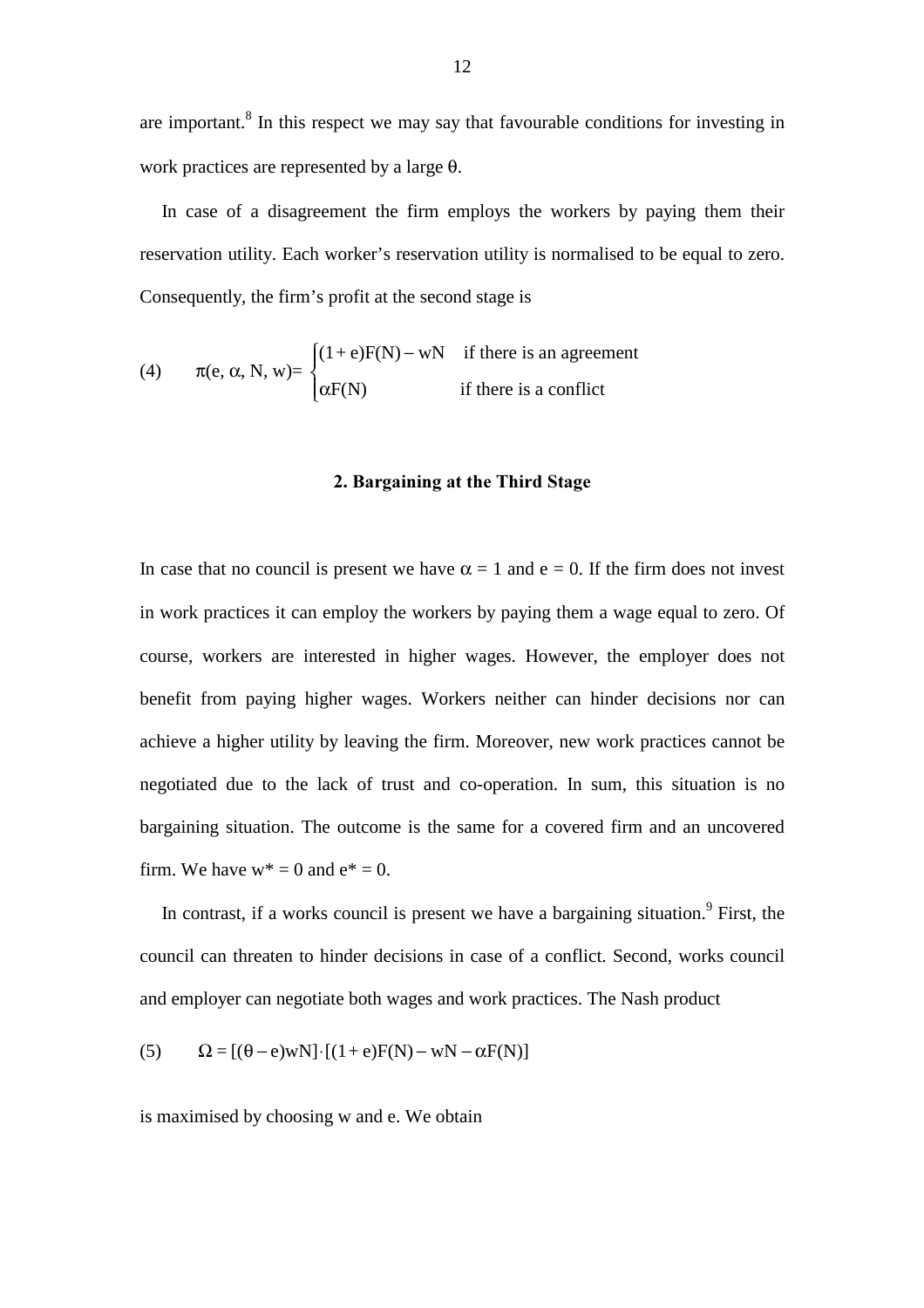(6a) 
$$
w = \frac{F(N)}{3N} [\theta + (1 - \alpha)]
$$
  
(6b) 
$$
e = \frac{1}{3} [2\theta - (1 - \alpha)]
$$

The term e for work practices is increasing in θ. Obviously, the parties invest more in the improvement of work practices if the conditions are favourable. Moreover, the wage rate w is increasing in  $\theta$ . The council has an impact on wages due to the increased firm surplus. Consider the case  $\alpha = 1$ . Even if codetermination would have no impact on the workers' bargaining power we would observe higher wages in establishments with a works council because productivity enhancing work practices are introduced. However, codetermination increases the workers' bargaining power. The term  $(1 - \alpha)$  captures this effect. The wage rate w is increasing in  $(1 - \alpha)$ . Codetermination results in higher wages by strengthening workers' bargaining power. Moreover, the impact of council presence on work practices is ambiguous. If  $0.5(1-\alpha) > \theta$  we obtain  $e < 0$ . If  $0.5(1-\alpha) > \theta$  we obtain  $e > 0$ . In sum, e is decreasing in  $(1 - \alpha)$  and w is increasing in  $(1 - \alpha)$ . We will observe a more substantial impact of councils on productivity and a less intense impact on wages if the councils' opportunities to hinder decisions are restricted.

Let us consider the case that the firm is not covered by a collective bargaining agreement. Inserting  $\alpha = 0$  into (6a) and (6b) yields

(7a) 
$$
w^{**} = \frac{F(N)}{3N}[\theta + 1]
$$

(7b) 
$$
e^{**} = \frac{1}{3}[2\theta - 1]
$$

In case that the establishment is covered we have  $\alpha = \tilde{\alpha}$  with  $0 < \tilde{\alpha} < 1$ . This yields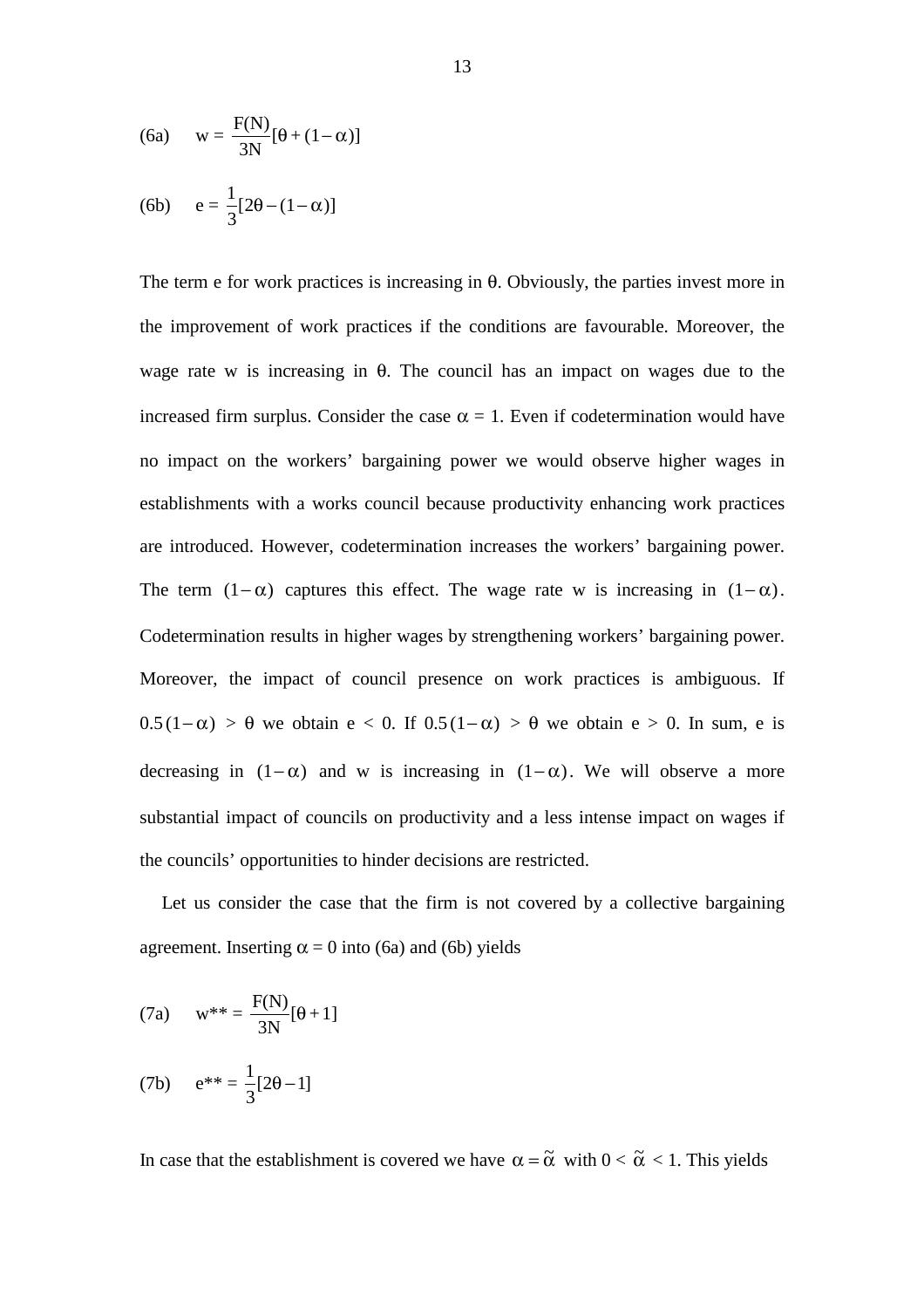(8a) 
$$
w^{***} = \frac{F(N)}{3N}[\theta + (1-\tilde{\alpha})]
$$

$$
(8b) \qquad e^{***} = \frac{1}{3}[2\theta - (1 - \tilde{\alpha})]
$$

Comparing (7) with (8), the presence of a works council results in an increase of the wage rate that is more pronounced if the firm is not covered by a collective agreement. A positive impact of work councils on productivity is more likely in a covered firm. In case of an uncovered firm codetermination results in productivityenhancing work practices if  $\theta$  > 0.5. In case of a covered firm co-determination results in productivity-enhancing work practices if  $\theta > 0.5(1-\tilde{\alpha})$ .

#### 3. Presence of a Works Council and Coverage by a Collective Agreement

At the first stage the employer's decision to become a member of an employers' association depends on  $C_B$  and on the impact of the coverage on the establishmentlevel negotiations. After observing the employer's decision the creation of a works council by the workers depends on the costs  $C_W$  and on the work practices and wages negotiated at the second stage. Since the works council's opportunities to hinder decisions are more restricted in an establishment covered by a collective agreement the work force can obtain a larger utility be creating a council if the employer is no member of an employers' association. The employer anticipates that the council's bargaining power is reduced in a covered establishment. The structure of the game and the payoffs are shown in Figure 1. It depends on  $C_B$ ,  $C_W$ ,  $F(N)$ ,  $\theta$  and  $\tilde{\alpha}$  which strategy pair, (COLLECT =  $0$ , WOCO =  $0$ ), (COLLECT = 1, WOCO =  $0$ ),  $(COLLECT = 0, WOCO = 1)$  or  $(COLLECT = 1, WOCO = 1)$ , is the subgame-perfect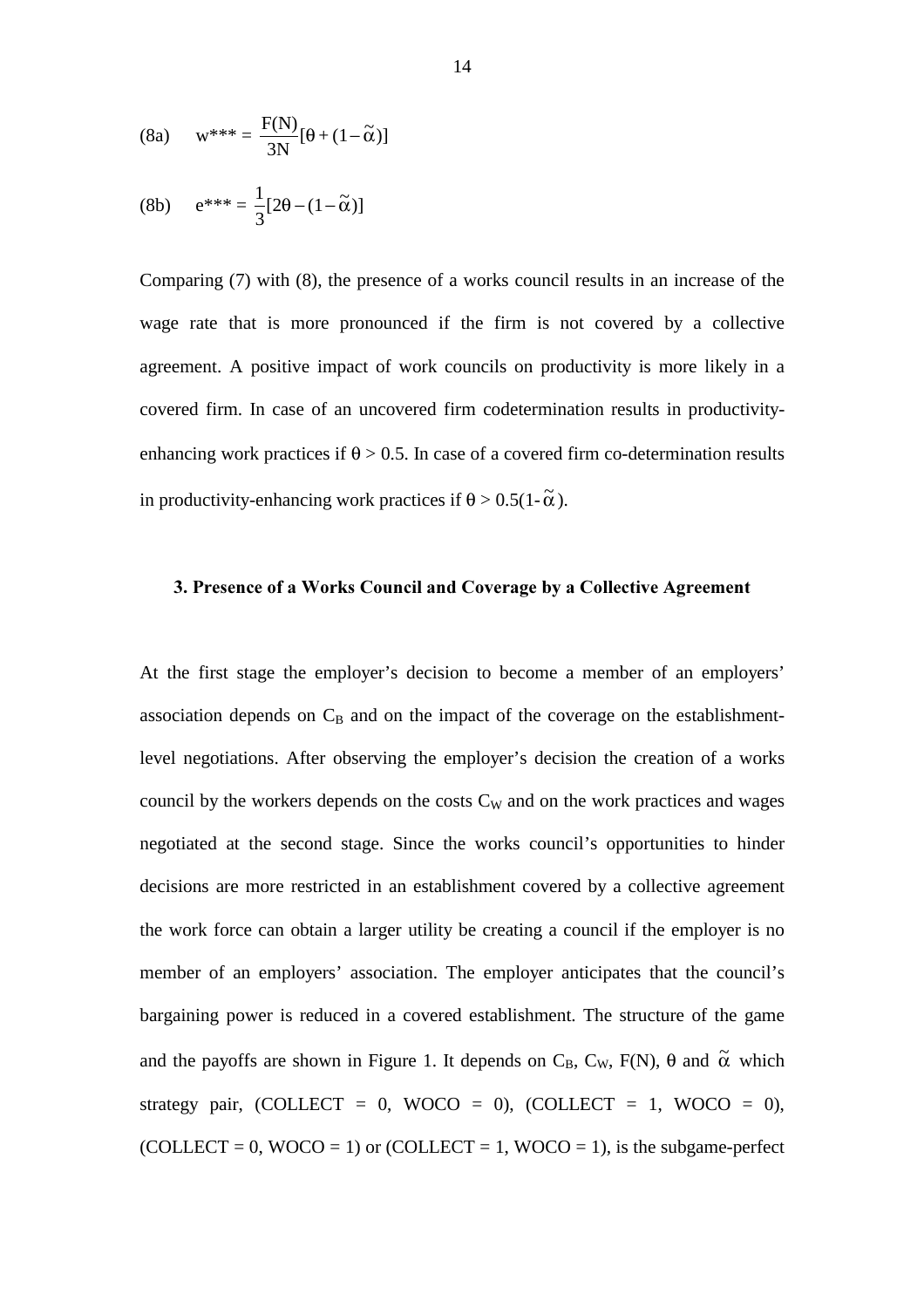equilibrium. The conditions are shown in Table 1. The Figures 2.a-c illustrate the equilibria for various parameter constellations.

 $(COLLECT = 0, WOCO = 0)$ . The interpretation of the conditions for this case is straightforward. Even if the establishment is not covered by a collective agreement the workers' gains from establishing a works council are smaller than the costs  $C_W$ . The costs of creating a council are not offset by the increase in utility due to a higher wage rate. Since the employer anticipates that the workers will not create a works council there is no reason to become a member of an employers' association.

(COLLECT = 1,  $WOCO = 0$ ): This strategy pair is a subgame-perfect equilibrium if it pays for the employer to discourage the workers from creating a council. The workers would only create a council in case that the establishment is not covered by a collective agreement. By bearing the costs  $C_B$  of a coverage the employer avoids higher wages and possibly less productive work practices because it does not pay for the workers to create a council in a covered establishment. Note that this equillibrium is only possible for a small  $\theta$  ( $\theta$  < 2).

 $(COLLECT = 1, WOCO = 1)$ : This strategy pair is a subgame-perfect equilibrium if the employer cannot discourage workers from creating a works council. However, it pays for the employer to reduce the council's bargaining power by becoming the member in an employer's association.

 $(COLLECT = 0, WOCO = 1)$ : This strategy pair is a subgame-perfect equilibrium in two different situations. In the first situation, workers will create a council even if the establishment is covered by a collective agreement. For the employer it does not pay to reduce the council's bargaining power because the costs  $C_B$  are too large. In the second situation, workers will elect a council only if the establishment is not covered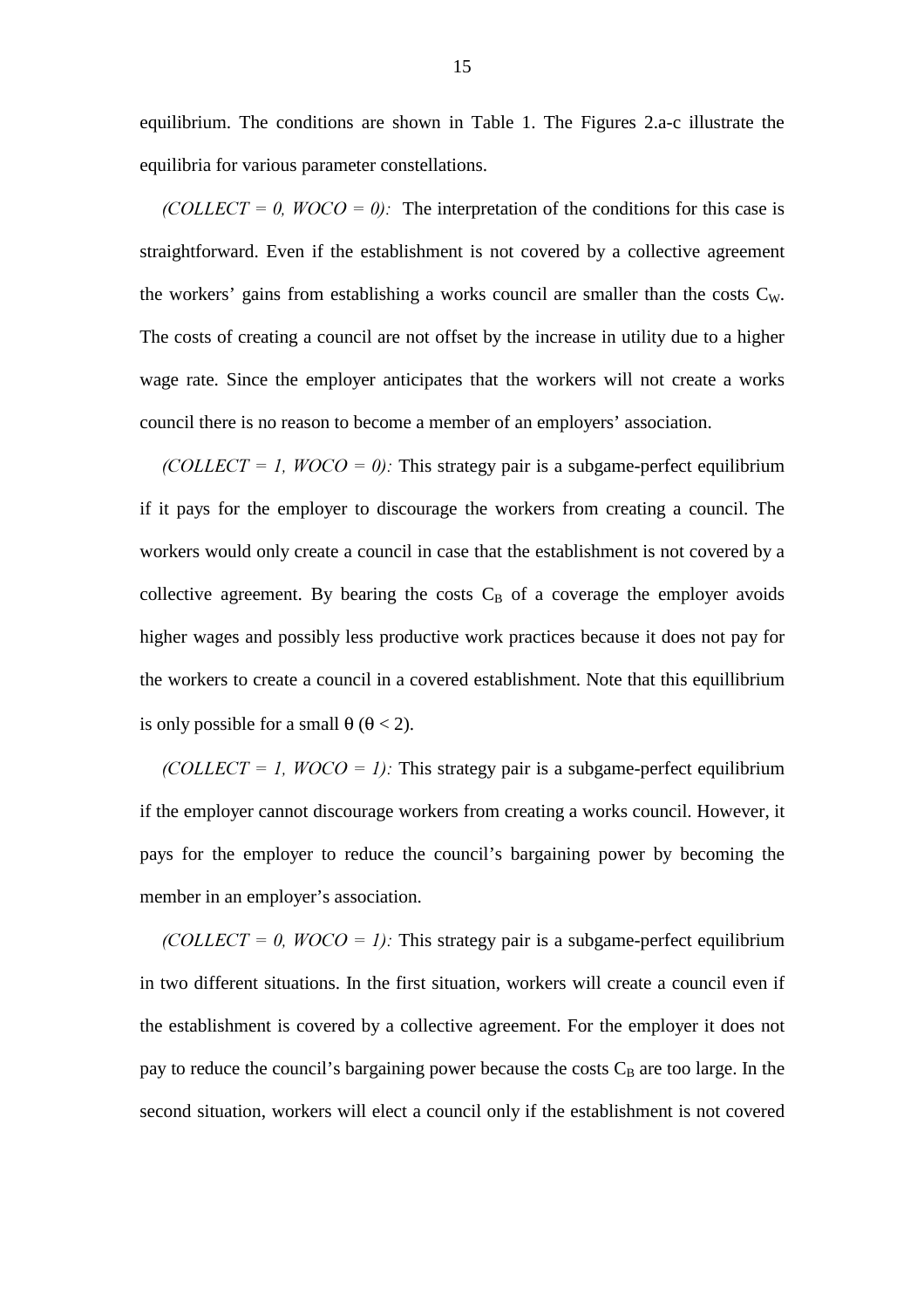by a collective agreement. Again, the costs  $C_B$  discourage the employer from the membership in an employers' association. Hence the workers create a works council.

The interpretation of these results is straightforward. Workers will only elect a works council if the costs of establishing a council are offset by the increase in utility due to a higher wage rate. On the one hand, the wage rate increases because workers' bargaining power is strengthened. On the other hand, the wage rate increases when the rent that can be distributed increases. Large firm size N as well as large output F(N) and favourable conditions  $\theta$  for productivity-enhancing work practices make a council more likely whereas high costs of election  $C_W$  make them less likely. The employer will be the member of an employers' association if the costs of the coverage by a collective agreement are offset by the advantage of discouraging the creation of a council or restricting rent seeking behaviour of a works council. Hence establishments are more likely to be covered by a collective agreement if  $\tilde{\alpha} F(N)$  is large and the  $\cos$ ts  $C_B$  imposed by the collective agreement are low. In sum, council presence and the coverage by a collective bargaining agreement are endogenous and depend on establishment characteristics, worker characteristics and the institutional framework of the industrial relations system.

As shown in Table 1 each strategy pair can be characterised by the corresponding wage rate, productivity and profitability. To make the predictions of the model clear let us consider four establishments that only differ in  $C_B$  and  $C_W$ . The subgameperfect equilibrium for the first firm is  $(COLECT = 0, WOCO = 0)$ , for the second (COLLECT = 0, WOCO = 1), for the third (COLLECT = 1, WOCO = 0) and for the fourth (COLLECT = 1, WOCO = 1). We can now derive our hypotheses about the effects of works councils in covered and uncovered establishments. The presence of a works council increases the wage. The impact is more pronounced in the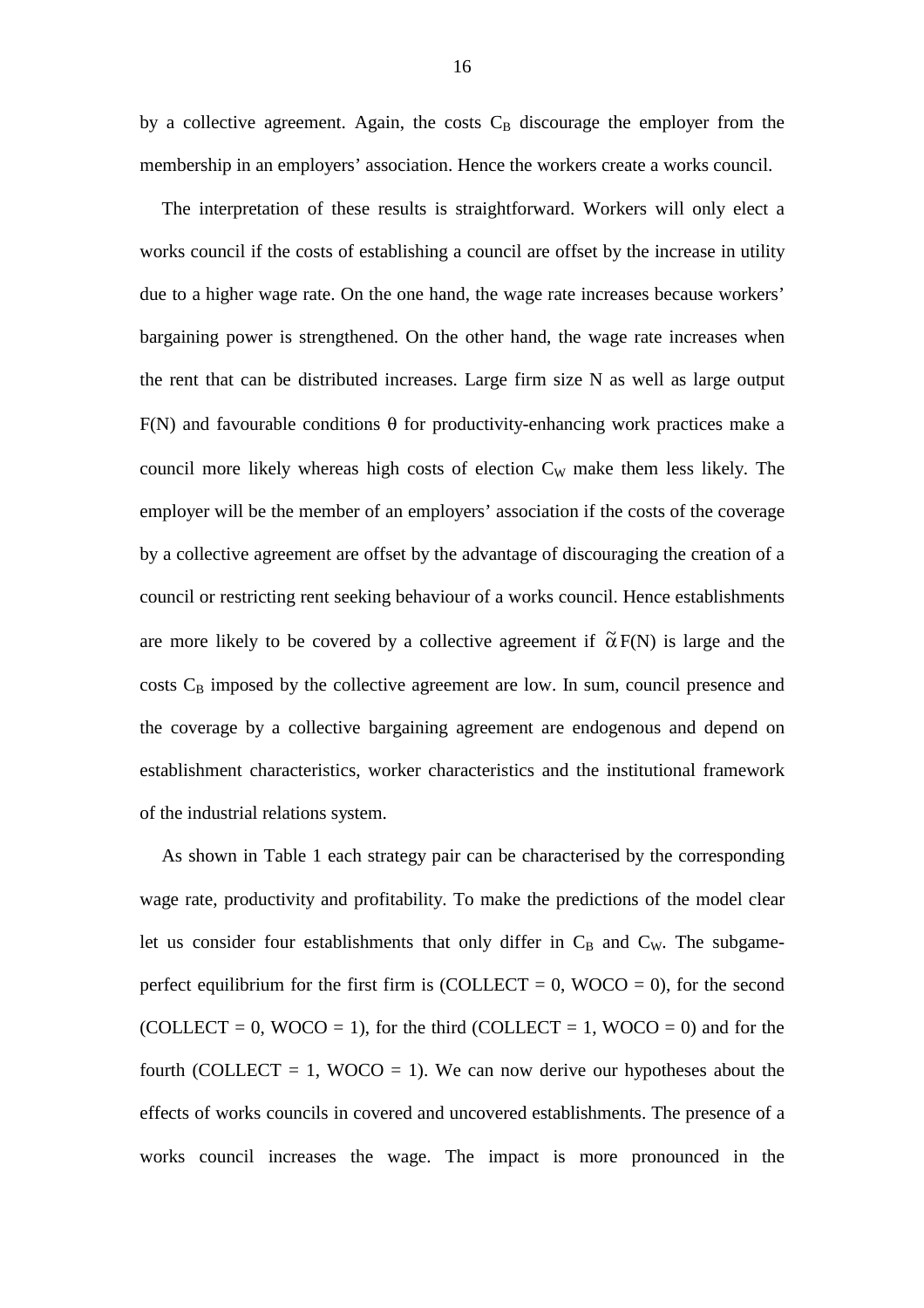establishment not covered by a collective bargaining agreement. Depending on  $\theta$  the presence of a works council may result in a decreased or increased productivity. Similarly, the presence of a council may result in smaller or larger profitability. However, a positive impact on productivity and profitability is more likely in the establishment covered by a collective bargaining agreement.

We stress that the focus of our model is on the indirect effect of collective bargaining. Coverage by a collective bargaining agreement has no direct effect but an indirect impact on wages by restricting rent seeking activities of works councils. Fitzenberger and Franz (1999) note that the outcome of collective negotiations is usually extended to the overwhelming number of employees in an industry. So we may expect that centralised collective bargaining has an impact on wages at the industry level while there are not necessarily wage differentials between covered and uncovered establishments within an industry. Indeed, empirical studies with establishment data usually do not find a significant impact of the coverage by collective agreements on establishment wages (Jirjahn and Klodt 1999).

## IV. Data and Econometric Methods

Our empirical investigation is based on the Hannover Panel (Brand, Carstensen, Gerlach and Klodt 1996), a four wave panel with data from manufacturing establishments in Lower Saxony with 5 or more employees. The first questionnaire was completed in autumn 1994. The number of establishments taking part in the study declined from 1,025 (1994) to 849 (1995), 721 (1996) and 709 (1997). The sample is stratified according to firm size and industry. The data were collected in face to face interviews with firms owners or top managers. The questionnaire covered various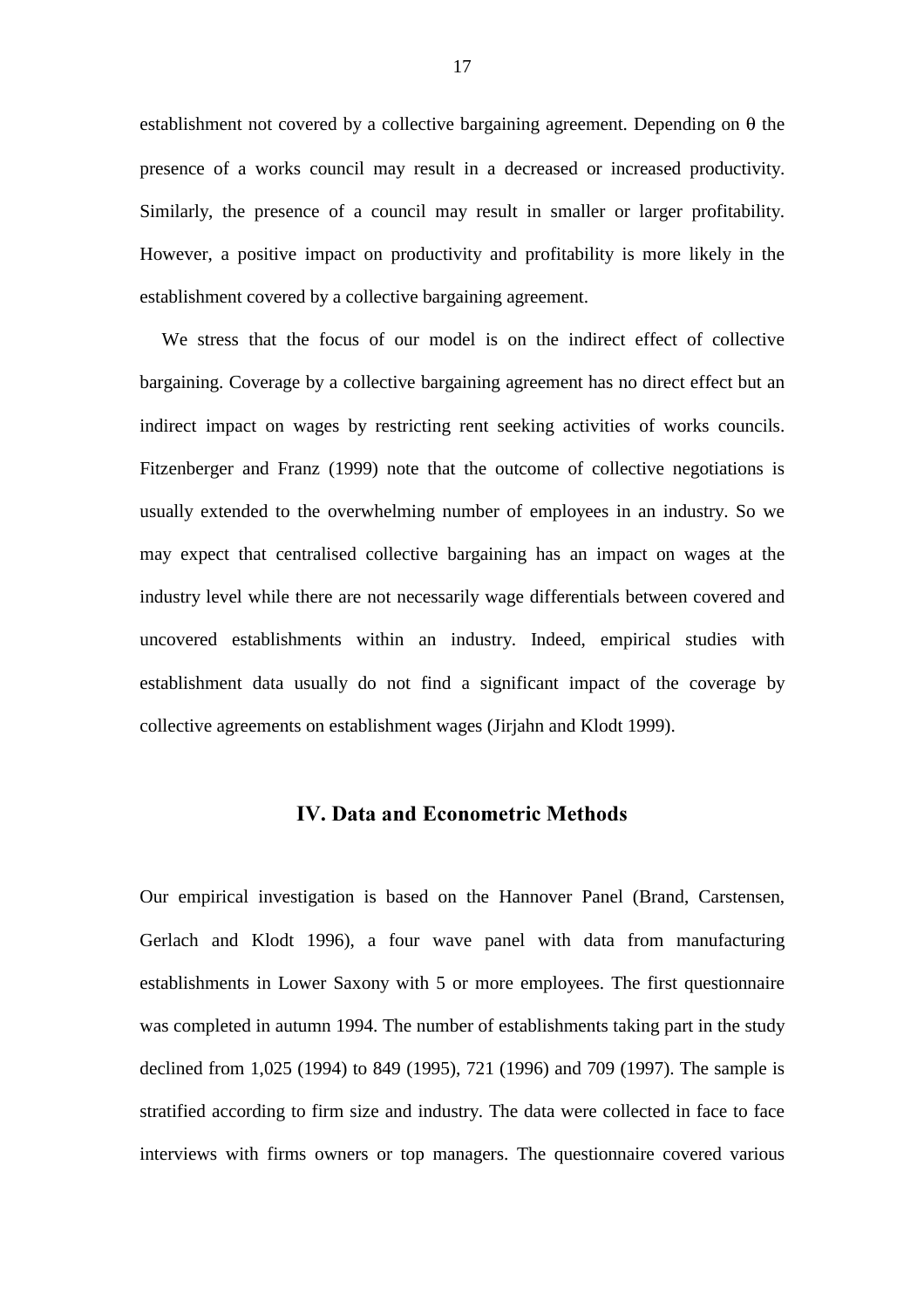aspects of firm structure, firm behaviour and firm performance with an emphasis on issues relating to personnel.

The objective of our empirical study is to determine the effects of works council presence (WOCO) and the coverage by a collective agreement (COLLECT) on productivity and wages. As wage variable (WAGE) we use wages and salaries per employee and year in an establishment. Productivity (PROD) is measured by sales per year minus the cost of raw material, consumables and supplies and of purchased merchandise divided by the number of employees. Information on profits is not available from the Hannover Panel. We use the employer's quasi rent (QRENT) determined by (sales – raw material etc. – wages)/number of employees as a proxy for profit. The information on our central variable WOCO is only available from the first and the third wave for the years 1994 and 1996. Therefore, the analysis is restricted to those years. Information on WAGE, PROD and QRENT are available for 1994 and 1996 from the second and the fourth wave. The analysis is based on the pooled data for both years.

Addison, Schnabel and Wagner (1998) and Addison, Siebert, Wagner and Wei (2000) have also used parts of this data. Our paper differs in several respects from those study about works councils. Using only the first wave of the Hannover Panel, those studies examine the isolated impact of works councils on firm performance. In contrast, this paper analyses the interaction of works councils with collective bargaining for both years. Moreover, in our analysis we take into account the endogeneity of our central variables WOCO and COLLECT. Finally, our specifications are model-based.

We start with OLS estimates of wage equations where  $WOCO = : d_1$  and COLLECT=: $d_2$  are included as dummies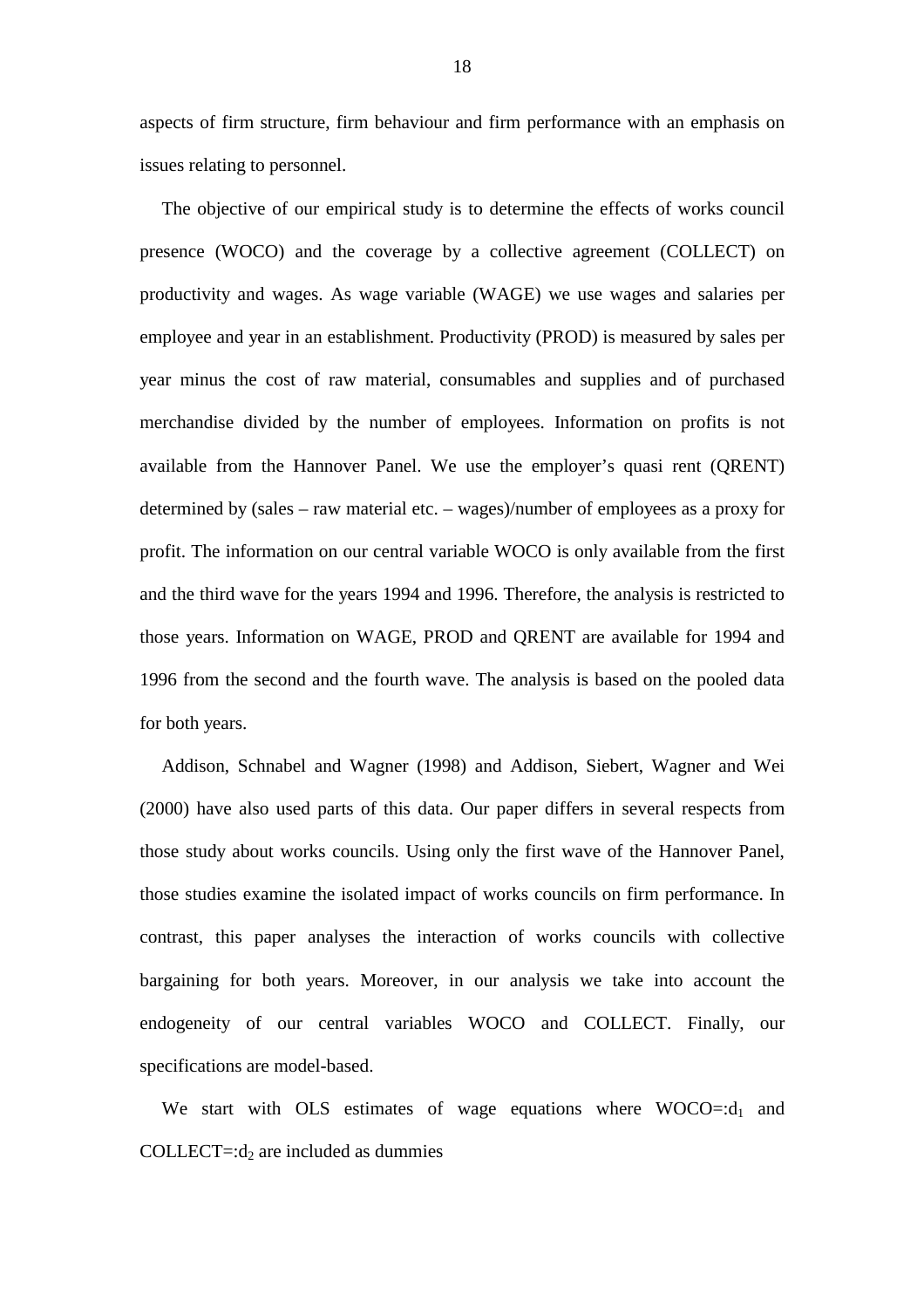(9) 
$$
y_1 = WAGE = x_1'\beta_1 + d_1\gamma_1 + d_2\gamma_2 + u_1.
$$

Analogously, the productivity function (PROD) can be estimated

(10) 
$$
y_2 = PROD = x_2' \beta_2 + d_1 \gamma_1^* + d_2 \gamma_2^* + u_2
$$
.

In the next step we test whether the WOCO on the one hand and COLLECT on the other hand are correlated with the disturbance term (u). If unobserved determinants of WOCO and COLLECT (v(WOCO) =:  $v_1$ , v(COLLECT) =:  $v_2$ ), respectively, are partially the same as in our objective function (9) and (10), respectively, the estimated effects of the two variables in which we are interested are inconsistent. It is assumed that the densities  $h_1(v_1, u_1)$  and  $h_2(v_2, u_1)$ , respectively, are bivariate normal. Then  $E(u_1|WOCO, COLLECT, x)$  is nonzero but can be determined by probit estimates of WOCO and COLLECT. Based on the following latent models for the WOCO and COLLECT decision

- (11)  $I_1 = z_1' \alpha_1 v_1$
- (12)  $I_2 = z_2' \alpha_2 v_2$

the dummies WOCO and COLLECT are defined by

(13) 
$$
d_1 = WOCO = \begin{cases} 1 \text{ if } I_1 > 0 \\ 0 \text{ otherwise} \end{cases}
$$

(14) 
$$
d_2
$$
 = COLLECT = 
$$
\begin{cases} 1 \text{ if } I_2 > 0 \\ 0 \text{ otherwise} \end{cases}
$$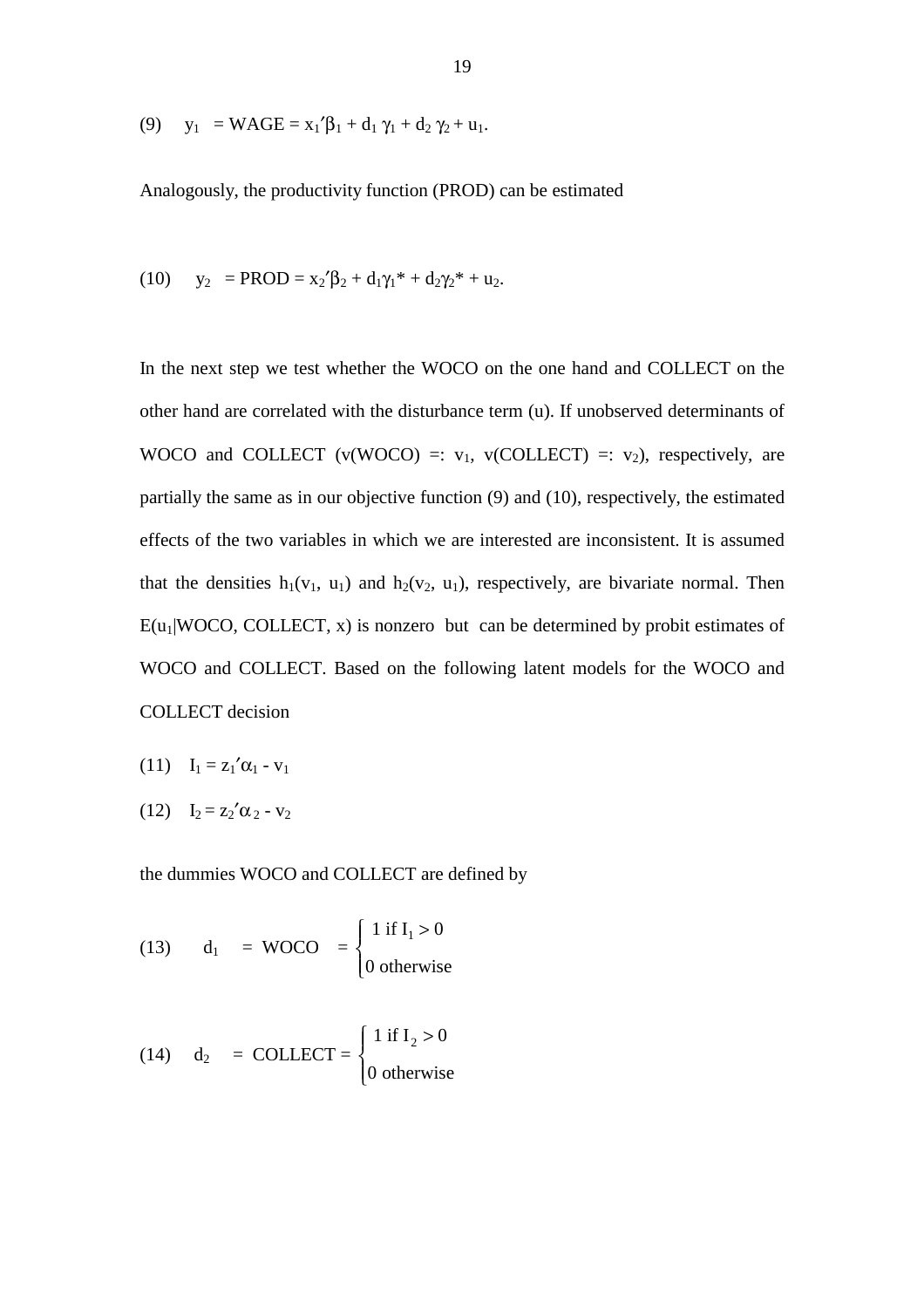We have to distinguish between two cases. Either we assume that  $v_1$  and  $v_2$  are independent or a correlation is allowed. In the first case as the conditional mean of  $u_1$ follows

(15) 
$$
E(u_1 | d_1, d_2, x_1) =
$$

$$
\sigma_{v1u1}[d_1(-\varphi(z_1'\alpha_1/\sigma_{v1})/\Phi(z_1'\alpha_1/\sigma_{v1})) + (1-d_1) (\varphi(z_1'\alpha_1/\sigma_{v1})/(1-\Phi(z_1'\alpha_1/\sigma_{v1})) +
$$

$$
\sigma_{v2u1}[d_2(-\varphi(z_2'\alpha_2/\sigma_{v2})/\Phi(z_2'\alpha_2/\sigma_{v2})) + (1-d_2) (\varphi(z_2'\alpha_2/\sigma_{v2})/(1-\Phi(z_2'\alpha_2/\sigma_{v2})) \equiv
$$

$$
\delta_1\lambda_1 + \delta_2\lambda_2.
$$

An extension of equation (11) and (12) relaxes the restriction that  $v_1$  and  $v_2$  in the index functions for WOCO and COLLECT decisions are independent. This seems empirically plausible if some unobserved determinants of the WOCO and COLLECT decision are the same. Fishe/Trost/Lurie (1981) and Tunali (1986) consider such a type of a model with correlated error terms. In this case (15) has a more complicated form:

$$
(16) E(u_1|d_1=1, d_2=1, x_1)
$$
  
= d<sub>1</sub>d<sub>2</sub>( $\sigma_{u111v1|v2}\lambda_{11} + \sigma_{u111v2|v1} \lambda_{12}$ ) + d<sub>1</sub>(1-d<sub>2</sub>)( $\sigma_{u110v1|v2}\lambda_{21} + \sigma_{u110v2|v1}\lambda_{22}$ )  
+ d<sub>2</sub>(1-d<sub>1</sub>)( $\sigma_{u101v1|v2}\lambda_{31} + \sigma_{u101v2|v1}\lambda_{32}$ ) + (1-d<sub>1</sub>)(1-d<sub>2</sub>)( $\sigma_{u100v1|v2}\lambda_{41} + \sigma_{u100v2|v1} \lambda_{42}$ )  
=: d<sub>1</sub>d<sub>2</sub>( $\delta_{11}$   $\lambda_{11}$  +  $\delta_{12}\lambda_{12}$ ) + d<sub>1</sub>(1-d<sub>2</sub>) ( $\delta_{21}$   $\lambda_{21}$  +  $\delta_{22}$   $\lambda_{22}$ ) + d<sub>2</sub>(1-d<sub>1</sub>) ( $\delta_{31}$   $\lambda_{31}$  +  $\delta_{32}$   $\lambda_{32}$ )  
+ (1-d<sub>1</sub>) (1-d<sub>2</sub>) ( $\delta_{41}$   $\lambda_{41}$  +  $\delta_{42}$   $\lambda_{42}$ )  

$$
\equiv \delta_1\lambda_1 + \delta_2\lambda_2,
$$

where  $\sigma_{\perp}$  are conditional covariances between u<sub>1</sub> and v<sub>1</sub> (v<sub>2</sub>) under the condition of  $v_2 (v_1)$ ,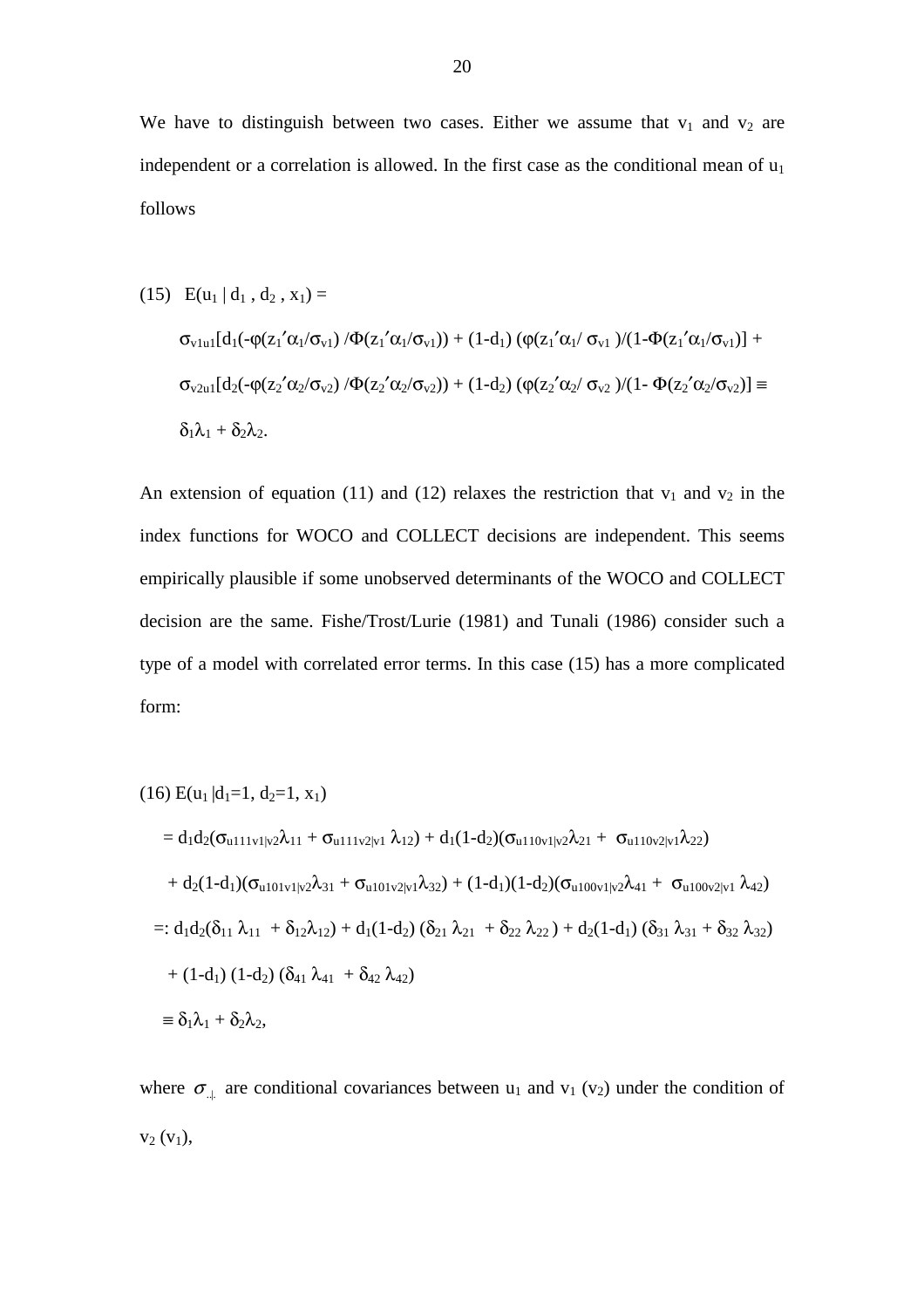$$
\delta_j \lambda_j \equiv d_1 d_2 \delta_{1j} \; \lambda_{1j} + d_1 (1-d_2) \delta_{2j} \; \lambda_{2j} + d_2 (1-d_1) \delta_{3j} \; \lambda_{3j} + (1-d_1) (1-d_2) \delta_{4j} \; \lambda_{4j}, \qquad \qquad j=1, \, 2,
$$

(17) 
$$
\lambda_{ij} = (1 - 2d_j) [\varphi(Z_j)\Phi[(1 - 2d_{3-j})Z_{3-j}^*]/P_i]
$$
   
  $i=4-2d_j-d_{3-j}; j=1,2$ 

with

$$
Z_{3-j}^* = [Z_{3-j} - \rho Z_j]/(1 - \rho^2)^{1/2},
$$
  
\n
$$
P_i = \Phi[(1 - 2d_j)Z_j, (1 - 2d_{3-j})Z_{3-j}, (1 - 2d_j)(1 - 2d_{3-j})\rho].
$$

So we can determine the sign of  $\lambda_{ii}$ . Under (15) as well as under (16) equation (9) has to be extended by

(18) 
$$
y_1 = x_1'\beta_1 + d_1\gamma_1 + d_2\gamma_2 + \delta_1\lambda_1 + \delta_2\lambda_2 + u_1^*
$$
,

where the meaning of  $\lambda_1$  and  $\lambda_2$  differs in both approaches. However, (18) can be estimated consistently by OLS. Analogously, the productivity function (10) has to be modified.

The theoretical model predicts that the effects of WOCO should differ between covered and uncovered establishments. This should be modelled in the empirical specification. A very crude procedure is the incorporation of an interaction term between WOCO and COLLECT. However, usually this method cannot catch the total impact. Also a saturated interaction model is not satisfying, because the unobserved determinants should also vary between the different cases. Therefore, we consider separated regressions for COLLECT=1 and COLLECT=0. In both cases the WOCO effects are incorporated by a dummy variable.

This model with two switch regressions makes it necessary to test whether we have to correct for a sample selection bias. The basic idea is that the employer rationally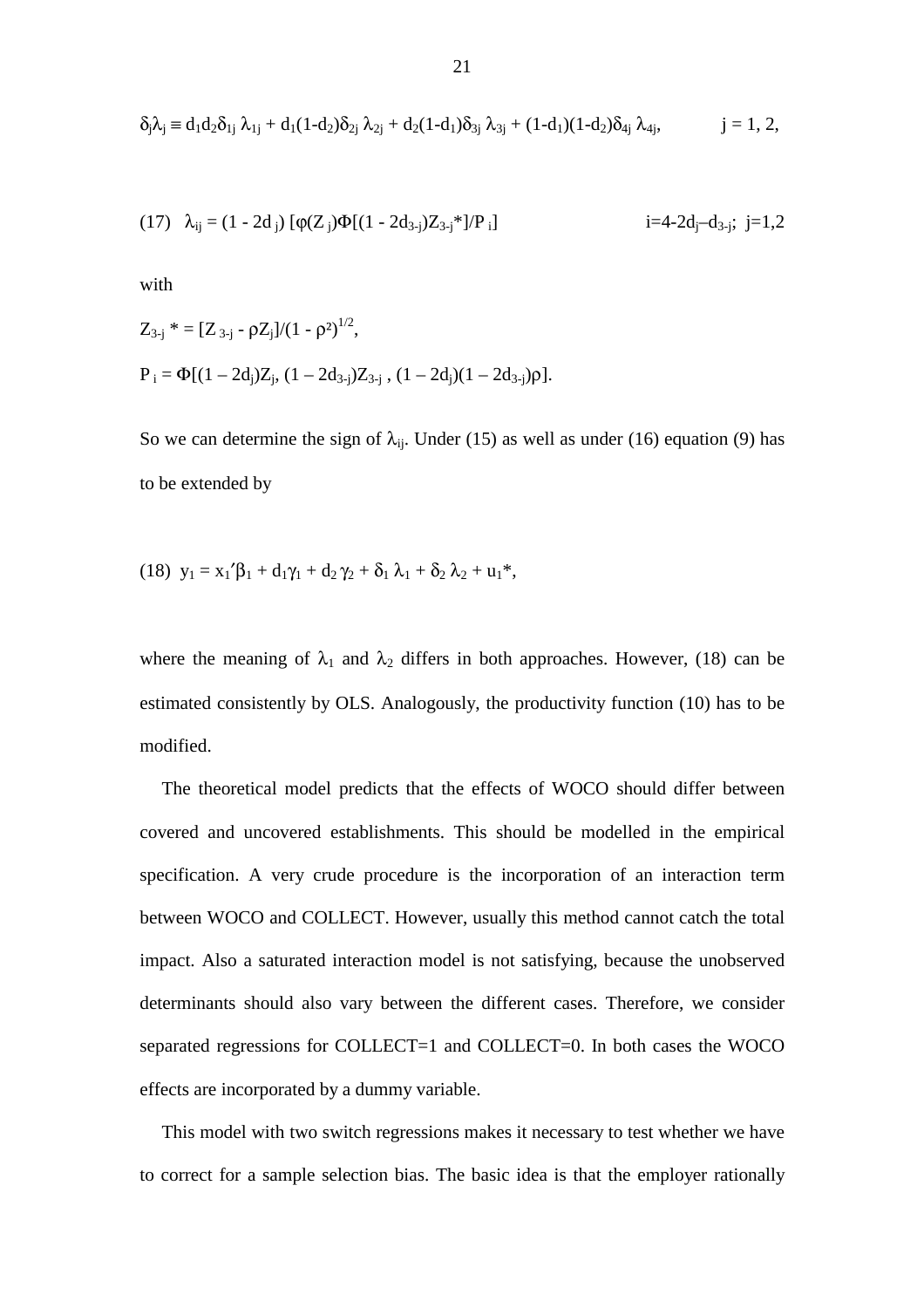decides on the membership in an employers' association and hence on the coverage by a collective agreement. As in the model profits are described by quasi-rents (QRENT) and profit maximisation is assumed, the decision is based on

(19) d<sub>2</sub> =COLLECT = 
$$
\begin{cases} 1 \text{ if (QRENT|COLLECT = 1) – c2 > (QRENT|COLLECT = 0) \\ 0 \text{ otherwise} \end{cases}
$$

where  $c_2 = C_B$  is the cost of the membership in an employers' association. If quasirents are determined by

(20) 
$$
y_{3k} = (QRENT|COLLECT=k) = x_3'\beta_{3k} + u_{3k}
$$
  $k=0,1$ 

the latent index function to decide on collective bargaining is

(21) 
$$
I_2 = y_{31} - c_3 - y_{30} = x_3'(\beta_{31} - \beta_{30}) - x_{3c}'\beta_{3c} + (u_{31} - u_{30} - u_{3c})
$$
  

$$
= z_2'\alpha_2 - (u_{20} + u_{2c} - u_{21}) \equiv Z_2 - v_2
$$

where  $c_3 = x_{3c}$ ' $\beta_{3c} + u_{3c}$ . The error term  $u_{3c}$  is assumed uncorrelated with  $u_{31}$  and  $u_{30}$ . The employer chooses COLLECT=1 if the employer's quasi-rent under collective bargaining minus coverage costs is larger than the quasi-rent in case of no coverage. The decision depends on observable  $(x_3, x_{3c})$  and unobservable attributes  $(u_{31}, u_{30}, u_{3c})$ . The probability that  $I_2 > 0$  is given by

(22) 
$$
P(I_2 > 0) = P(v_2^* < Z_2^*) = \Phi(Z_2^*)
$$

where  $v_2^* = v_2 / \sigma_2$ ,  $\sigma_2^2 = var(u_{31} - u_{30} - u_{3c})$ ,  $Z_2^* = (z_2' \alpha_2) / \sigma_2$ .  $\Phi$  is the standard normal distribution function because we assume that  $u_{31}$ ,  $u_{30}$  and  $u_{3c}$  are normal distributed. Then it follows analogously to equation (15)

(23) 
$$
E(y_{31} | x_3, I_2 > 0) = x_3' \beta_{31} + \sigma_{v2u31} (\lambda_2 | d_2 = 1)
$$

(24)  $E(y_{30} | x_3, I_2 < 0) = x_3' \beta_{30} + \sigma_{v2u30} (\lambda_2 | d_2 = 0).$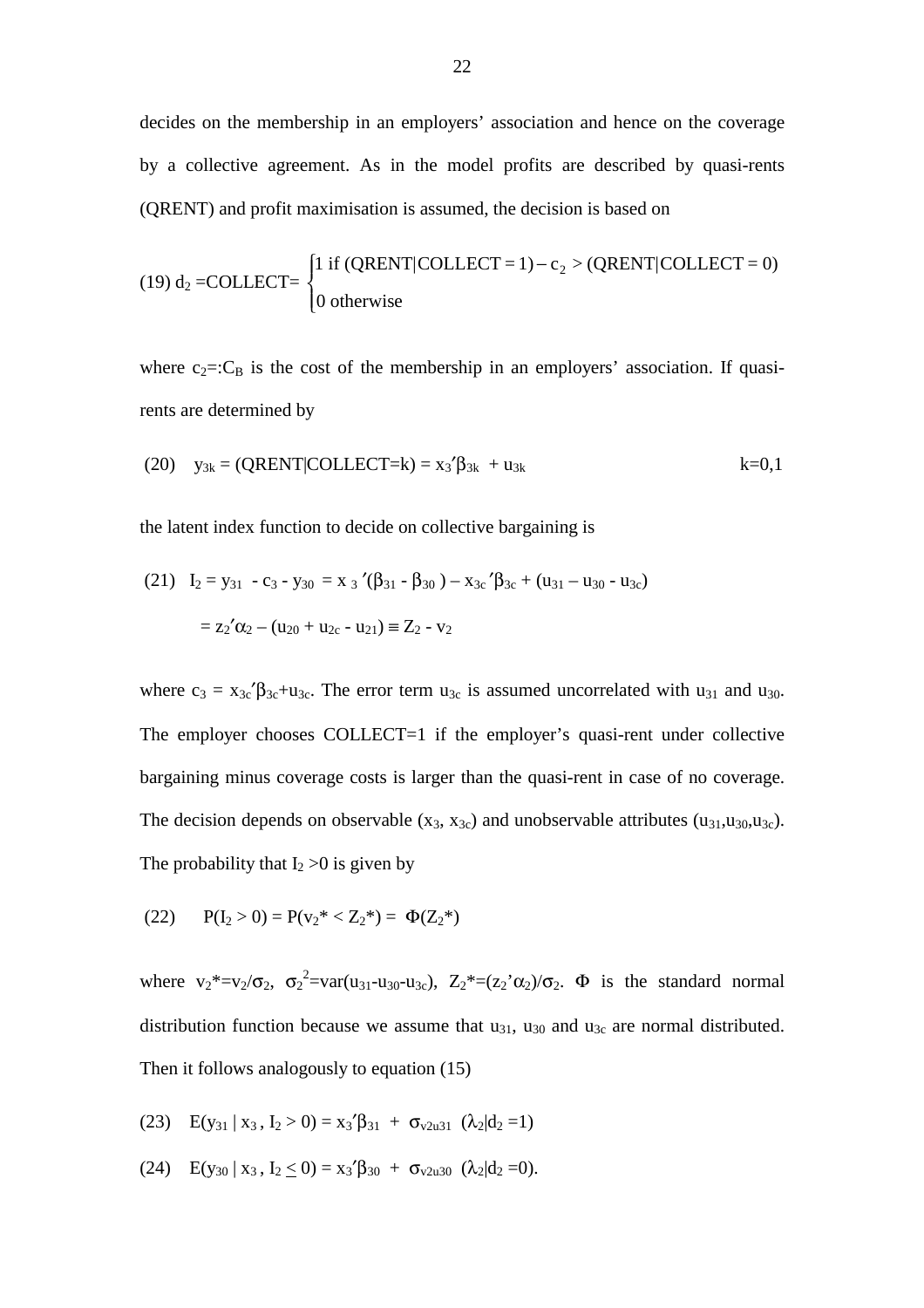As  $(\lambda_2|d_2=1)=-\varphi(Z_2^*)/\Phi(Z_2^*)<0$  and  $(\lambda_2|d_2=0)=\varphi(Z_2^*)/[1-\Phi(Z_2^*)]>0$ , we should expect that  $\delta_{21}=\sigma_{v2u31}<0$  and  $\delta_{20}=\sigma_{v2u30}>0$ , if employers decide under the QRENT criterion. The parameters  $\delta_{21}$  and  $\delta_{20}$  follow from the extended versions of (20) to avoid a sample selection bias

(25) 
$$
y_{3k} = x_3 \, ^t\beta_{3k} + \delta_{2k} (\lambda_2 \, | d_2 = k) + u_{3k}^* = \mu_{3k} + \delta_{2k} (\lambda_2 \, | d_2 = k) + u_{3k}^*
$$

where  $k=0,1$ . In practice, (25) has to be estimated by a two-step procedure. In the first step the arguments of conditional  $\lambda_2$  variables ( $Z_2^*$ ) will be determined via (12) and (14) by probit estimates. In the second step (25) can be estimated by OLS where  $\lambda_2$  is substituted by  $\hat{\lambda}_2$ .

Not only the latent model of the COLLECT decision but also the WOCO decision has to be considered in model (25) as we have argued in model (18). The mean of the disturbance term in (25) is not zero if the WOCO decision is (partially) determined by variables which are also relevant for QRENT. Observed and unobserved determinants of wages are candidates. They have influence on both, QRENT - see (4) - and the worker's UTILITY - see (3). This means equation (25) has to be extended in the same way as (18).

We should also determine the wage (WAGE) and the productivity (PROD) function in this way, separately for COLLECT=1 and COLLECT=0. The arguments for the wage function follow directly. Also, productivity correlates positively with QRENT. Furthermore, productivity and worker's utility are connected. Consequence of increasing effort is higher productivity. And high effort may have two opposite effects on worker's utility. On the one hand, effort means usually disutility for the workers. On the other hand, effort can be compensated by higher wages and this effect enlarges the utility.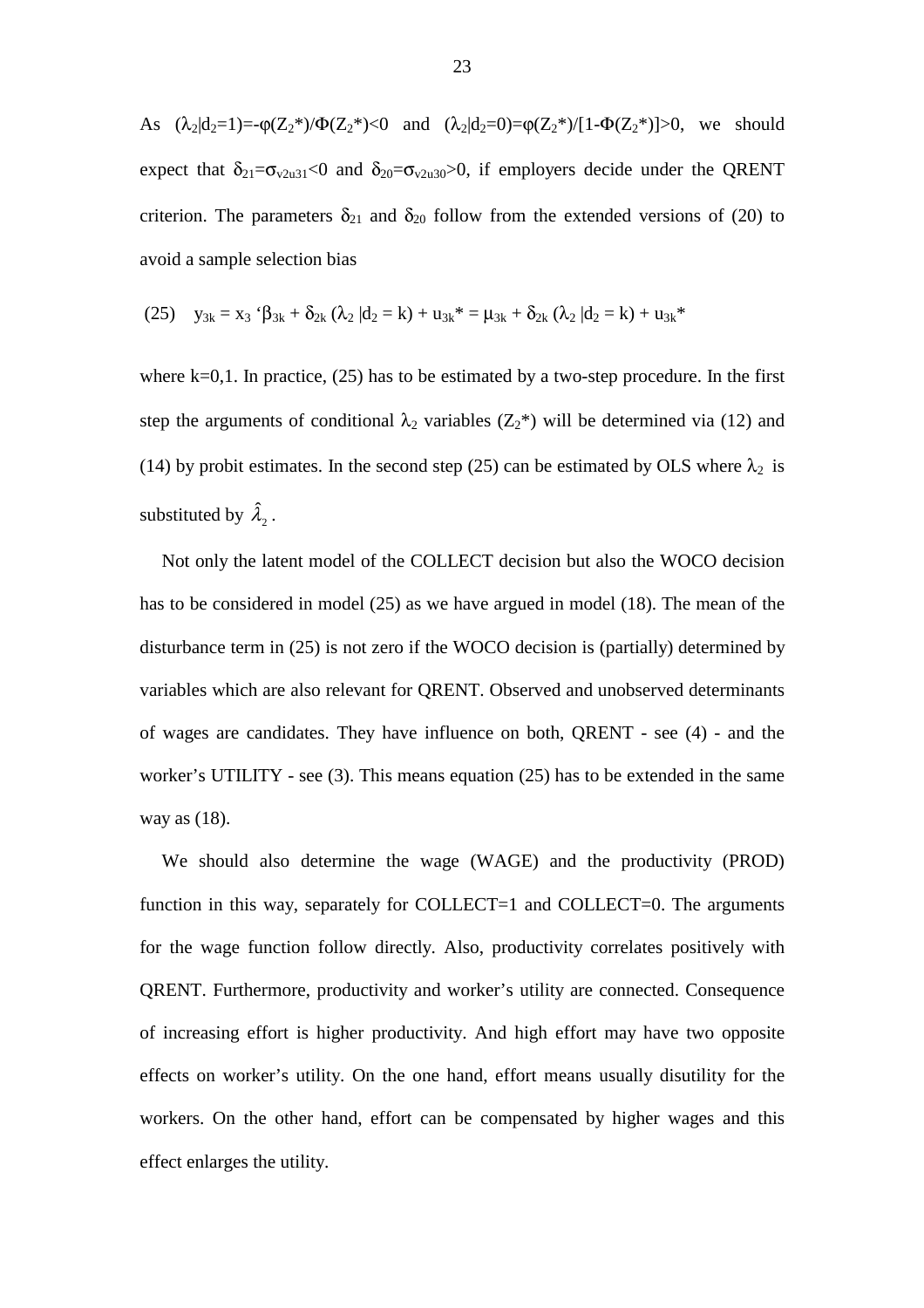#### **V. Empirical Results**

Table 2 shows the precentage of establishments for each of the four industrial relations regimes analysed in our theoretical model. The sample makes obvious that all four situations are empirically relevant. Uni- and bivariate estimates of the WOCO and COLLECT decision function are presented in Table 3. The results are used to determine the artifical regressors  $\lambda_1$  and  $\lambda_2$  in (20). Except the coefficient for the proportion of women and that for the proportion of skilled blue-collar in the COLLECT function workers the uni- and bivariate estimates are althogether very similar. As the estimated correlation coefficient between the error terms in (11) and (12) is highly significant with  $p=0.43$ , we prefer the bivariate approach.

Table 4 presents the estimates of the effects of works councils and the coverage by collective agreements on wages and productivity for all establishments. In column [1] the WOCO effect on wages is positively significant.<sup>10</sup> The significance holds also for heteroscedasticity-consistent estimates (White 1980) presented in brackets. In column [2], we consider possible correlations between unobserved determinants in (11) or (12) and (9). Correlations between the disturbance terms in (11) and (12) are allowed. Here, we find higher WOCO and lower COLLECT effects with larger t-statistics than in the case of uncorrelated error terms<sup>11</sup>, while the absolute  $\lambda$ -effects are lower. As the t-values exceed those under (15) and the assumption that  $v_1$  and  $v_2$  are uncorrelated has to be rejected (see Table 3), we prefer approach (16). In both estimates the COLLECT effect on wages is insignificant. And we find the same for the productivity estimates – Table 4, column [3]. An exception is [4] where the COLLECT effect is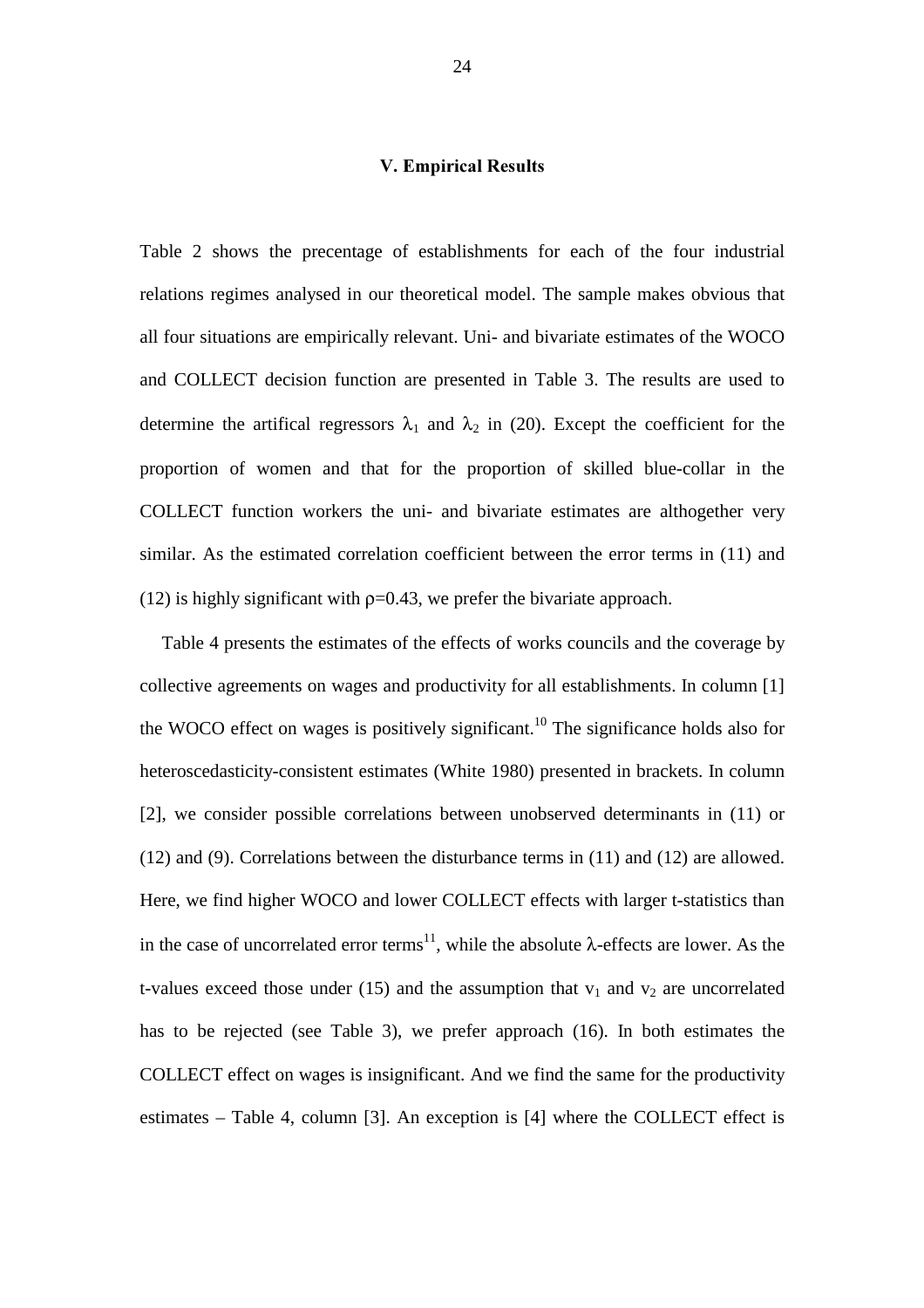negatively significant. One explanation might be that collective bargaining imposes restrictions on the establishments' flexibility.

Tables 5 – 7 present separate estimates for establishments with and without coverage by a collective bargaining agreement (COLLECT=1 and COLLECT=0) for the wage (WAGE), productivity (PROD) and quasi-rent (QRENT) function.<sup>12</sup> A possible correlations between unobserved WOCO determinants and the disturbance term of those functions is taken into account by  $\lambda$ -WOCO. The sample selection bias induced by the COLLECT decision is corrected by λ-COLLECT.

We start with the discussion of the results in Table 5. Comparing [1] with [1a] and [2] with [2a], the most striking result is that the impact of works councils on wages is smaller in covered establishments than in uncovered establishments. This finding is in accordance with the hypothesis derived from the bargaining model.

Furthermore, the model predicts that the impact of works councils on productivity should be larger in covered establishments than in uncovered establishments. The estimates presented in Table 6 are in accordance with this prediction. In the benchmark model as well as in the extended model where correlated errors are taken into account the impact of works councils on productivity is larger for the establishments covered by collective bargaining agreements. Moreover, for the uncovered firms the effect of works councils on productivity is insignificant.

We also note that many of the other coefficients in both specifications differ between establishments with and without collective bargaining. The  $\lambda$ -WOCO and  $\lambda$ -COLLECT coefficients in Table 5 and 6 are all insignificant. Nevertheless, we should incorporate these correction variables. The comparison between column [1], [2] and [1a], [2a], respectively, in Table 5 and 6 show that the  $\lambda$  variables have an impact on the other coefficient estimates.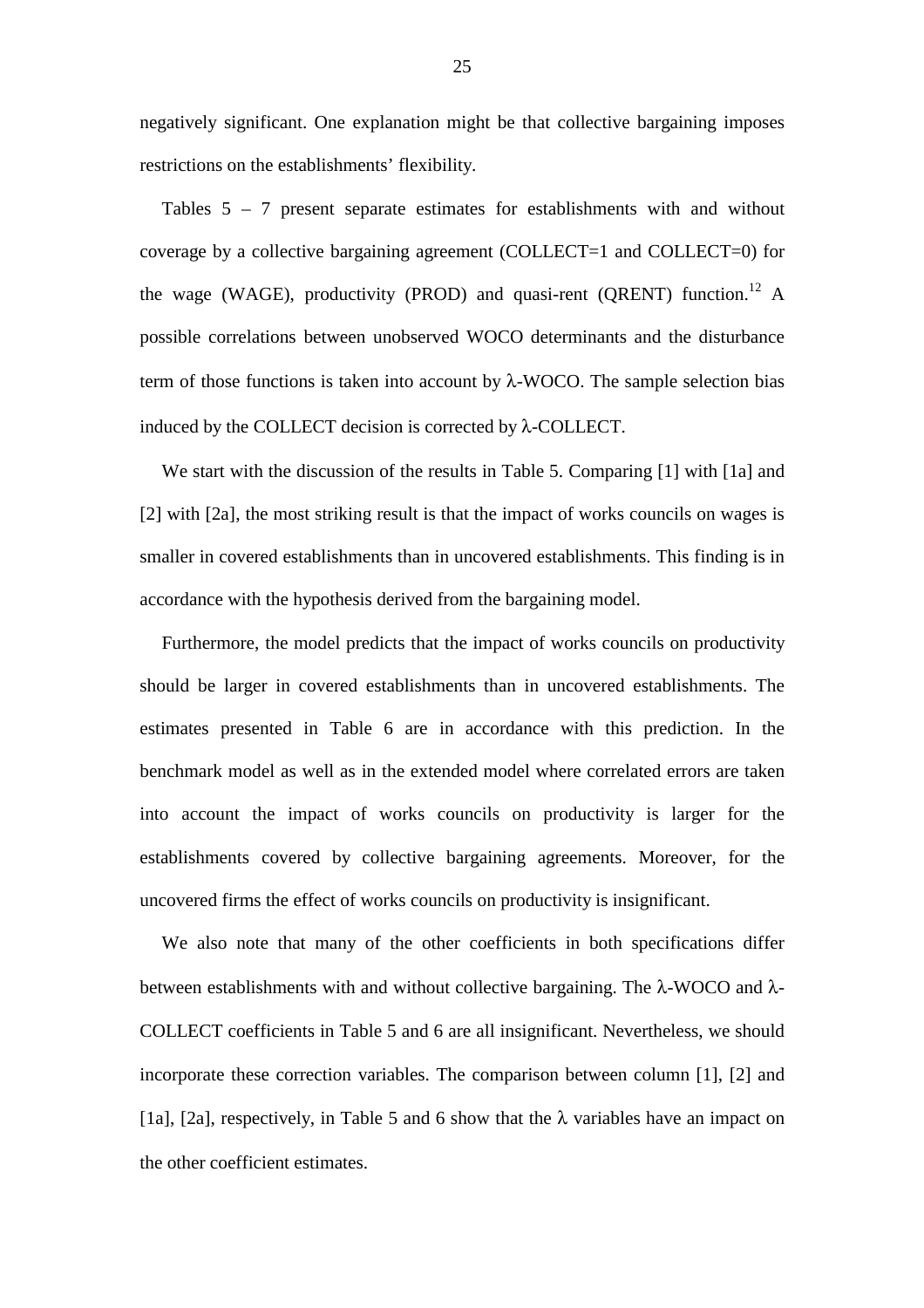The major result of the QRENT estimates in Table 7 is that works councils have altogether no impact on the quasi rent of an establishment, neither for firms with collective bargaining nor for other firms. This result holds for all investigated specifications. But the WOCO coefficients are larger under collective bargaining. These results accord with our theoretical predictions in section III where we concluded that the presence of a works council may result in smaller or larger profits but that a positive influence on profitability is more likely in covered establishments. In the latter case, the outcome  $\delta_{21}$  <0 and  $\delta_{20}$  >0 – see equation (27) - speaks in favour of rational COLLECT decisions of the firms under the QRENT criterion. In sum, all these results provide evidence that we should estimate separately for COLLECT=1 and COLLECT=0. Our investigation shows the impact of works councils in a new, more differentiated light than up to now. The interaction with the bargaining situation cannot be neglected.

# **VI. Concluding Remarks**

Previous economic studies had the focus either on centralised collective bargaining or on codetermination but not on the interaction effects between both components of the dual industrial relations system in Germany. The theoretical analysis and the empirical findings in this paper suggest that examining these interaction effects contributes substantially to our understanding of the impact of industrial relations on economic performance. There is an important indirect effect of centralised collective bargaining. Centralised collective bargaining reduces distributional conflicts on the establishment level. Our empirical results show that the impact of works councils on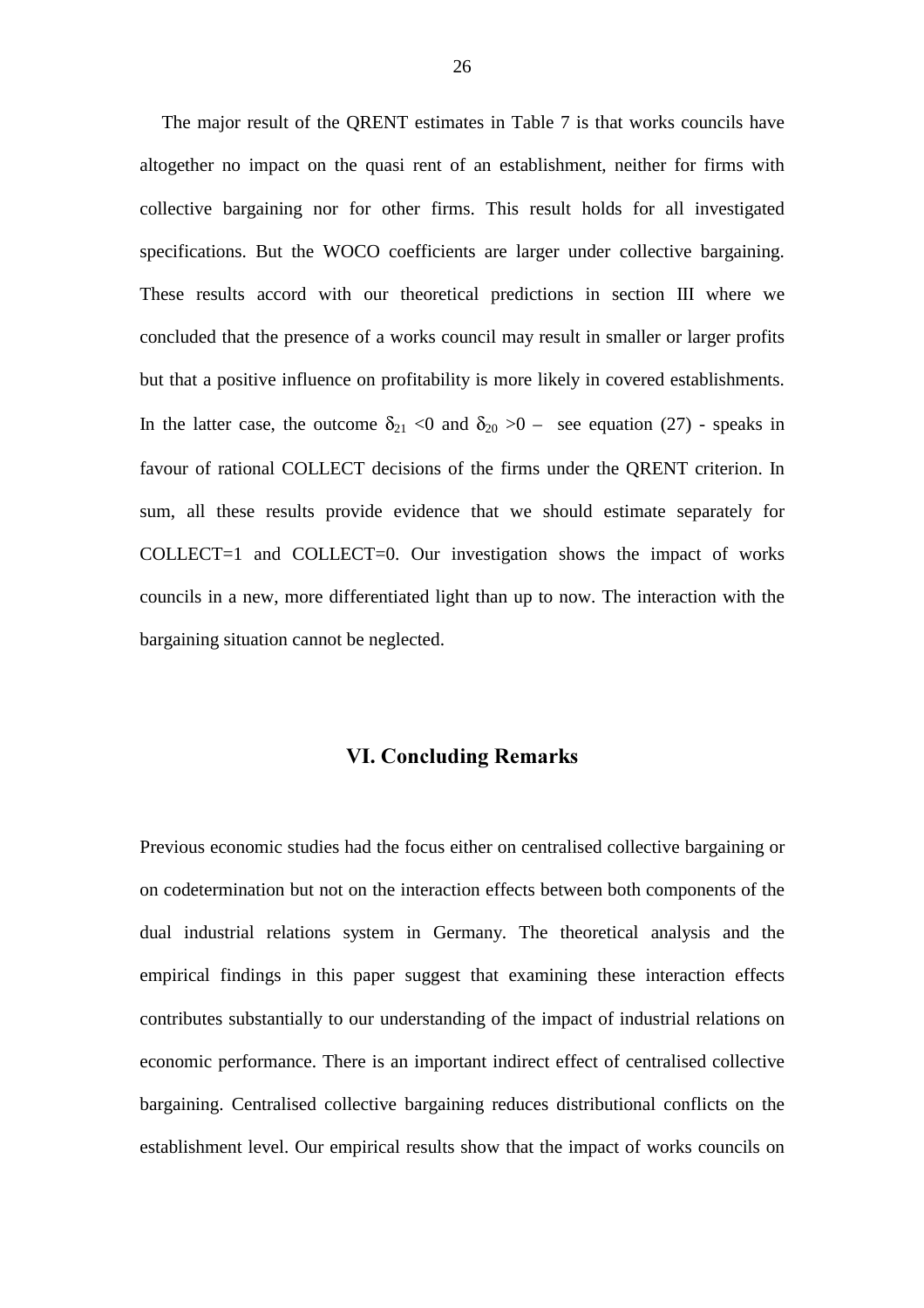wages is less strong in covered establishments compared to uncovered establishments. Moreover, our theoretical model predicts that productivity enhancing effects of works councils are more likely in covered establishments. We also found evidence for this hypothesis. This evidence is in accordance with our previous findings that there is a positive impact of councils on pay-for-performance schemes in covered but not in uncovered establishments (Heywood, Hübler and Jirjahn 1998; Heywood and Jirjahn 1999). However, examining the interactions effects of works councils with collective bargaining on other specific work practices such as innovations, training and the reorganisation of work stands as important future research now.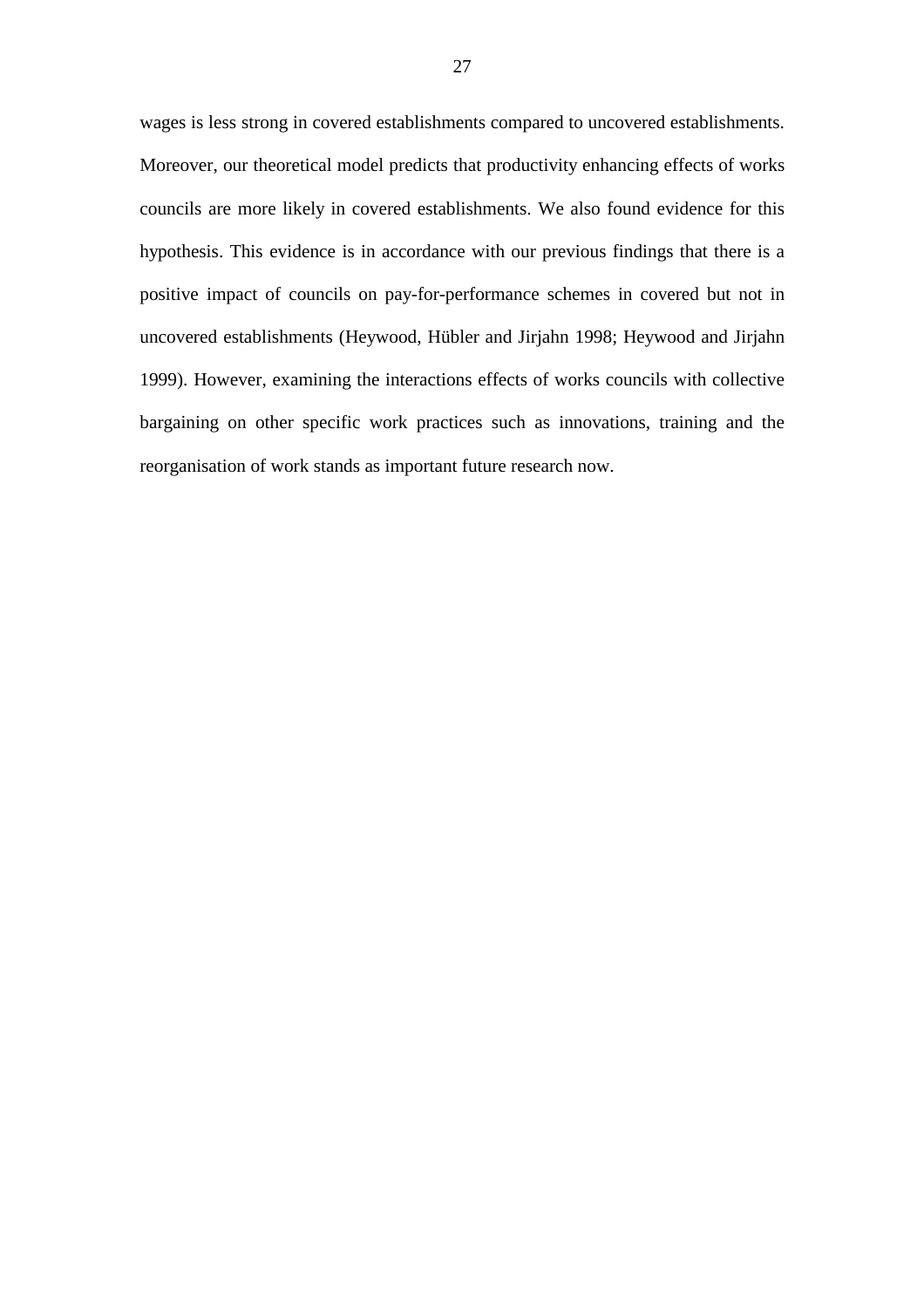## **Notes**

- 1. Bertrand (1999) presents empirical evidence that firms that are subject to more product market competition are more likely to renege on implicit risk sharing agreements with their employees.
- 2. See Levine and Tyson (1990) for a discussion of additional market failures in employee decision making participation.
- 3. For the United States Klein (1984) presents empirical evidence that supervisors fear the loss of status and power due to employee involvement programs.
- 4. Each wage group specifies a certain wage level. Therefore, a worker's remuneration depends on the assignment to a particular wage group. The assignment to a wage group usually is based on the difficulty of the job and on the required skills.
- 5. The WCA provides that expenses of the works council apparatus are borne by the employer. However, it is reasonable to assume that especially the informal costs are borne by the employees.
- 6. Models of bargaining over work practices and wages have also been used by Haskel (1991), Nickell, Wadhwani and Wall (1992), and Nickell and Nicolitsas (1997). However, these models do not consider the case that bargaining over particular work practices is only possible when there is some form of employee representation.
- 7. It is well known that the disagreement point in Nash's bargaining solution should be identified with the impasse point of Rubinstein's alternating-offers model (see Muthoo 1999). In this sense αF(N) is the employer's payoff obtained in case of perpetual disagreement.
- 8. Milgrom and Roberts (1992, p. 222) illustrate a similar interpretation of the worker's personal cost function: The incentive effects of a pay-for-performance scheme depend on the organisation of work. For a worker working under a fixed rate production line it is difficult or impossible to increase his own output in response to a piece-rate scheme. Consequently, workers are more willing to co-operate with introduction of a piece-rate scheme when they have some discretion about the pace of work.
- 9. Since wage negotiations between managers and councils usually are not authorised by law these negotiations may be characterised as informal.
- 10. As Addison, Siebert, Wagner and Wei (2000) have restricted their estimates also on middle size firms we have replicated this approach extended by the COLLECT effect. Quantitatively, the WOCO effect is a little bit larger than in Table 4, [1]. The COLLECT effect is smaller and has the expected sign in both estimates but the impact is insignificant. The estimates of the other coefficients as well as those where a random effects estimator is used differ only slightly from Tablee 4, [1]. The latter specification does not incorporate industries dummies because otherwise the estimator does not converge and a comparison with fixed effects estimators is difficult. As the industry effect cannot be neglected, in the following we focus our investigations on pooled data with all establishments but without specific panel estimates.
- 11. The latter estimates are not presented in the Tables.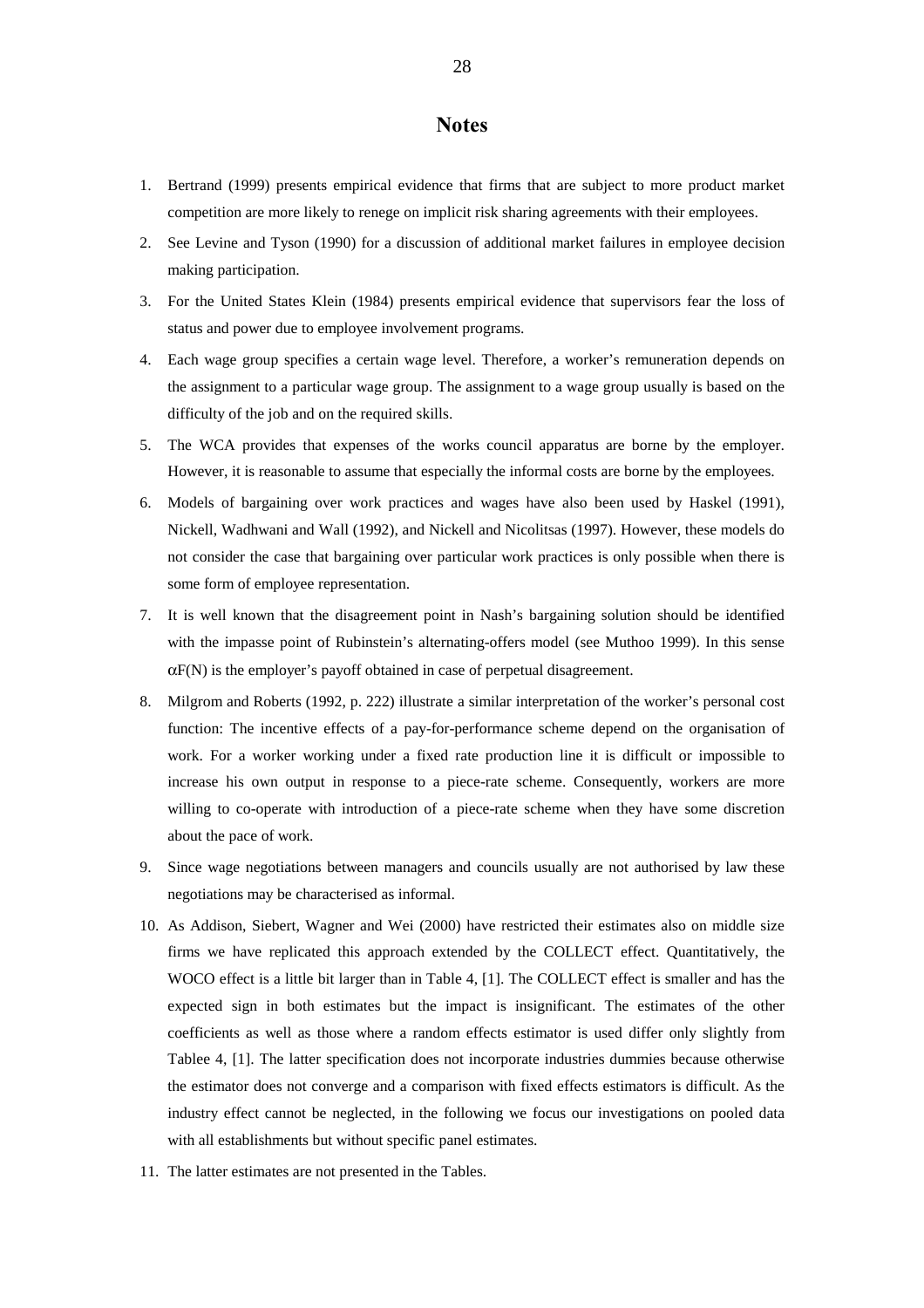12. As the German government plans to strengthen the participatory rights of councils in smaller establishments separate estimates for firm size classes would be interesting. However, our sample is too small to obtain valid results.

## **References**

- Addison, J.T., C. Schnabel and J. Wagner (1998), "Works Councils in Germany: Their Effects on Firm Performance," Universität Lüneburg, Arbeitsbericht Nr. 194.
- Addison, J.T., C. Schnabel and J. Wagner (1997), "On the Determinants of Mandatory Works Councils in Germany," Industrial Relations, Vol. 36, pp. 419-445.
- Addison, J.T., W.S. Siebert, J. Wagner and X. Wei (2000), "Worker Participation and Firm Performance: Evidence from Germany and Britain," British Journal of Industrial Relations, Vol. 38, pp. 7-48.
- Askildsen, J.E., U. Jirjahn and S.C. Smith (2000), "Works Councils and Environmental Investment: Theory and Evidence from German Panel Data," Working Paper, University of Hannover.
- Bertrand, M. (1999), "From the Invisible Handshake to the Invisible Hand? How Import Competition Changes the Employment Relationship," NBER Working Paper No. 6900.
- Brand, R., V. Carstensen, K. Gerlach and T. Klodt (1996), "The Hannover Panel," Discussion Paper No. 2, University of Hannover, Germany.
- Bull, C. (1987), "The Existence of Self-Enforcing Implicit Contracts," Quarterly Journal of *Economics*, Vol. 52, pp. 147-159.
- Cooke, W. (1994), "Employee Participation Programs, Group-Based Incentives, and Company Performance: A Union-Nonunion Comparison," Industrial and Labor Relations Review, Vol. 47, pp. 594-609.
- Fishe, R.P.H., R.P. Trost and P.M. Lurie (1981), "Labor Force Earnings and College Choice of Young Women: An Examination of Selectivity Bias and Comparative Advantage," Economics of Education Review, Vol. 1, pp. 169-191.
- Fitzenberger, B. and W. Franz (1999), "Industry-Level Wage Bargaining: A Partial Rehabilitation The German Experience," Scottish Journal of Political Economy, Vol. 46, pp. 437-457.
- FitzRoy, F.R. and K. Kraft (2000), "Co-Determination, Efficiency and Productivity," Working Paper, University of Essen, Germany.
- FitzRoy, F.R. and K. Kraft (1990), "Innovation, Rent-Sharing and the Organisation of Labour in the Federal Republic of Germany," Small Business Economics, Vol. 2, 95-103.
- FitzRoy, F.R. and K. Kraft (1987), "Efficiency and Internal Organization: Works Councils in West German Firms," Economica, Vol. 54, 493-504.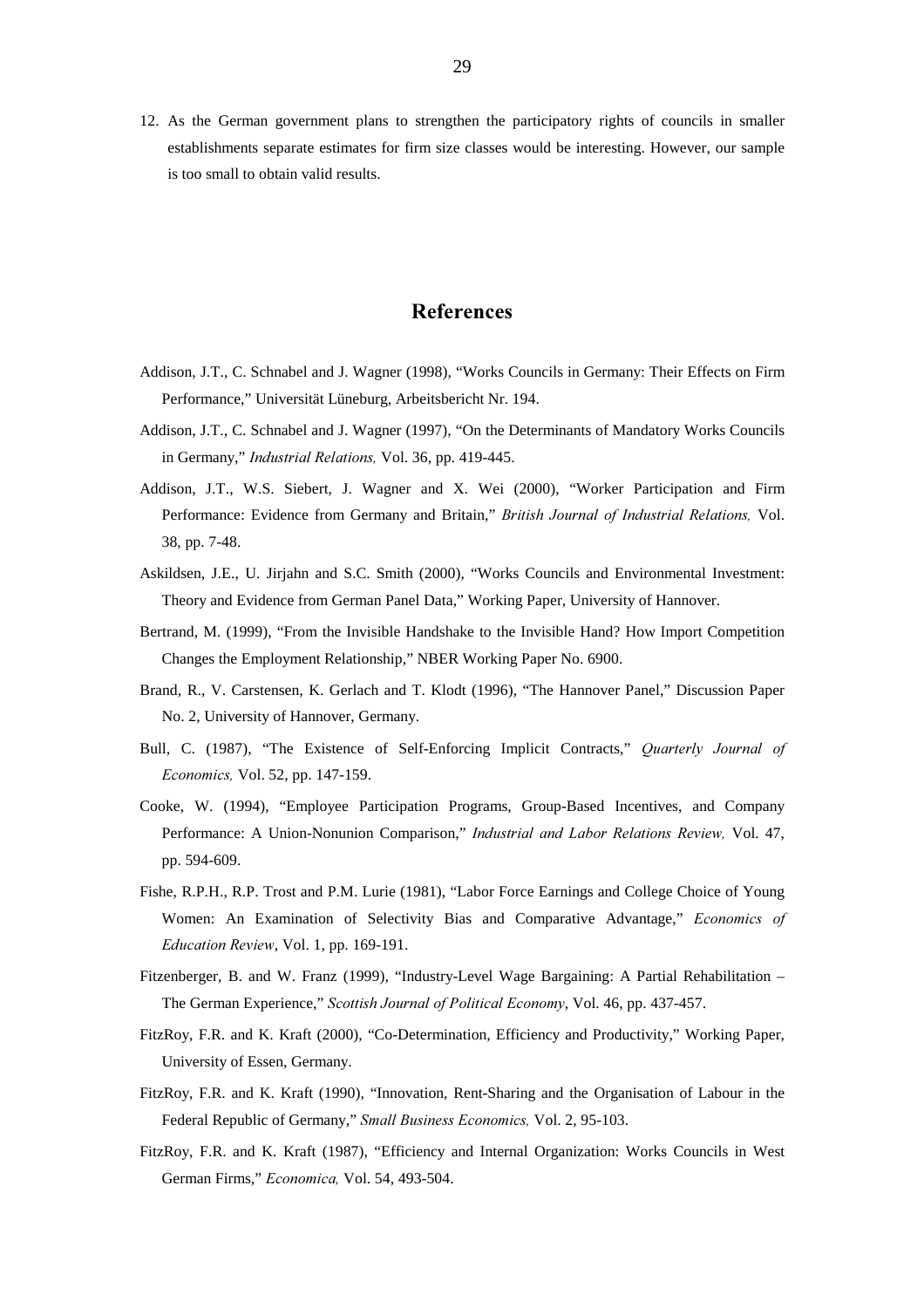- Freeman, R.B. and R. Gibbons (1995), "Getting Together and Breaking Apart: The Decline of Centralized Collective Bargaining," in Differences and Changes in Wage Structures, edited by R.B. Freeman and L.F. Katz, Chicago: University of Chicago Press, pp. 345-370.
- Freeman, R.B. and E.P. Lazear (1995), "An Economic Analysis of Works Councils," in Works Councils – Consultation, Representation and Cooperation in Industrial Relations, edited by J. Rogers and W. Streeck, Chicago: University of Chicago Press, pp. 27-52.
- Freeman, R.B. and J.L. Medoff (1984), What Do Unions Do? New York: Basic Books.
- Frick, B. and D. Sadowski (1995), "Works Councils, Unions and Firm Performance: The Impact of Workers' Participation in Germany," in Institutional Frameworks and Labor Market Performance: Comparative Views on the U.S. and German Economies, edited by F. Buttler, W. Franz, R. Schettkat, and D. Soskice, New York: Routledge, pp. 46-81.
- Haskel, J. (1991), "Imperfect Competition, Work Practices and Productivity Growth," Oxford Bulletin of Economics and Statistics, Vol. 53, pp. 265-279.
- Heywood, J.S., O. Hübler and U. Jirjahn (1998), "Variable Payment Schemes and Industrial Relations: Evidence from Germany,"  $Kyklos$ , Vol. 51, pp. 237-257.
- Heywood, J.S. and U. Jirjahn (1999), "Payment Schemes, Gender and Industrial Relations in Germany," Working Paper, University of Hannover.
- Hübler, O. and W. Meyer (2000), "Industrial Relations and the Wage Differentials between Skilled and Unskilled Blue-Collar Workers within Establishments: An Empirical Analysis with Data of Manufacturing Firms," IZA Discussion Paper No. 176.
- Jirjahn, U. and T. Klodt (1999), "Lohnhöhe, industrielle Beziehungen und Produktmärkte," in Zur Entwicklung von Lohn und Beschäftigung auf der Basis von Betriebs- und Unternehmensdaten, edited by L. Bellmann, S. Kohaut and M. Lahner, Nürnberg: BeitrAB, pp. 27-54.
- Klein, J. (1984), "Why Supervisors Resist Employee Involvement," *Harvard Business Review*, pp. 87-95.
- Kreps, D.M. (1990), "Corporate Culture and Economic Theory," in Perspectives on Positive Political Economy, edited by J.E. Alt and K.A. Shepsle, Cambridge: Cambridge University Press, pp.90-143.
- Levine, D.I. and L. Tyson (1990), "Participation, Productivity, and the Firm's Environment," in *Paying* for Productivity, edited by A.S. Blinder, Washington, D.C.: Brookings Institution, pp. 183-237.
- Lindbeck, A. and D.J. Snower (1997), "Centralised Bargaining, Multi-Tasking and Work Incentives," Centre for Economic Policy Research, Discussion Paper No. 1563.
- McCain, R.A. (1980), "A Theory of Codetermination," Zeitschrift für Nationalökonomie, Vol. 40, pp. 65-90.
- Milgrom, P. and J. Roberts (1992), *Economics, Organization and Management*, New Jersey: Prentice-Hall International.
- Moene, K.O., M. Wallerstein and M. Hoel (1993), "Bargaining Structure and Economic Performance," in Trade Union Behaviour, Pay-Bargaining, and Economic Performance, edited by R.J. Flanagan, K.O. Moene and M. Wallerstein, Oxford: Clarendon Press, pp. 63-131.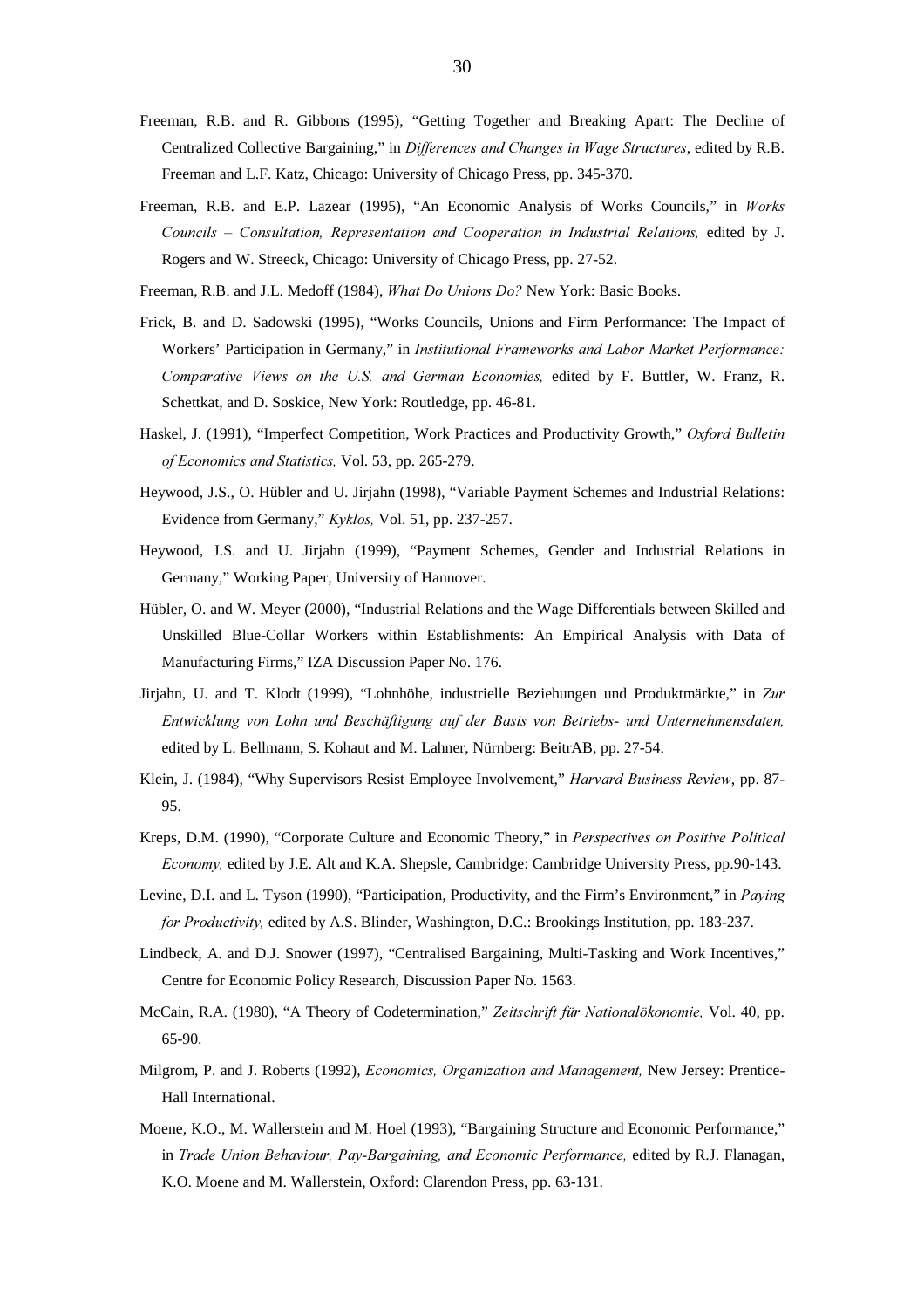- Müller-Jentsch, W. (1995), "Germany: From Collective Voice to Co-Management," in Works Councils - Consultation, Representation and Cooperation in Industrial Relations, edited by J. Rogers and W. Streeck, Chicago: University of Chicago Press, pp. 53-78.
- Muthoo, A. (1999), Bargaining Theory with Applications, Cambridge: Cambridge University Press.
- Nickell, S. and D. Nicolitsas (1997), "Wages, Restrictive Practices and Productivity," Labour *Economics*, Vol. 4, pp. 201-221.
- Nickell, S., S. Wadhwani and M. Wall (1992), "Productivity Growth in U.K. Companies, 1975-1986," European Economic Review, Vol. 36, pp.1055-1091.
- Prendergast, C. (1999), "The Provision of Incentives in Firms," Journal of Economic Literature, Vol. 37, pp. 7-63.
- Smith, S.C. (1991), "On the Economic Rationale for Codetermination Law," Journal of Economic Behavior and Organization, Vol. 12, pp. 261-281.
- Svejnar, J. (1982), "On the Theory of a Participatory Firm," Journal of Economic Theory, Vol. 27, pp. 313-330.
- Tunali, I. (1986), "A General Structure for Models of Double-Selection and an Application to a Joint Migration/Earnings Process with Remigration," in *Research in Labor Economics*, Vol. 8 (Part B), edited by R.G. Ehrenberg, JAI Press, pp. 235-283.
- White, H. (1980), "A Heteroscedasticity-Consistent Covariance Matrix Estimator and a Direct Test for Heteroscedasticity," Econometrica, Vol. 48, pp.817-83.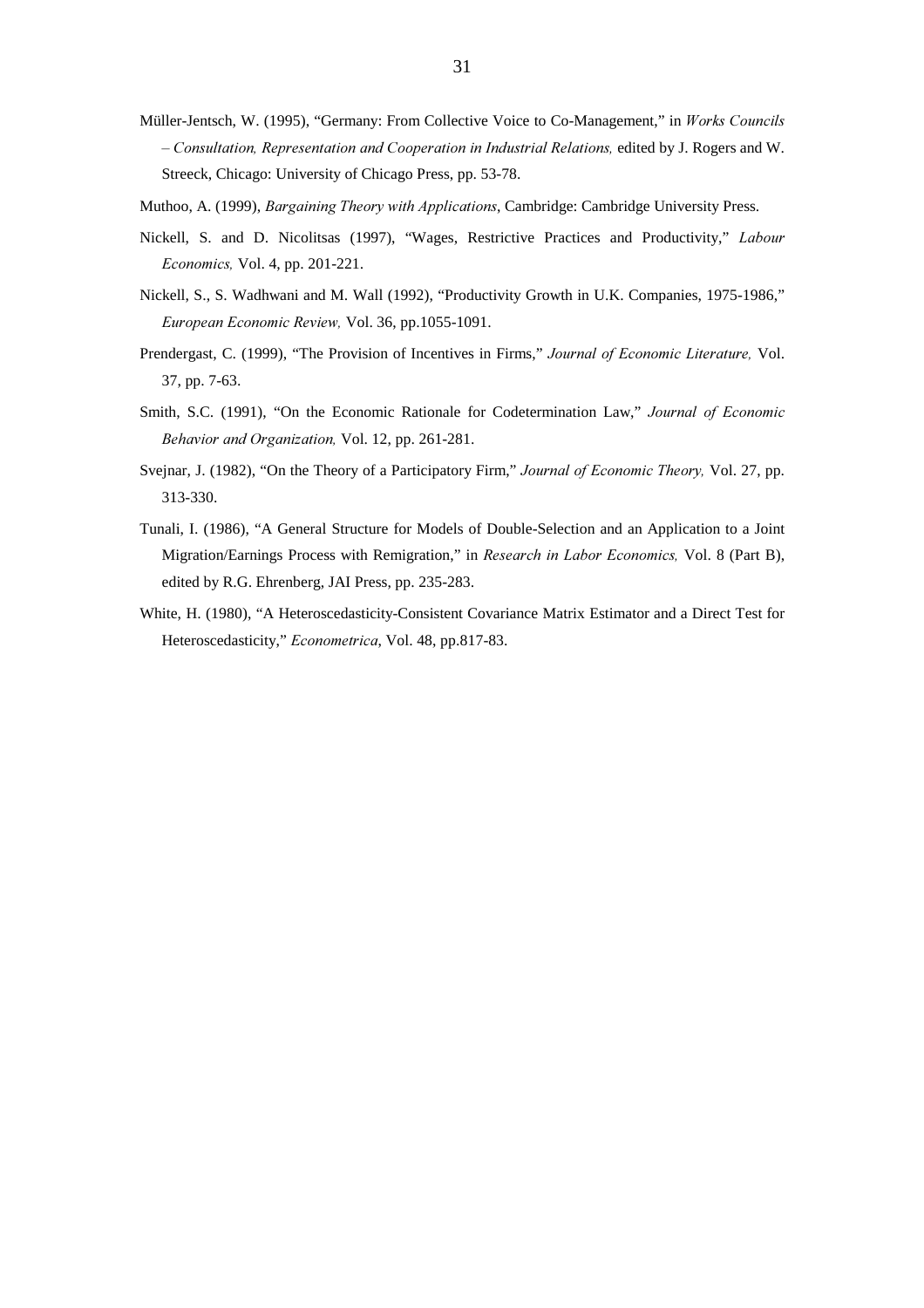



**IGURE 1: Game tree**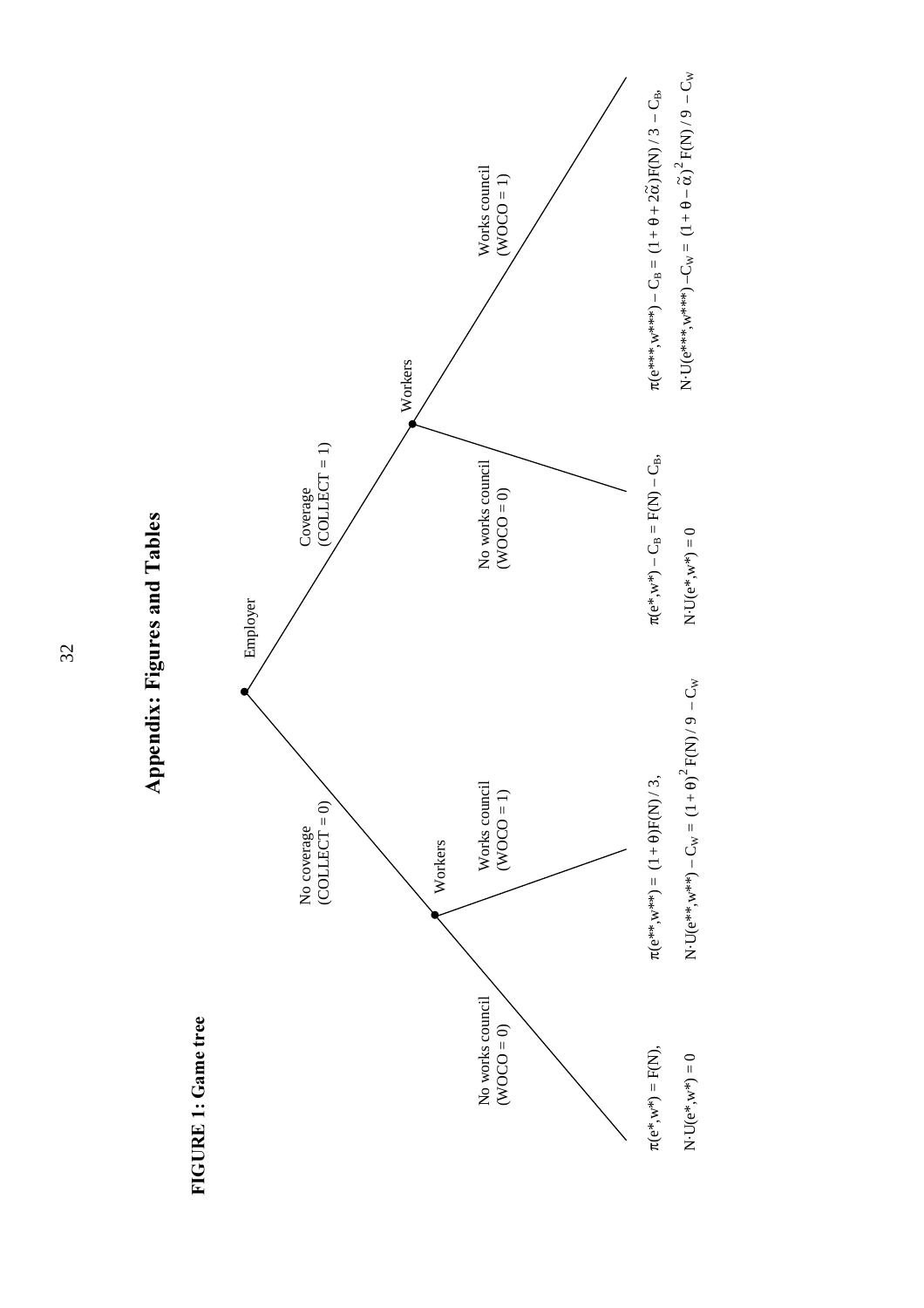Figure 2.a:  $0 < \theta < 2 \cdot (1 - \tilde{\alpha})$ 



Figure 2.b:  $2 \cdot (1 - \tilde{\alpha}) < \theta < 2$ 





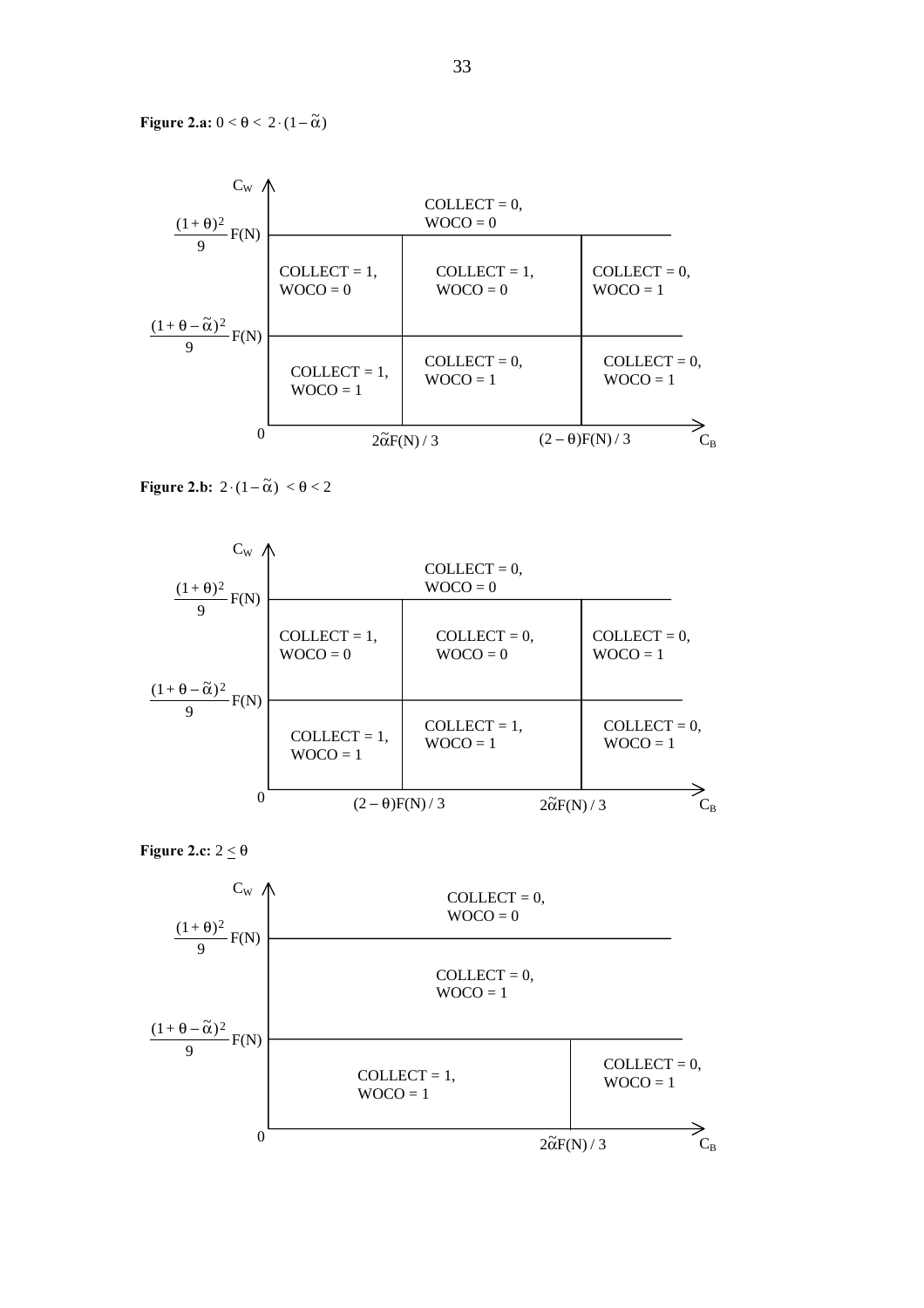| Strategy pair            | Conditions for a subgame-                                                              | Wage rate                      | Productivity                                                                                                                       | Profitability per head      |
|--------------------------|----------------------------------------------------------------------------------------|--------------------------------|------------------------------------------------------------------------------------------------------------------------------------|-----------------------------|
|                          | perfect equilibrium                                                                    | W                              | $(1+e)F(N)/N$                                                                                                                      | $[(1+e)F(N)-wN]/N$          |
|                          | $C_B > 0$ ,                                                                            |                                |                                                                                                                                    |                             |
| COLLECT=0.               | $C_{W}$ > $(1+\theta)^{2} F(N)/9$                                                      | $\Omega$                       | F(N)/N                                                                                                                             | F(N)/N                      |
| $WOCO = 0$               |                                                                                        |                                |                                                                                                                                    |                             |
|                          | $C_B > 2\tilde{\alpha}F(N)/3,$                                                         |                                |                                                                                                                                    |                             |
|                          | $C_w < (1 + \theta - \tilde{\alpha})^2 F(N) / 9$                                       |                                |                                                                                                                                    |                             |
| COLLECT=0.               |                                                                                        | $(1 + \theta) \frac{F(N)}{3N}$ | $(1+\theta)\frac{2F(N)}{3N}$                                                                                                       |                             |
| $WOCO = 1$               | $\alpha$                                                                               |                                |                                                                                                                                    | $(1+\theta)\frac{F(N)}{3N}$ |
|                          |                                                                                        |                                |                                                                                                                                    |                             |
|                          | $C_B > (2 - \theta)F(N) / 3,$<br>(1+ $\theta$ ) <sup>2</sup> F(N)/9 > C <sub>W</sub> > |                                |                                                                                                                                    |                             |
|                          | $(1+\theta-\tilde{\alpha})^2 F(N)/9$                                                   |                                |                                                                                                                                    |                             |
| COLLECT=1,<br>$WOCO=0$   | $C_{\rm B} < (2-\theta) F(N)/3$ ,                                                      |                                |                                                                                                                                    |                             |
|                          | $(1+\theta)^2 F(N)/9 > C_W >$                                                          | $\Omega$                       | F(N)/N                                                                                                                             | F(N)/N                      |
|                          | $(1+\theta-\tilde{\alpha})^2 F(N)/9$                                                   |                                |                                                                                                                                    |                             |
|                          | $C_{\rm B} < 2\tilde{\alpha}F(N)$ ,                                                    |                                |                                                                                                                                    |                             |
| COLLECT=1.<br>$WOCO = 1$ | $C_w < (1 + \theta - \tilde{\alpha})^2 F(N)/9$                                         |                                | $(1+\theta-\tilde{\alpha})\frac{F(N)}{N}$ $(1+\theta+0.5\tilde{\alpha})\frac{2F(N)}{N}$ $(1+\theta+2\tilde{\alpha})\frac{F(N)}{N}$ |                             |
|                          |                                                                                        |                                |                                                                                                                                    |                             |

TABLE 1: Subgame-perfect equilibrium, wage rate, productivity and profitability per head

| <b>TABLE 2:</b> Empirical distribution of establishments across industrial relations regimes |                             |  |  |
|----------------------------------------------------------------------------------------------|-----------------------------|--|--|
|                                                                                              | (Percent of establishments) |  |  |

|            | $COLLECT = 1$ | $COLLECT = 0$ |
|------------|---------------|---------------|
| $WOCO = 1$ | 47.6          | 10.6          |
| $WOCO = 0$ | 8.4           | 23.4          |
|            |               |               |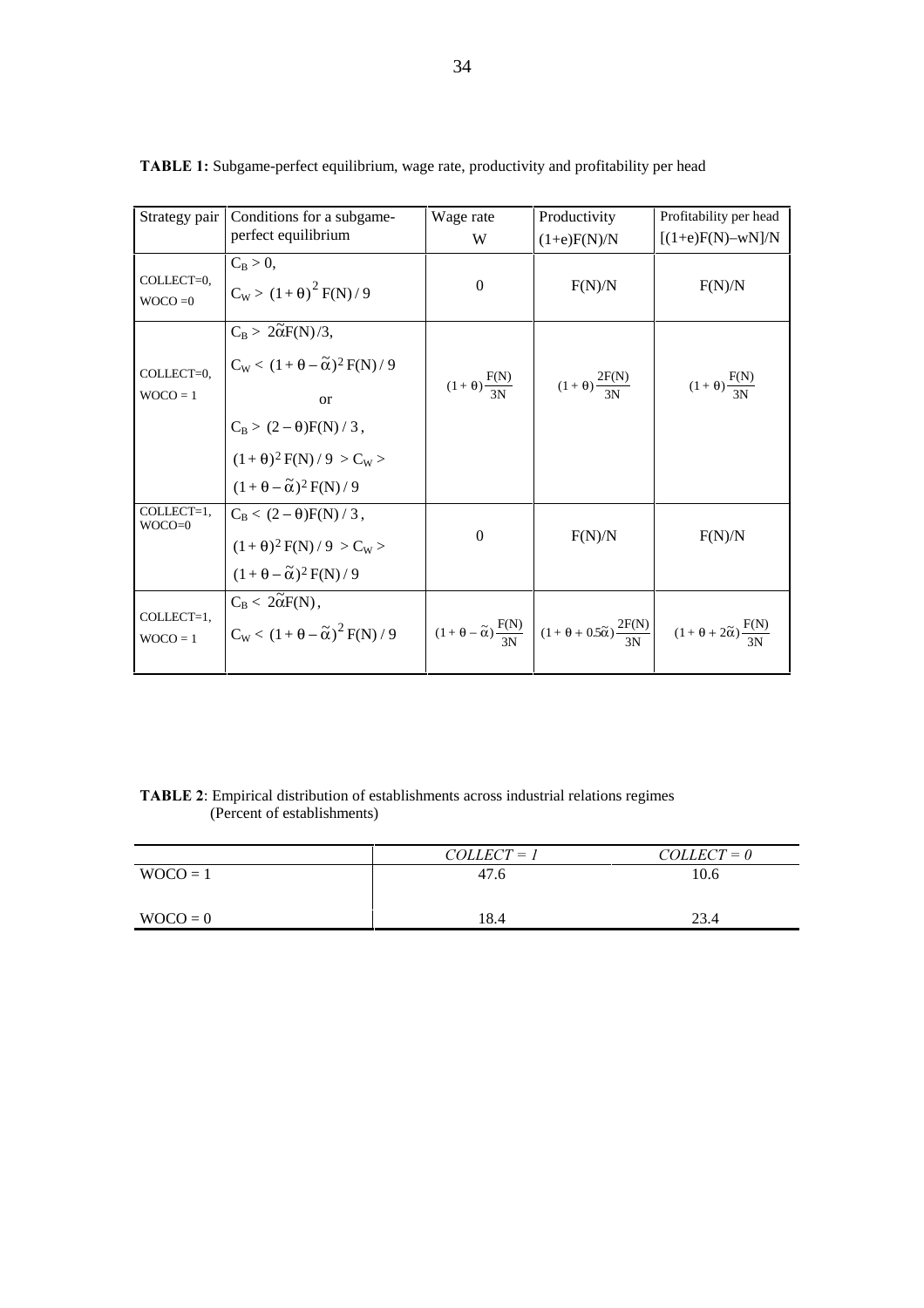|                                           | <b>WOCO</b>       |                  | <b>COLLECT</b>    |                  |
|-------------------------------------------|-------------------|------------------|-------------------|------------------|
|                                           | <i>Univariate</i> | <i>Bivariate</i> | <i>Univariate</i> | <i>Bivariate</i> |
| Variable                                  | $[1]$             | [2]              | $\int$ 3]         | [4]              |
| Constant                                  | $-1.7436(7.12)$   | $-1.7242(6.15)$  | 0.1406(0.65)      | 0.1034(0.47)     |
| Firm size (number of employees)           | 0.0104(12.96)     | 0.0104(21.32)    | 0.0031(6.74)      | 0.0032(6.85)     |
| Firm created before 1960                  | 0.6164(6.08)      | 0.5902(5.35)     | 0.6504(7.49)      | 0.6634(7.40)     |
| Single firm (no subsidiaries)             | $-0.6344(4.87)$   | $-0.6041(4.14)$  | $-0.2595(2.77)$   | $-0.2511(2.62)$  |
| Wages above industry agreement            | 0.2494(2.41)      | 0.2460(2.17)     | 0.3619(4.05)      | 0.3648(3.93)     |
| Use of piece rates                        | 0.6901(4.59)      | 0.6858(4.30)     | 0.2925(2.40)      | 0.2932(2.42)     |
| Proportion of women                       | $-0.8745(2.98)$   | $-0.8265(2.45)$  | $-0.6386(2.68)$   | $-0.6610(2.49)$  |
| Flexible working time arrangements        | 0.2188(2.20)      | 0.2240(2.14)     |                   |                  |
| Use of newest production technology       | $-0.3726(3.63)$   | $-0.3701(3.34)$  | $-0.2200(2.44)$   | $-0.2170(2.29)$  |
| Team work for blue collar workers         | $-0.2781(2.92)$   | $-0.2589(2.53)$  |                   |                  |
| Proportion of skilled blue collar workers |                   |                  | 0.3838(2.06)      | 0.4543(2.47)     |
| Employer provided further training        | 0.3424(3.42)      | 0.3307(3.22)     |                   |                  |
| Proportion of part-time workers           | $-1.6694(3.34)$   | $-1.6342(3.10)$  |                   |                  |
| 15 Industry dummies                       | $^{+}$            | $+$              | $+$               | $^{+}$           |
| $\rho$                                    |                   | 0.4351(7.75)     |                   |                  |
| $\chi^2$                                  | 734               |                  | 261               |                  |
| Log-likelihood                            | $-585$            | $-1051$          | $-614$            |                  |
| N                                         | 1276              | 1258             | 1276              | 1258             |

TABLE 3: Probit ML estimates of works councils and coverage by collective bargaining agreement, absolute t statistics in parentheses

TABLE 4: Wage and productivity estimates with respect to works councils and coverage by collective bargaining agreement effects in all establishments, absolute t statistics in parentheses, heteroscedasticconsistent estimates in brackets

|                                    | <i>WAGE</i>     | WAGE            | <b>PROD</b>     | <b>PROD</b>     |
|------------------------------------|-----------------|-----------------|-----------------|-----------------|
|                                    | [1]             | [2]             | [3]             | [4]             |
|                                    |                 |                 |                 |                 |
| Works council (WOCO)               | 4.1439          | 4.3961          | 15.6197         | 23.0383         |
|                                    | $(3.36)$ [2.10] | $(2.63)$ [1.60] | $(2.65)$ [2.50] | $(2.61)$ [2.68] |
| Coverage by a collective agreement | 1.3108          | 1.3808          | $-8.4982$       | $-35.2500$      |
| (COLLECT)                          | $(1.15)$ [1.00] | $(0.63)$ [0.72] | $(1.45)$ [1.42] | $(3.06)$ [2.81] |
|                                    |                 |                 |                 |                 |
| $\lambda$ -WOCO                    |                 | $-0.2276$       |                 | $-4.6825$       |
|                                    |                 | $(0.25)$ [0.27] |                 | $(0.84)$ [1.00] |
| $\lambda$ -COLLECT                 |                 | $-0.4797$       |                 | 10.0413         |
|                                    |                 | $(0.42)$ [0.45] |                 | $(1.69)$ [1.90] |
| $R^2$                              | 0.288           | 0.288           | 0.255           | 0.283           |
| N                                  | 910             | 910             | 816             | 732             |

Control variables: All variables listed in Table 5 are included in the wage regression. All variables listed in Table 6 are included in the productivity regression.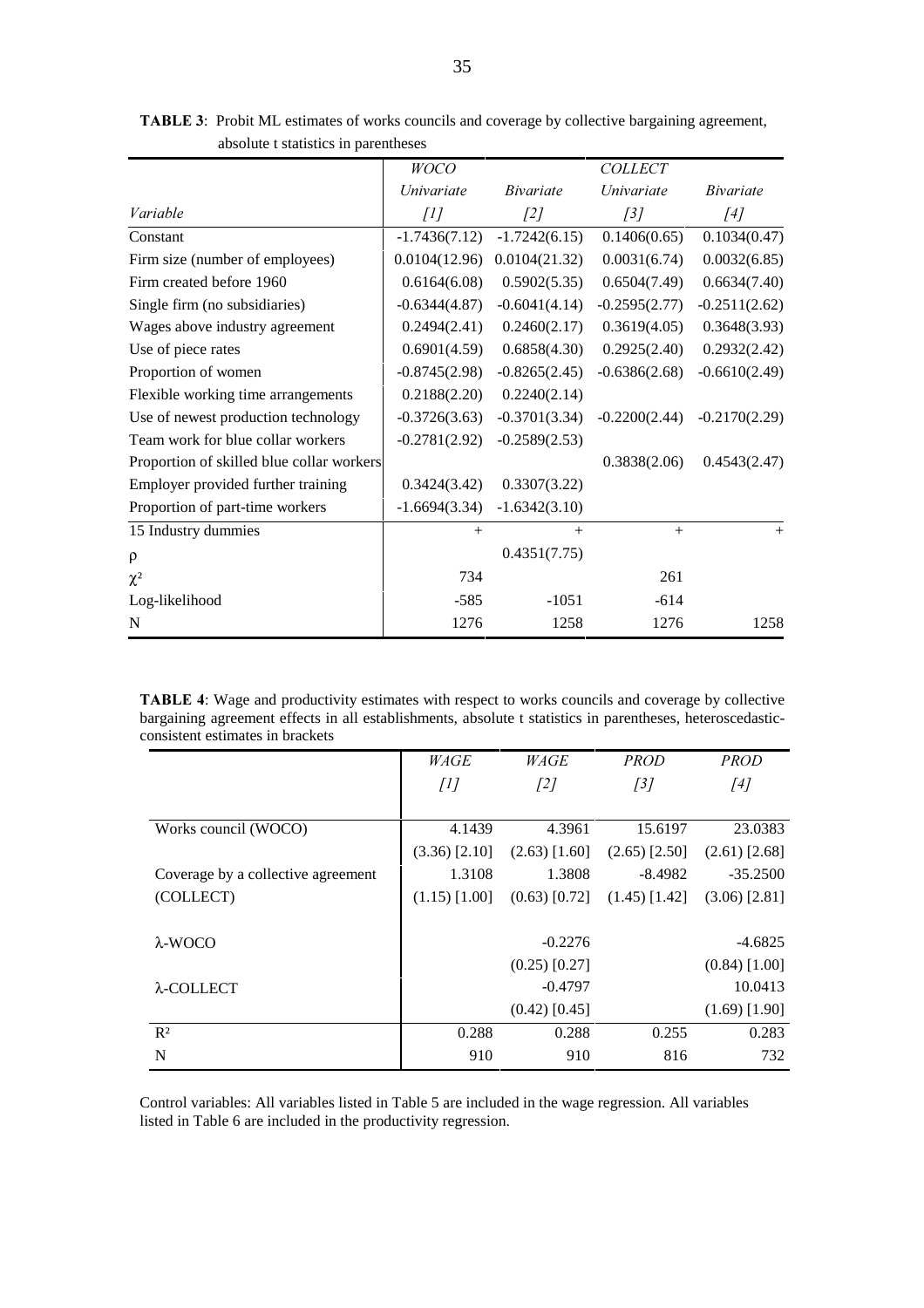|                                     | COLLECT=1       |                 | $COLLECT=0$     |                 |
|-------------------------------------|-----------------|-----------------|-----------------|-----------------|
|                                     | [1]             | [2]             | [1a]            | [2a]            |
|                                     |                 |                 |                 |                 |
| Constant                            | 48.9933         | 48.8906         | 44.2142         | 36.6803         |
|                                     | $(5.55)$ [6.07] | $(5.37)$ [6.01] | $(3.95)$ [4.08] | $(2.42)$ [2.51] |
| Firm size (number of employees)     | 0.0021          | 0.0021          | $-0.0071$       | $-0.0122$       |
|                                     | $(1.19)$ [2.00] | $(0.76)$ [1.14] | $(0.49)$ [0.63] | $(0.63)$ [0.88] |
| Single firm (no subsidiaries)       | $-3.3746$       | $-3.1644$       | $-2.7209$       | $-1.6615$       |
|                                     | $(1.86)$ [2.26] | $(1.63)$ [1.97] | $(1.31)$ [1.42] | $(0.54)$ [0.67] |
| Use of newest production technology | 1.5604          | 1.2800          | 2.1775          | 3.4325          |
|                                     | $(1.15)$ [1.22] | $(0.92)$ [0.91] | $(1.29)$ [1.36] | $(1.52)$ [1.64] |
| Proportion of women                 | $-19.7172$      | $-19.7496$      | $-21.9068$      | $-20.4599$      |
|                                     | $(5.03)$ [6.81] | $(4.86)$ [6.31] | $(4.69)$ [4.94] | $(3.12)$ [3.52] |
| Team work for blue collar workers   | $-1.1661$       | $-1.0172$       | $-1.9409$       | $-2.2340$       |
|                                     | $(0.92)$ [0.87] | $(0.77)$ [0.76] | $(1.22)$ [1.32] | $(1.09)$ [1.23] |
| Tenure of the work force            | 0.0745          | 0.0755          | $-0.0326$       | $-0.0987$       |
|                                     | $(2.66)$ [2.09] | $(2.64)$ [1.99] | $(0.93)$ [0.97] | $(2.13)$ [2.20] |
| Proportion of part-time workers     | $-14.1879$      | $-13.4781$      | $-20.7583$      | $-15.4382$      |
|                                     | $(1.81)$ [2.43] | $(1.61)$ [2.18] | $(3.10)$ [2.86] | $(1.71)$ [1.62] |
| Overtime hours                      | 0.5917          | 0.5610          | 0.7711          | 0.5246          |
|                                     | $(1.76)$ [1.81] | $(1.62)$ [1.66] | $(2.32)$ [2.59] | $(1.05)$ [1.28] |
| Shiftwork                           | 6.2139          | 5.8048          | 2.3687          | 0.2984          |
|                                     | $(4.17)$ [3.15] | $(3.56)$ [2.46] | $(1.18)$ [1.39] | $(0.11)$ [0.15] |
| Proportion of university graduates  | 12.5120         | 16.2128         | 30.0091         | $-4.6444$       |
|                                     | $(0.81)$ [1.00] | $(1.00)$ [1.31] | $(1.97)$ [1.61] | $(0.23)$ [0.26] |
| Time dummy 1996                     | 1.7745          | 1.6708          | $-0.4791$       | 0.9655          |
|                                     | $(1.43)$ [1.42] | $(1.31)$ [1.26] | $(0.31)$ [0.33] | $(0.46)$ [0.51] |
| Works council (WOCO)                | 3.9894          | 5.8530          | 5.8970          | 7.2398          |
|                                     | $(2.39)$ [1.31] | $(2.00)$ [1.47] | $(2.86)$ [2.83] | $(2.52)$ [2.84] |
| $\lambda$ -WOCO                     |                 | $-1.6627$       |                 | 0.3266          |
|                                     |                 | $(0.90)$ [1.04] |                 | $(0.23)$ [0.27] |
| λ-COLLECT                           |                 | 1.3895          |                 | 0.0937          |
|                                     |                 | $(0.60)$ [0.50] |                 | $(0.05)$ [0.06] |
| 15 industry dummies                 | $^{+}$          | $^{+}$          | $^{+}$          | $^{+}$          |
| R <sup>2</sup>                      | 0.325           | 0.324           | 0.321           | 0.301           |
| ${\bf N}$                           | 682             | 663             | 359             | 247             |

**TABLE 5:** Wage estimates with respect to works councils in firms with and without coverage by collective bargaining agreements, absolute t statistic in parentheses, heteroscedastic-consistent estimates in brackets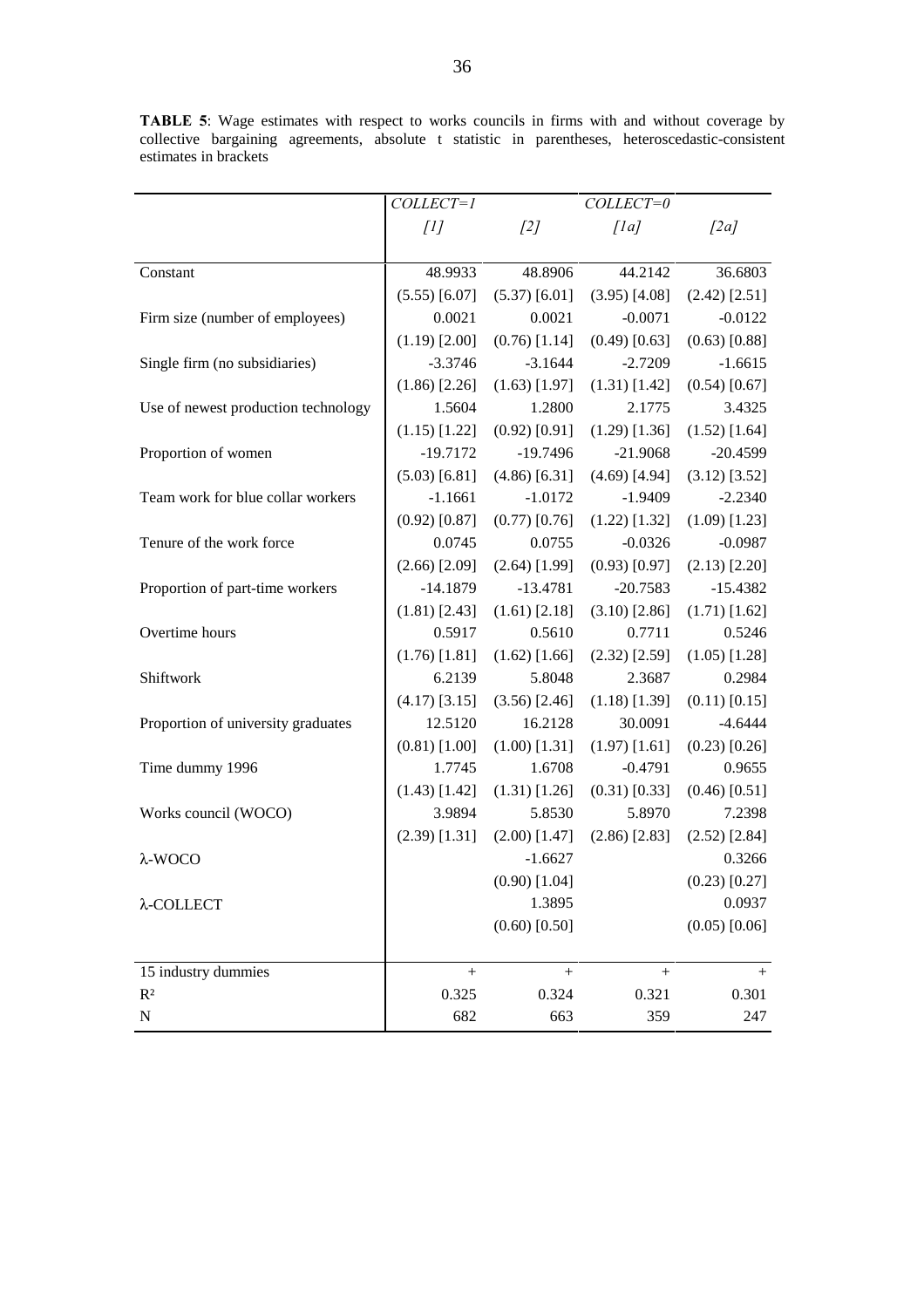TABLE 6: Productivity estimates with respect to works councils in firms with and without coverage by collective bargaining agreements, absolute t statistics in parentheses, heteroscedastic-consistent estimates in brackets

|                                     | COLLECT=1       |                 | COLLECT=0       |                 |
|-------------------------------------|-----------------|-----------------|-----------------|-----------------|
|                                     | [1]             | [2]             | [1a]            | [2a]            |
| Constant                            | 168.0142        | 163.4020        | 223.5868        | 239.5144        |
|                                     | $(7.56)$ [7.17] | $(7.44)$ [6.74] | $(6.65)$ [6.23] | $(4.76)$ [4.76] |
| Firm size (number of employees)     | 0.0045          | 0.0024          | 0.1508          | 0.2070          |
|                                     | $(0.97)$ [1.74] | $(0.55)$ [1.27] | $(2.21)$ [1.19] | $(2.38)$ [1.16] |
| Firm created before 1960            | $-10.4713$      | $-2.9556$       | $-19.3712$      | $-9.3392$       |
|                                     | $(1.48)$ [1.09] | $(0.37)$ [0.28] | $(2.01)$ [2.16] | $(0.73)$ [0.85] |
| Single firm (no subsidiaries)       | $-4.7430$       | $-7.3937$       | $-16.0460$      | $-19.9792$      |
|                                     | $(0.76)$ [0.71] | $(1.17)$ [1.05] | $(1.49)$ [1.56] | $(1.57)$ [1.59] |
| Limited company (legal form)        | 10.3839         | 10.4852         | 9.4716          | 17.5947         |
|                                     | $(1.60)$ [1.48] | $(1.69)$ [1.52] | $(0.88)$ [0.99] | $(1.38)$ [1.36] |
| Use of newest production technology | 23.7848         | 21.3918         | 28.5686         | 32.8590         |
|                                     | $(3.78)$ [3.71] | $(3.53)$ [3.54] | $(2.94)$ [3.27] | $(2.79)$ [2.78] |
| Market share of the firm            | 0.5005          | 0.4756          | 0.0061          | $-0.4452$       |
|                                     | $(3.14)$ [2.83] | $(3.14)$ [2.71] | $(0.02)$ [0.03] | $(1.41)$ [1.56] |
| Proportion of women                 | $-67.5055$      | $-67.6881$      | $-6.0548$       | $-34.6184$      |
|                                     | $(3.67)$ [3.91] | (3.81) [4.18]   | $(0.21)$ [0.21] | $(1.02)$ [0.95] |
| Team work for blue collar workers   | $-8.1836$       | $-6.6949$       | $-21.3465$      | $-11.2683$      |
|                                     | $(1.31)$ [1.39] | $(1.12)$ [1.18] | $(2.33)$ [2.45] | $(1.05)$ [1.24] |
| Proportion of part-time workers     | $-34.2368$      | $-30.3267$      | $-116.5645$     | $-81.2745$      |
|                                     | $(0.90)$ [1.06] | $(0.83)$ [0.95] | $(2.75)$ [3.01] | $(1.76)$ [2.04] |
| Proportion of university graduates  | 105.9964        | 88.7520         | 115.2669        | 159.8195        |
|                                     | $(1.47)$ [1.66] | $(1.29)$ [1.39] | $(1.46)$ [1.34] | $(1.48)$ [1.55] |
| Proportion of blue collar workers   | $-12.5543$      | $-26.8247$      | $-65.5652$      | $-67.4491$      |
|                                     | $(0.55)$ [0.53] | $(1.24)$ [1.21] | $(2.29)$ [2.23] | $(1.82)$ [1.88] |
| Proportion of apprentices           | $-231.4640$     | $-240.7144$     | $-192.6515$     | $-186.7010$     |
|                                     | $(3.76)$ [4.72] | $(4.13)$ [4.72] | $(2.53)$ [3.43] | $(2.02)$ [2.55] |
| Profit sharing for employees        | $-2.1179$       | 2.8917          | 33.4227         | 33.6692         |
|                                     | $(0.26)$ [0.30] | $(0.37)$ [0.43] | $(2.84)$ [3.04] | $(2.57)$ [3.04] |
| Time dummy 1996                     | 13.2468         | 11.2035         | 1.0359          | 5.5428          |
|                                     | $(2.21)$ [2.27] | $(1.97)$ [2.02] | $(0.11)$ [0.12] | $(0.49)$ [0.55] |
| Works council (WOCO)                | 20.3769         | 27.6394         | 12.3770         | 5.8622          |
|                                     | $(2.55)$ [2.51] | $(2.49)$ [2.66] | $(1.03)$ [0.87] | $(0.29)$ [0.26] |
| $\lambda$ -WOCO                     |                 | $-8.3151$       |                 | 0.0787          |
|                                     |                 | $(1.17)$ [1.52] |                 | $(0.01)$ [0.01] |
| λ-COLLECT                           |                 | 3.7280          |                 | 10.3473         |
|                                     |                 | $(0.31)$ [0.44] |                 | $(0.86)$ [1.02] |
| 15 industry dummies                 | $\! + \!\!\!\!$ | $\! + \!\!\!\!$ | $\! + \!\!\!\!$ | $^{+}$          |
| R <sup>2</sup>                      | 0.258           | 0.273           | 0.385           | 0.486           |
| N                                   | 566             | 555             | 258             | 177             |
|                                     |                 |                 |                 |                 |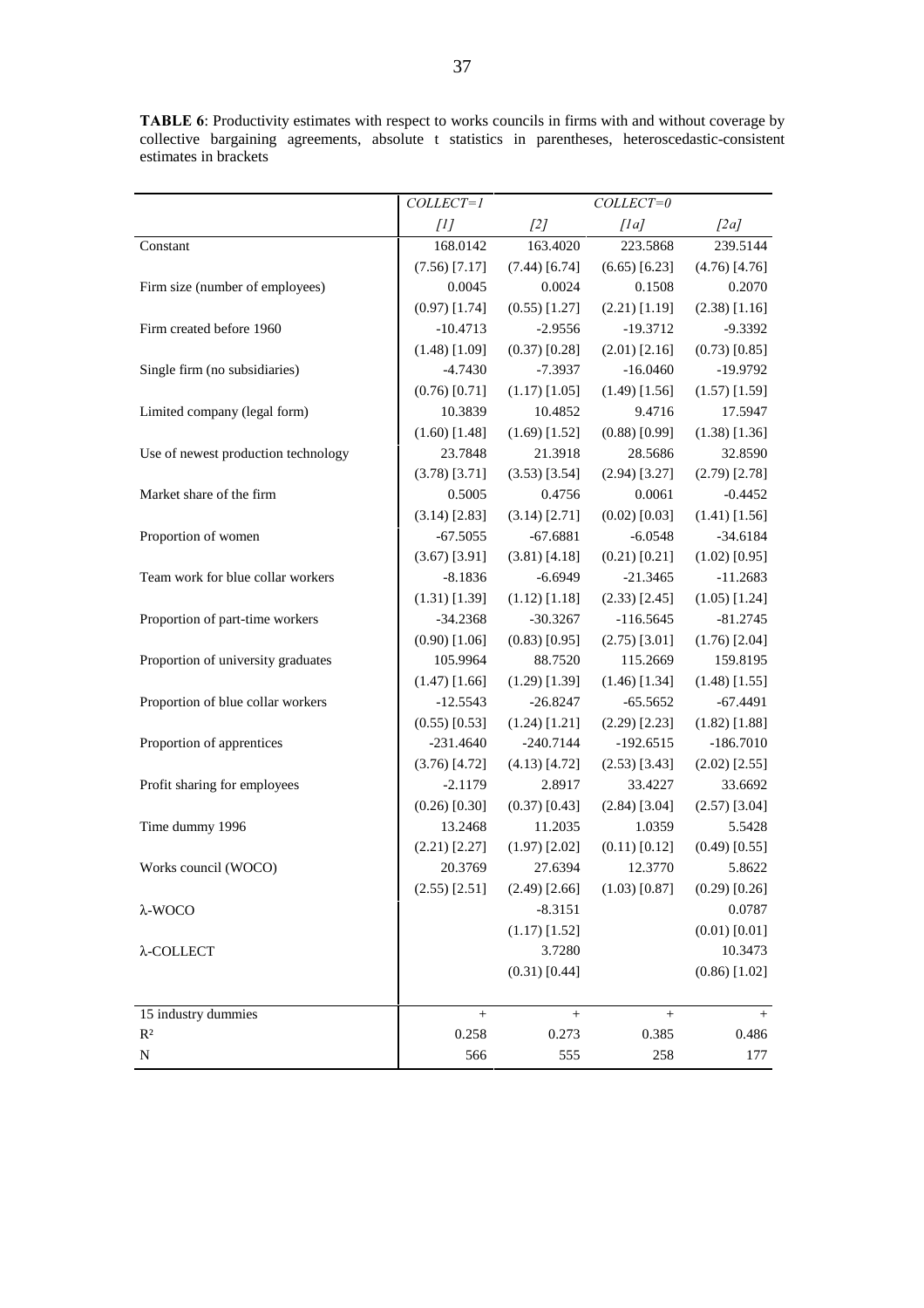|                      | COLLECT=1       |                 | COLLECT=0       |                 |
|----------------------|-----------------|-----------------|-----------------|-----------------|
|                      | $[1]$           | $[2]$           | $\int Ia$       | [2a]            |
| Works council (WOCO) | 10.2706         | 15.7507         | 4.5160          | $-0.8770$       |
|                      | $(1.28)$ [1.26] | $(1.40)$ [1.51] | $(0.39)$ [0.31] | $(0.04)$ [0.04] |
| $\lambda$ -WOCO      |                 | $-6.68$         |                 | $-4.2923$       |
|                      |                 | $(0.94)$ [1.28] |                 | $(0.36)$ [0.41] |
| $\lambda$ -COLLECT   |                 | 3.7495          |                 | 7.0068          |
|                      |                 | $(0.31)$ [0.44] |                 | $(0.60)$ [0.70] |
|                      |                 |                 |                 |                 |
| $R^2$                | 0.221           | 0.228           | 0.386           | 0.518           |
| N                    | 503             | 490             | 211             | 130             |

TABLE 7: Quasi-rent estimates with respect to works councils in firms with and without coverage by collective bargaining agreement, absolute t statistics in parentheses, heteroscedastic-consistent estimates in brackets

Control variables: All variables listed in Table 6 are included.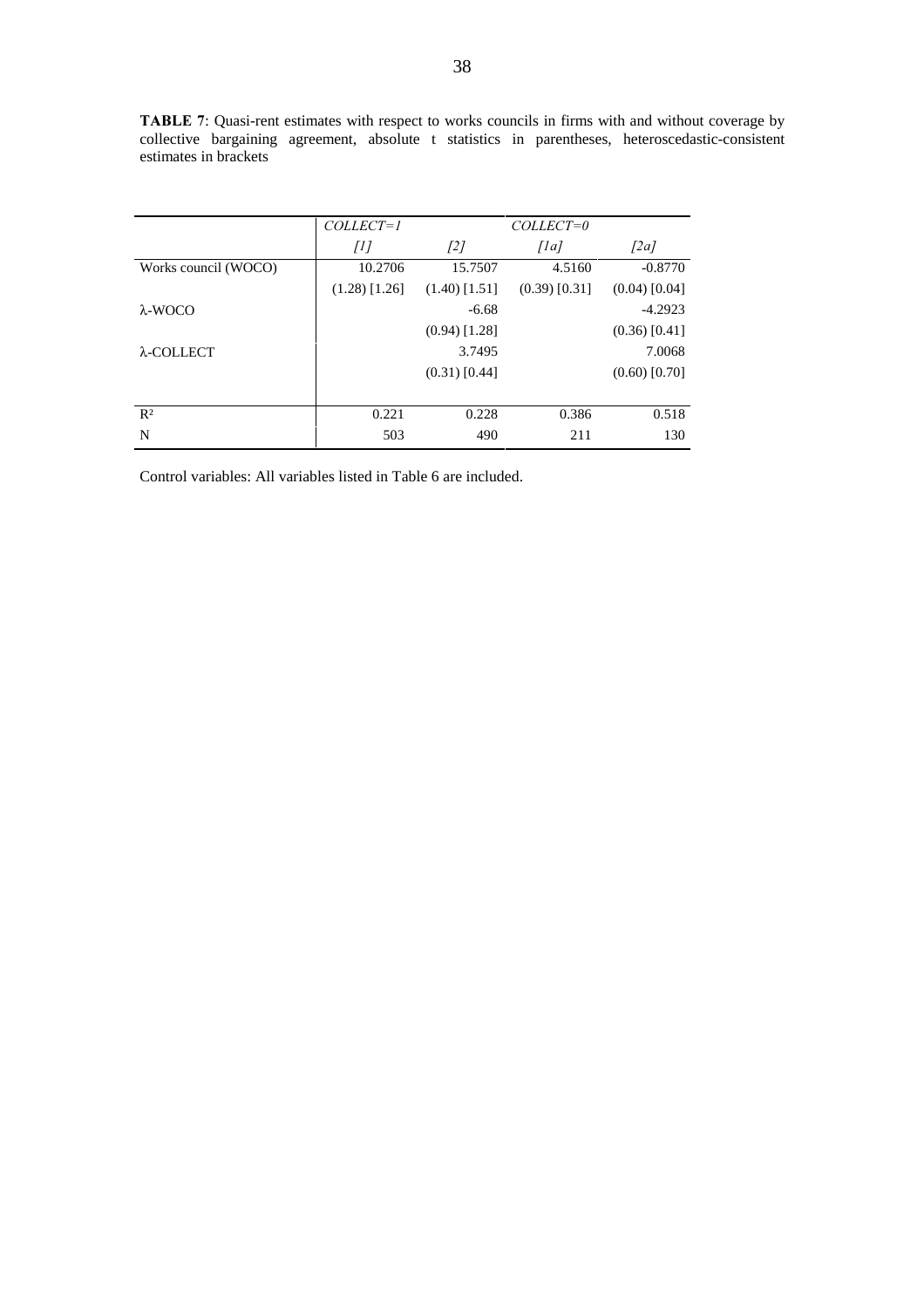# **IZA Discussion Papers**

| No  | Author(s)                        | <b>Titel</b>                                                                                                       | <b>Area</b>    | <b>Date</b> |
|-----|----------------------------------|--------------------------------------------------------------------------------------------------------------------|----------------|-------------|
| 241 | W. Koeniger                      | Trade, Labor Market Rigidities, and Government-<br><b>Financed Technological Change</b>                            | $\overline{2}$ | 01/01       |
| 242 | G. Faggio<br>J. Konings          | Job Creation, Job Destruction and Employment<br>Growth in Transition Countries in the 90's                         | 4              | 01/01       |
| 243 | E. Brainerd                      | Economic Reform and Mortality in the Former<br>Soviet Union: A Study of the Suicide Epidemic in                    | 4              | 01/01       |
| 244 | S. M. Fuess, Jr.<br>M. Millea    | the 1990s<br>Pay and Productivity in a Corporatist Economy:<br>Evidence from Austria                               | 5              | 01/01       |
| 245 | F. Andersson<br>K. A. Konrad     | Globalization and Human Capital Formation                                                                          | 5              | 01/01       |
| 246 | E. Plug<br>W. Vijverberg         | Schooling, Family Background, and Adoption:<br>Does Family Income Matter?                                          | 5              | 01/01       |
| 247 | E. Plug<br>W. Vijverberg         | Schooling, Family Background, and Adoption:<br>Is it Nature or is it Nurture?                                      | 5              | 01/01       |
| 248 | P. M. Picard<br>E. Toulemonde    | The Impact of Labor Markets on Emergence and<br>Persistence of Regional Asymmetries                                | 2              | 01/01       |
| 249 | B. M. S. van Praag<br>P. Cardoso | "Should I Pay for You or for Myself?"<br>The Optimal Level and Composition of<br><b>Retirement Benefit Systems</b> | 3              | 01/01       |
| 250 | T. J. Hatton<br>J. G. Williamson | Demographic and Economic Pressure on<br><b>Emigration out of Africa</b>                                            | 1              | 01/01       |
| 251 | R. Yemtsov                       | Labor Markets, Inequality and Poverty in Georgia                                                                   | 4              | 01/01       |
| 252 | R. Yemtsov                       | Inequality and Income Distribution in Georgia                                                                      | 4              | 01/01       |
| 253 | R. Yemtsov                       | Living Standards and Economic Vulnerability in<br>Turkey between 1987 and 1994                                     | 4              | 01/01       |
| 254 | H. Gersbach<br>A. Schniewind     | Learning of General Equilibrium Effects and the<br>Unemployment Trap                                               | 3              | 02/01       |
| 255 | H. Gersbach<br>A. Schniewind     | Product Market Reforms and Unemployment in<br>Europe                                                               | 3              | 02/01       |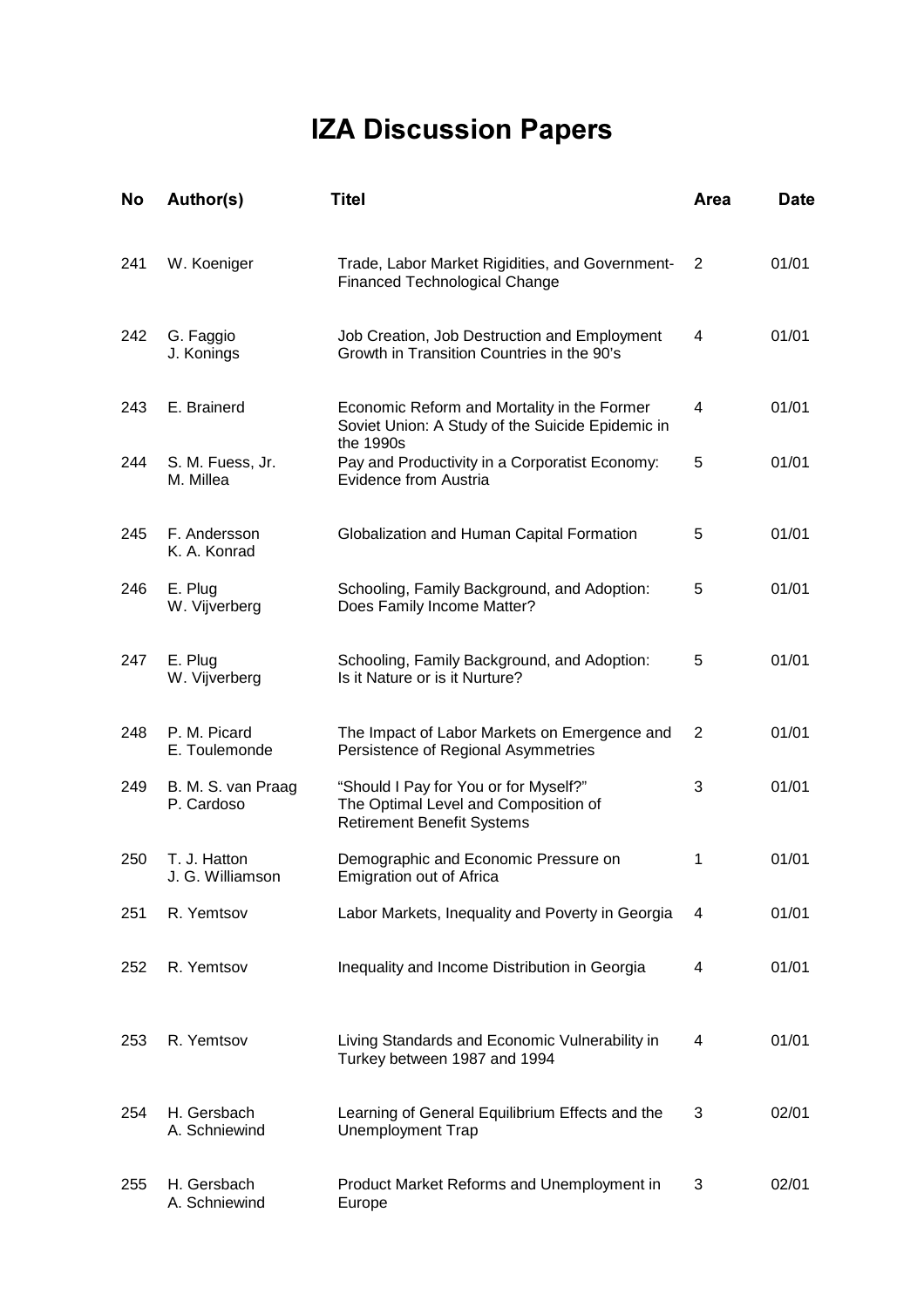| 256 | T. Boeri<br>H. Brücker                     | Eastern Enlargement and EU-Labour Markets:<br>Perceptions, Challenges and Opportunities                                 | 2   | 02/01 |
|-----|--------------------------------------------|-------------------------------------------------------------------------------------------------------------------------|-----|-------|
| 257 | T. Boeri                                   | <b>Transition with Labour Supply</b>                                                                                    | 4   | 02/01 |
| 258 | M. Rosholm<br>K. Scott<br>L. Husted        | The Times They Are A-Changin':<br>Organizational Change and Immigrant<br><b>Employment Opportunities in Scandinavia</b> | 1   | 02/01 |
| 259 | A. Ferrer-i-Carbonell<br>B. M.S. van Praag | Poverty in the Russian Federation                                                                                       | 4   | 02/01 |
| 260 | P. Cahuc<br>F. Postel-Vinay                | Temporary Jobs, Employment Protection and<br>Labor Market Performance                                                   | 1/3 | 02/01 |
| 261 | M. Lindahl                                 | Home versus School Learning:<br>A New Approach to Estimating the Effect of<br>Class Size on Achievement                 | 5   | 02/01 |
| 262 | M. Lindahl                                 | Summer Learning and the Effect of Schooling:<br>Evidence from Sweden                                                    | 5   | 02/01 |
| 263 | N. Datta Gupta<br>N. Smith                 | Children and Career Interruptions:<br>The Family Gap in Denmark                                                         | 5   | 02/01 |
| 264 | C. Dustmann                                | Return Migration, Wage Differentials, and the<br><b>Optimal Migration Duration</b>                                      | 1   | 02/01 |
| 265 | M. Rosholm<br>M. Svarer                    | <b>Structurally Dependent Competing Risks</b>                                                                           | 1   | 02/01 |
| 266 | C. Dustmann<br>O. Kirchkamp                | The Optimal Migration Duration and Activity<br>Choice after Re-migration                                                | 1   | 02/01 |
| 267 | A. Newell                                  | The Distribution of Wages in Transition Countries                                                                       | 4   | 03/01 |
| 268 | A. Newell<br><b>B.</b> Reilly              | The Gender Pay Gap in the Transition from<br>Communism: Some Empirical Evidence                                         | 4   | 03/01 |
| 269 | H. Buddelmeyer                             | Re-employment Dynamics of Disabled Workers                                                                              | 3   | 03/01 |
| 270 | B. Augurzky<br>C. M. Schmidt               | The Evaluation of Community-Based<br>Interventions: A Monte Carlo Study                                                 | 6   | 03/01 |
| 271 | B. Augurzky<br>C. M. Schmidt               | The Propensity Score: A Means to An End                                                                                 | 6   | 03/01 |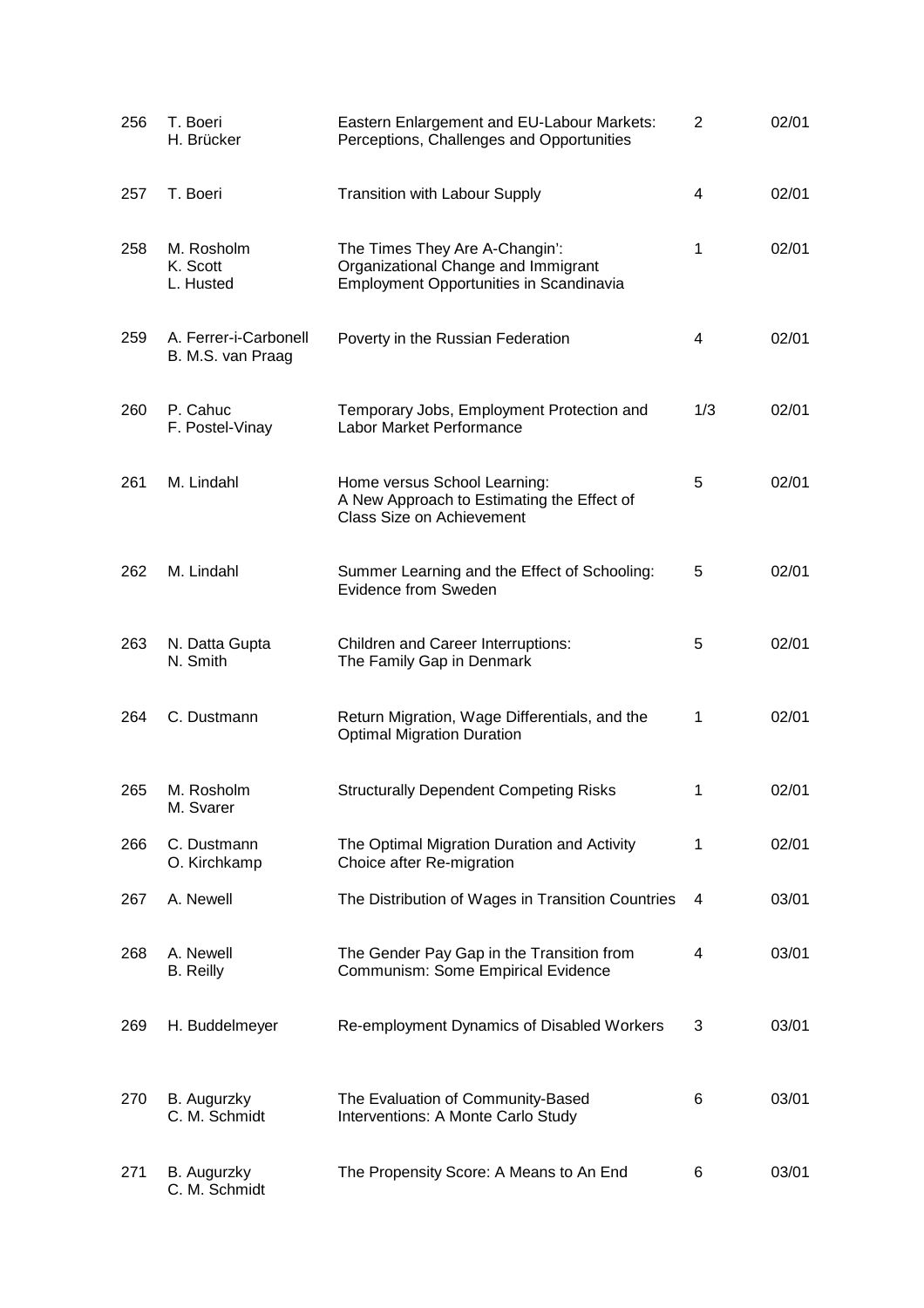| 272 | C. Belzil<br>J. Hansen                   | Heterogeneous Returns to Human Capital and<br>Dynamic Self-Selection                                                 | 5              | 03/01 |
|-----|------------------------------------------|----------------------------------------------------------------------------------------------------------------------|----------------|-------|
| 273 | G. Saint-Paul                            | Distribution and Growth in an Economy with<br><b>Limited Needs</b>                                                   | 5              | 03/01 |
| 274 | P. J. Pedersen<br>N. Smith               | Unemployment Traps: Do Financial Dis-<br>incentives Matter?                                                          | 3              | 03/01 |
| 275 | G. S. Epstein<br>T. Lecker               | Multi-Generation Model of Immigrant Earnings:<br>Theory and Application                                              | 1              | 03/01 |
| 276 | <b>B.</b> Amable<br>D. Gatti             | The Impact of Product Market Competition on<br><b>Employment and Wages</b>                                           | 5              | 03/01 |
| 277 | R. Winter-Ebmer                          | Evaluating an Innovative Redundancy-Retraining<br>Project: The Austrian Steel Foundation                             | 6              | 03/01 |
| 278 | T. M. Andersen                           | Welfare Policies, Labour Taxation and Inter-<br>national Integration                                                 | $\overline{2}$ | 04/01 |
| 279 | T. M. Andersen                           | Product Market Integration, Wage Dispersion<br>and Unemployment                                                      | 2              | 04/01 |
| 280 | P. Apps<br>R. Rees                       | Household Saving and Full Consumption over<br>the Life Cycle                                                         | 7              | 04/01 |
| 281 | G. Saint-Paul                            | Information Technology and the Knowledge<br><b>Elites</b>                                                            | 5              | 04/01 |
| 282 | J. Albrecht<br>A. Björklund<br>S. Vroman | Is There a Glass Ceiling in Sweden?                                                                                  | 5              | 04/01 |
| 283 | M. Hagedorn<br>A. Kaul<br>V. Reinthaler  | Welfare Analysis in a Schumpeterian Growth<br>Model with Capital                                                     | 7              | 04/01 |
| 284 | H. Rapoport<br>A. Weiss                  | The Optimal Size for a Minority                                                                                      | 1              | 04/01 |
| 285 | J. Jerger<br>C. Pohnke<br>A. Spermann    | Gut betreut in den Arbeitsmarkt?<br>Eine mikroökonometrische Evaluation der<br>Mannheimer Arbeitsvermittlungsagentur | 5              | 04/01 |
| 286 | M. Fertig<br>C. M. Schmidt               | First- and Second-Generation Migrants in<br>Germany-What Do We Know and What Do<br>People Think                      | 1              | 04/01 |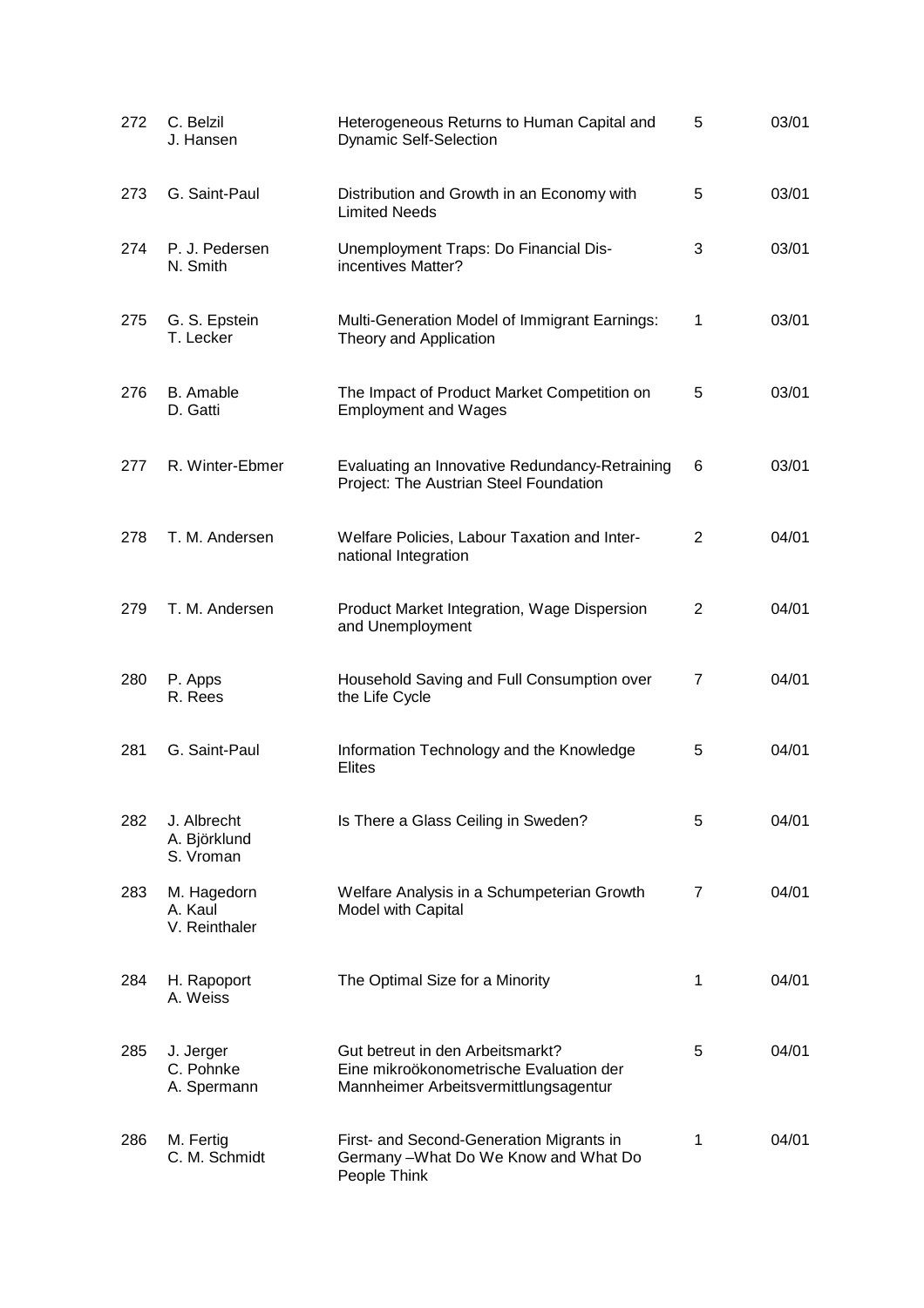| 287 | P. Guggenberger<br>A. Kaul<br>M. Kolmar              | Efficiency Properties of Labor Taxation in a<br>Spatial Model of Restricted Labor Mobility                                   | 3 | 04/01 |
|-----|------------------------------------------------------|------------------------------------------------------------------------------------------------------------------------------|---|-------|
| 288 | D. A. Cobb-Clark                                     | Getting Ahead: The Determinants of and Payoffs<br>to Internal Promotion for Young U.S. Men and<br>Women                      | 5 | 04/01 |
| 289 | L. Cameron<br>D. A. Cobb-Clark                       | Old-Age Support in Developing Countries:<br>Labor Supply, Intergenerational Transfers and<br><b>Living Arrangements</b>      | 3 | 04/01 |
| 290 | D. A. Cobb-Clark<br>M. D. Connolly<br>C. Worswick    | The Job Search and Education Investments of<br><b>Immigrant Families</b>                                                     | 1 | 04/01 |
| 291 | R. T. Riphahn                                        | Cohort Effects in the Educational Attainment of<br>Second Generation Immigrants in Germany: An<br>Analysis of Census Data    | 1 | 05/01 |
| 292 | E. Wasmer                                            | Between-group Competition in the Labor Market<br>and the Rising Returns to Skill: US and France<br>1964-2000                 | 5 | 05/01 |
| 293 | D. Cobb-Clark<br>T. F. Crossley                      | Gender, Comparative Advantage and Labor<br>Market Activity in Immigrant Families                                             | 1 | 05/01 |
| 294 | Š. Jurajda                                           | Estimating the Effect of Unemployment<br>Insurance Compensation on the Labor Market<br><b>Histories of Displaced Workers</b> | 3 | 05/01 |
| 295 | F. Duffy<br>P. P. Walsh                              | Individual Pay and Outside Options:<br>Evidence from the Polish Labour Force Survey                                          | 4 | 05/01 |
| 296 | H. S. Nielsen<br>M. Rosholm<br>N. Smith<br>L. Husted | Intergenerational Transmissions and the School-<br>to-Work transition of 2 <sup>nd</sup> Generation Immigrants               | 1 | 05/01 |
| 297 | J. C. van Ours<br>J. Veenman                         | The Educational Attainment of Second Generation<br>Immigrants in The Netherlands                                             | 1 | 05/01 |
| 298 | P. Telhado Pereira<br>P. Silva Martins               | Returns to Education and Wage Equations                                                                                      | 5 | 06/01 |
| 299 | G. Brunello<br>C. Lucifora<br>R. Winter-Ebmer        | The Wage Expectations of European College<br><b>Students</b>                                                                 | 5 | 06/01 |
| 300 | A. Stutzer<br>R. Lalive                              | The Role of Social Work Norms in Job Searching<br>and Subjective Well-Being                                                  | 5 | 06/01 |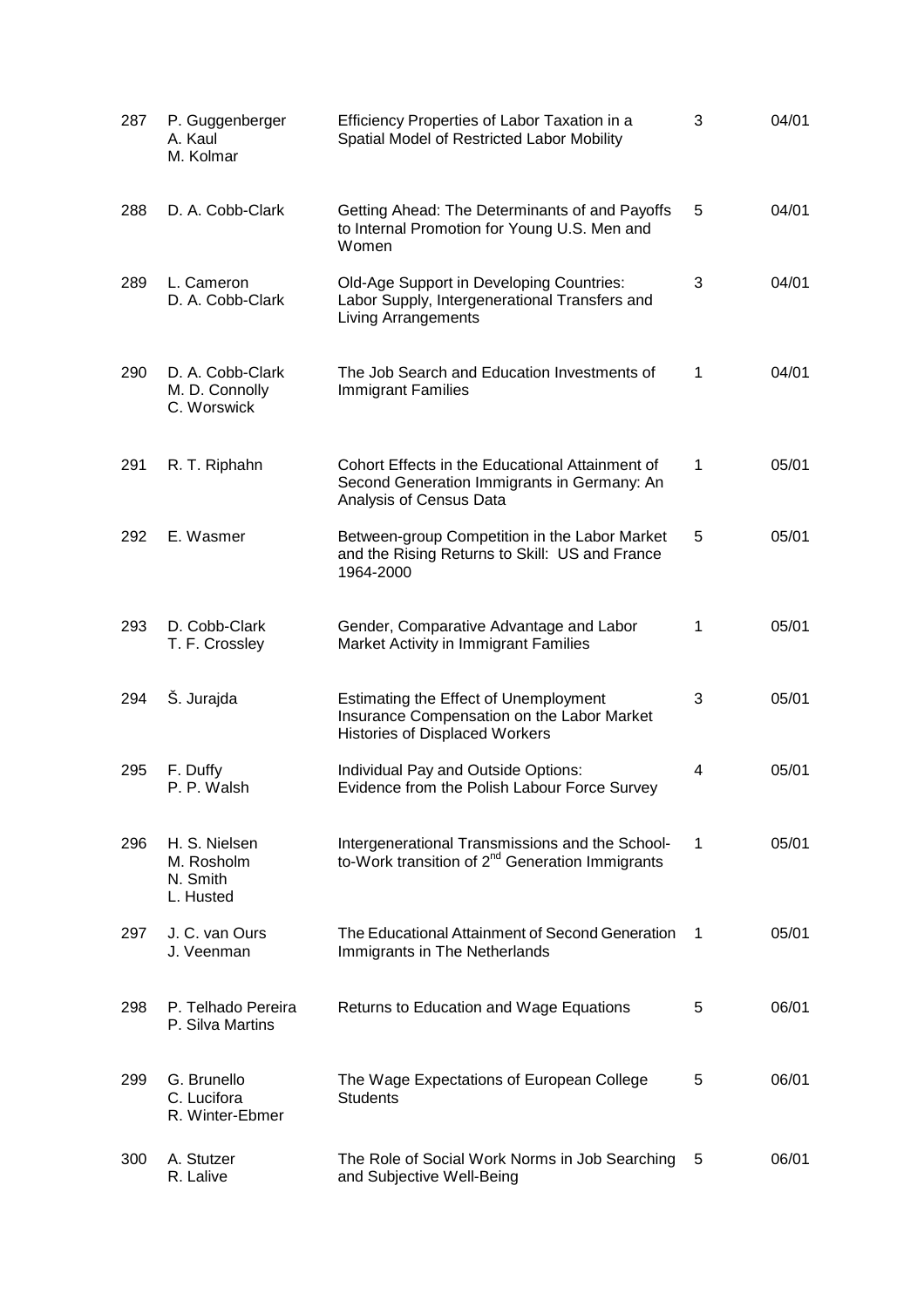| 301 | J. R. Frick<br>G.G. Wagner                                 | Economic and Social Perspectives of Immigrant<br>Children in Germany                                                         | 1   | 06/01 |
|-----|------------------------------------------------------------|------------------------------------------------------------------------------------------------------------------------------|-----|-------|
| 302 | G. S. Epstein<br>A. Weiss                                  | A Theory of Immigration Amnesties                                                                                            | 1   | 06/01 |
| 303 | G. A. Pfann<br>B. F. Blumberg                              | Social Capital and the Uncertainty Reduction of<br>Self-Employment                                                           | 5   | 06/01 |
| 304 | P. Cahuc<br>E. Wasmer                                      | Labour Market Efficiency, Wages and Employ-<br>ment when Search Frictions Interact with Intra-<br>firm Bargaining            | 2   | 06/01 |
| 305 | H. Bonin                                                   | Fiskalische Effekte der Zuwanderung nach<br>Deutschland: Eine Generationenbilanz                                             | 1   | 06/01 |
| 306 | H. Bonin<br>G. Abío<br>E. Berenguer<br>J. Gil<br>C. Patxot | Is the Deficit under Control? A Generational<br>Accounting Perspective on Fiscal Policy and<br>Labour Market Trends in Spain | 2   | 06/01 |
| 307 | G. A. Pfann                                                | Downsizing                                                                                                                   | 1/5 | 06/01 |
| 308 | G. A. Pfann<br>D. S. Hamermesh                             | Two-Sided Learning, Labor Turnover and Worker<br>Displacement                                                                | 1   | 06/01 |
| 309 | G. Brunello                                                | On the Complementarity between Education and<br><b>Training in Europe</b>                                                    | 5   | 06/01 |
| 310 | U. Sunde                                                   | Human Capital Accumulation, Education and<br>Earnings Inequality                                                             | 5   | 06/01 |
| 311 | G. Brunello                                                | Unemployment, Education and Earnings Growth                                                                                  | 3   | 06/01 |
| 312 | C. Furnée<br>M. Kemler<br>G. A. Pfann                      | The Value of Pain Relief                                                                                                     | 5   | 06/01 |
| 313 | A. Ferrer-i-Carbonell<br>B. M.S. van Praag                 | The Subjective Costs of Health Losses due to<br>Chronic Diseases: An Alternative Model for<br><b>Monetary Appraisal</b>      | 7   | 06/01 |
| 314 | B. M.S. van Praag<br>A. Ferrer-i-Carbonell                 | Age-Differentiated QALY Losses                                                                                               | 7   | 06/01 |